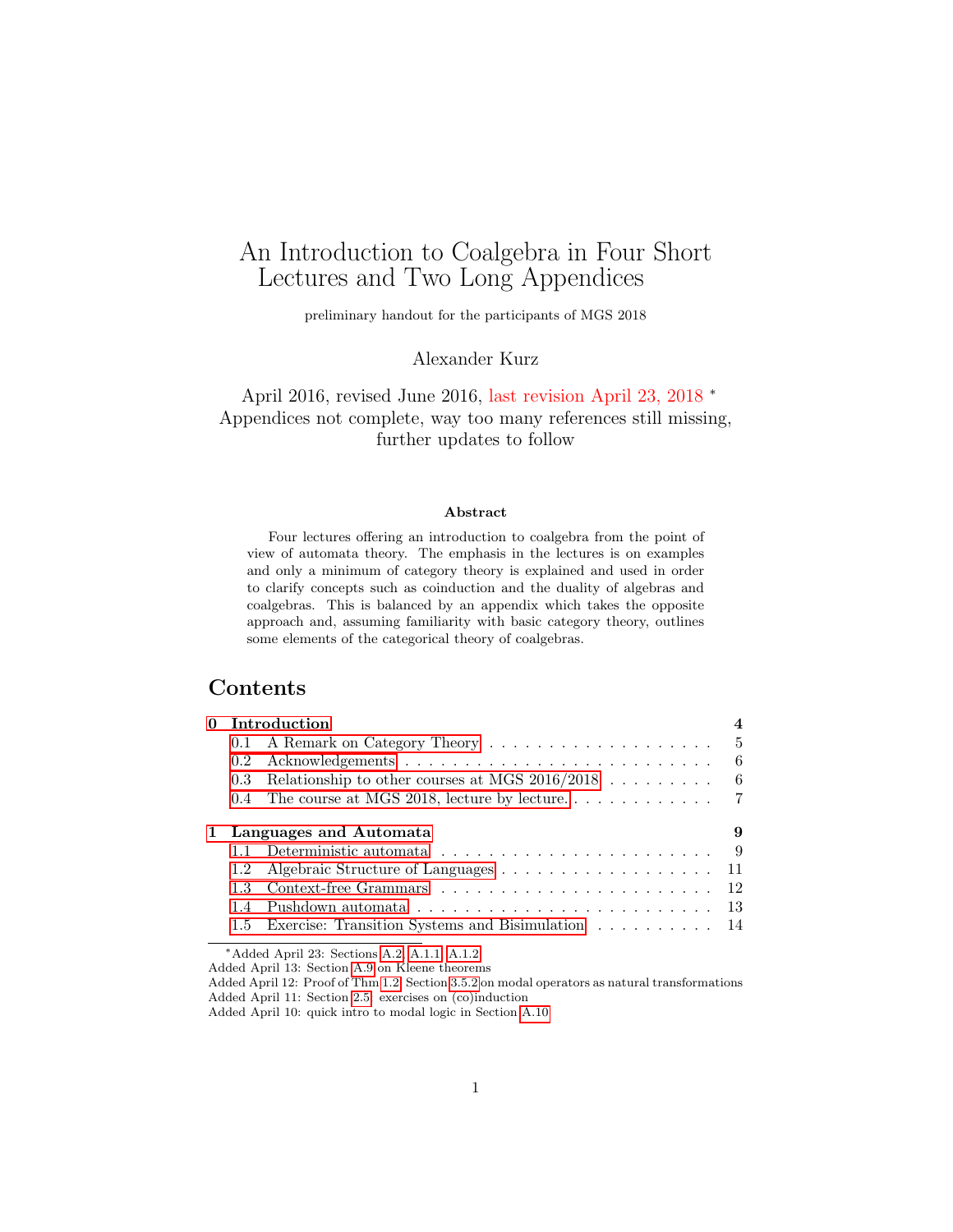| $\bf{2}$ |         | Coalgebras and Coinduction                                                     | 18           |
|----------|---------|--------------------------------------------------------------------------------|--------------|
|          | 2.1     | Coalgebras                                                                     | 18           |
|          | 2.2     |                                                                                | 19           |
|          | 2.3     |                                                                                | 21           |
|          | 2.4     |                                                                                | 22           |
|          | $2.5\,$ | Exercise: Duality, (co)algebras and (co)induction $\ldots \ldots \ldots$       | 23           |
| 3        |         | Algebraic and coalgebraic structure                                            | 25           |
|          | 3.1     | Coinductive definitions, continued $\ldots \ldots \ldots \ldots \ldots \ldots$ | 25           |
|          | 3.2     |                                                                                | 27           |
|          | 3.3     | Solutions of guarded recursive equations $\ldots \ldots \ldots \ldots$         | 28           |
|          | 3.4     | Distributive laws and bialgebras $\ldots \ldots \ldots \ldots \ldots \ldots$   | 31           |
|          | 3.5     | Exercise: Natural transformations $\ldots \ldots \ldots \ldots \ldots \ldots$  | 36           |
|          |         | 3.5.1                                                                          | 36           |
|          |         | 3.5.2                                                                          | 37           |
|          |         | A Further topics and pointers to the literature                                | 40           |
|          |         | A.1 Probabilistic transition systems and other examples                        | 41           |
|          |         | A.1.1 Coalegbras generalising automata                                         | 41           |
|          |         | A.1.2 Coalegbras generalising transition systems                               | 41           |
|          |         | A.1.3 Coalgebras beyond transition systems                                     | 42           |
|          |         |                                                                                | 42           |
|          | A.3     |                                                                                | 43           |
|          |         |                                                                                | 44           |
|          |         |                                                                                | 44           |
|          |         |                                                                                | 45           |
|          |         |                                                                                | 46           |
|          |         |                                                                                | 46           |
|          |         |                                                                                | 47           |
|          | A.5     |                                                                                | 47           |
|          |         |                                                                                | 47           |
|          |         |                                                                                | 47           |
|          |         | A.5.3 Bisimulation via Relation Lifting                                        | 48           |
|          |         | A.5.4                                                                          | 49           |
|          | A.6     | Solving recursive equations $\ldots \ldots \ldots \ldots \ldots \ldots \ldots$ | 49           |
|          | A.7     |                                                                                | 49           |
|          | A.8     |                                                                                | 49           |
|          |         |                                                                                | 50           |
|          |         | Non-determinstic automata: coalgebras over Kleisli cate-<br>A.8.2              |              |
|          |         | gories                                                                         | $50\,$       |
|          |         | Trace semantics: Coalgebras over Kleisli categories<br>A.8.3                   | 51           |
|          |         | Trace semantics over Eilenberg-Moore algebras.<br>A.8.4                        | $51\,$       |
|          |         |                                                                                |              |
|          |         | A.8.5<br>Presheaves                                                            | 51           |
|          |         | A.8.6<br>A.8.7                                                                 | 51<br>$51\,$ |
|          | A.9     |                                                                                | 51           |
|          |         |                                                                                |              |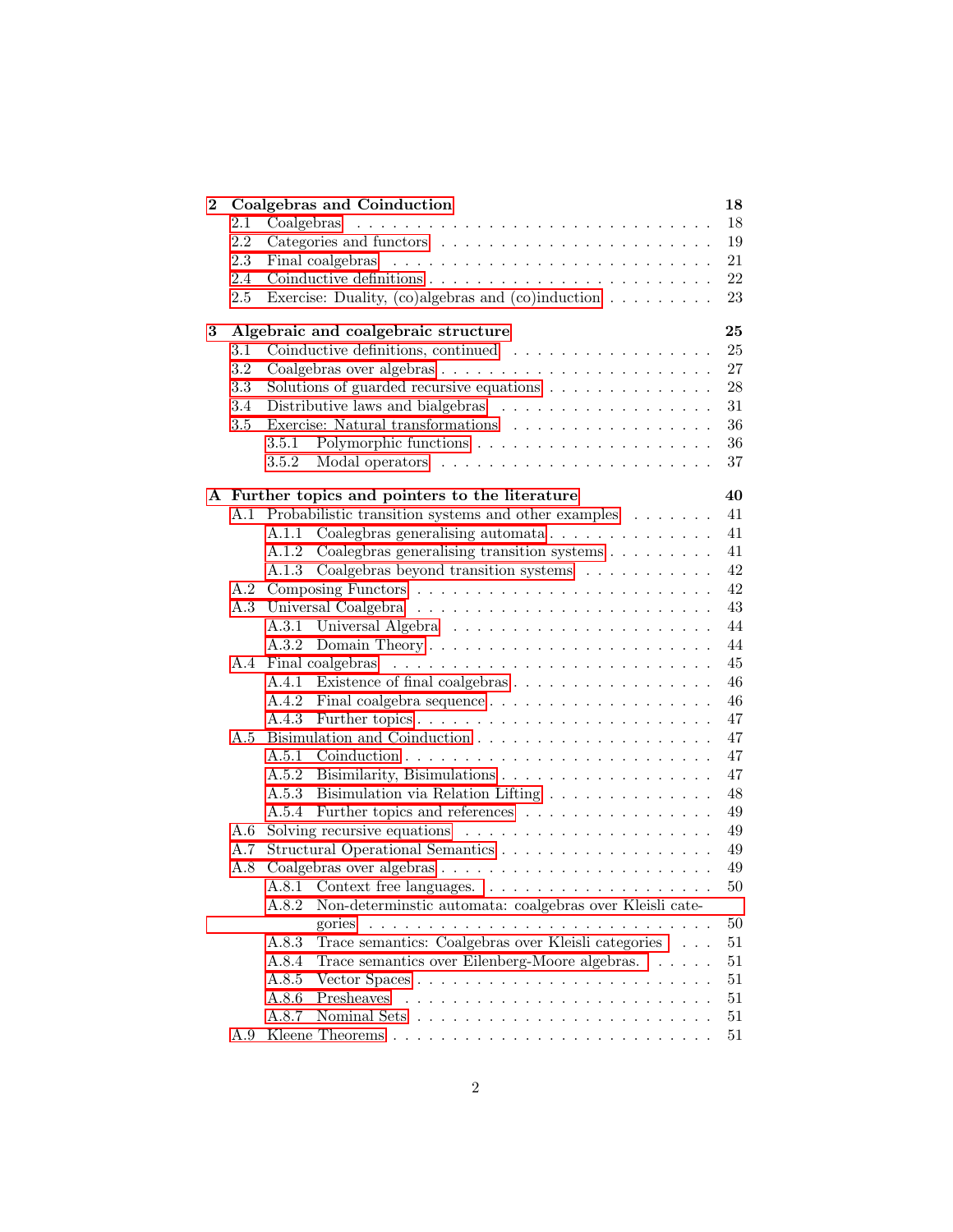|            |                                                                                  | 52                                                                                                 |
|------------|----------------------------------------------------------------------------------|----------------------------------------------------------------------------------------------------|
|            | A.10.1 Moss's cover modality $\dots \dots \dots \dots \dots \dots \dots$         | 54                                                                                                 |
|            |                                                                                  | 54                                                                                                 |
|            | A.10.3 Presentations of functors                                                 | 54                                                                                                 |
|            |                                                                                  | 54                                                                                                 |
|            | A.10.5 Further topics and references                                             | 54                                                                                                 |
|            |                                                                                  | 54                                                                                                 |
|            |                                                                                  | 54                                                                                                 |
|            |                                                                                  | 54                                                                                                 |
|            |                                                                                  | 54                                                                                                 |
|            |                                                                                  | 54                                                                                                 |
|            |                                                                                  | 54                                                                                                 |
|            |                                                                                  |                                                                                                    |
|            |                                                                                  |                                                                                                    |
|            | Elements of the category theory of coalgebras                                    | 55                                                                                                 |
| B.1        |                                                                                  | 55                                                                                                 |
| B.2        |                                                                                  | 56                                                                                                 |
| B.3        |                                                                                  | 57                                                                                                 |
| <b>B.4</b> |                                                                                  | 57                                                                                                 |
| B.5        |                                                                                  | 59                                                                                                 |
|            |                                                                                  | 59                                                                                                 |
|            |                                                                                  | 60                                                                                                 |
| B.6        |                                                                                  | 62                                                                                                 |
| B.7        | Natural Transformations and the Yoneda Lemma $.\;.\;.\;.\;.\;.\;.\;.\;.\;.\;.\;$ | 63                                                                                                 |
| <b>B.8</b> |                                                                                  | 63                                                                                                 |
| B.9        | Distributive laws and bialgebras $\dots \dots \dots \dots \dots \dots$           | 66                                                                                                 |
|            |                                                                                  | A.11 Simulation, Bisimulation and other Equivalences<br>A.12 Coalgebras over other base categories |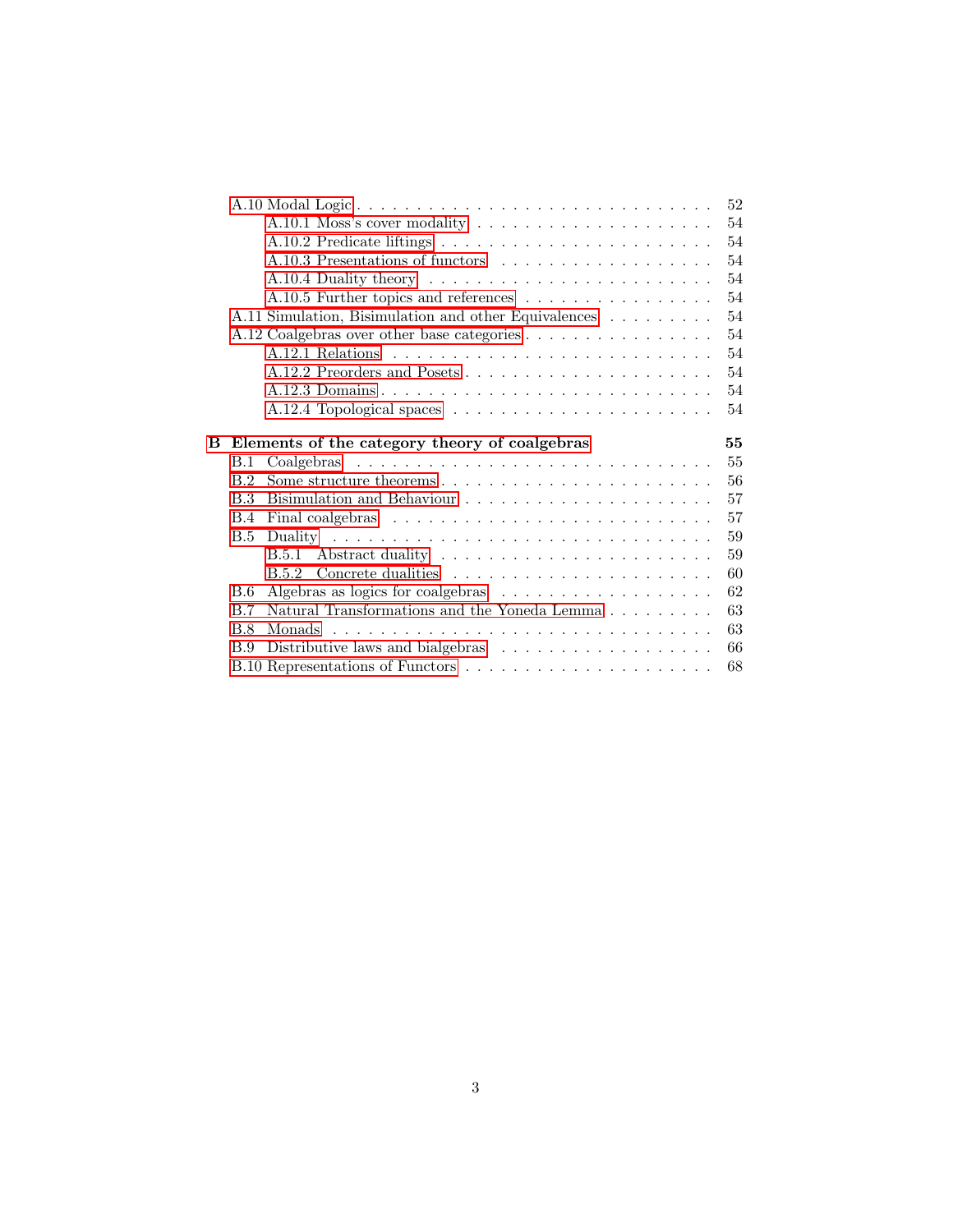# <span id="page-3-0"></span>0 Introduction

These are the notes for a course on coalgebras that was first given at MGS 2016 and then at MGS 2018.

The course assumes that the students have seen some basic automata theory such as deterministic, non-deterministic and pushdown automata. The hope is that building on these concrete examples, one can introduce quite advanced concepts in a short series of lectures.

We aim to explain: Coalgebra, bisimulation, behavioural equivalence, final coalgebras, proof and definition by coinduction, solutions of guarded recursive equations, distributive laws, bialgebras.

In the form of slogans, some of the important ideas are

- Dynamic systems are coalgebras.
- Behaviours are what is preserved by morphisms.
- There is a system of all behaviours (the final coalgebra).
- A definition by coinduction is the arrow into the final coalgebra.
- A system of guarded recursive equations is a coalgebra.
- The unique solution to a system of guarded recursive equations is given by the unique arrow into the final coalgebra.

These notes come in four parts. The main part, Sections 1-3, explains the slogans above with examples from automata theory. Even though we provide definitions of most of the category theoretic notes involved, I hope this part will make sense without knowing category theory as it is based on concrete examples. We don't do any category theory in this part. We just use a small number of categorical notions (functor, coalgebra, natural transformation, finality, monad, distributive law) to organise the examples.

The exercise subsections at the end of each section provide some detours which can be skipped if one keeps the focus on the examples from automata theory, but are essential to more fully understand the coalgebraic generalisation of automata. They also provide additional motiviation for the following sections.

The third part, Appendix [A,](#page-39-0) discusses further topics and, if time permist, will talk about some of this in lecture 4. (Let me know if you are interested in somethin in particular.)

The fourth part, Appendix [B](#page-54-0) of the notes is an appendix on the category theory of coalgebras.

I am trying to write part three (overview of research topics in coalgebra) and four (some elements of the category theory of coalgebras) so that they can be attempted independently of each other and of parts one and two.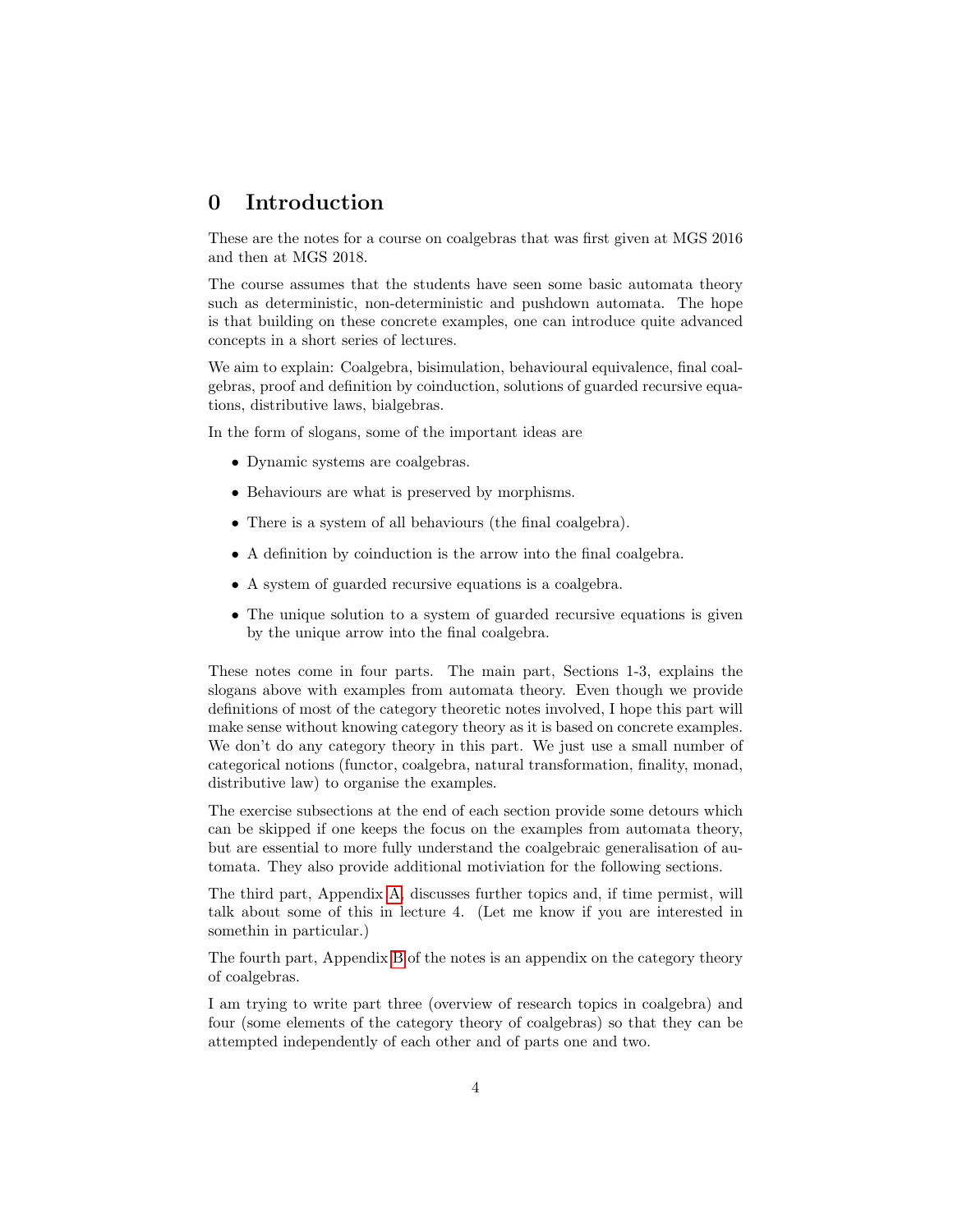#### <span id="page-4-0"></span>0.1 A Remark on Category Theory

I would like to comment on the role of category theory for this course and for coalgebra and computer science more generally.

Categories (and variants such as double categories, higher categories, enriched categories, etc) are mathematical structures in their own right and category theory is the area of mathematics studying them, just like group theory studies groups and lattice theory studies lattices, etc. In fact, groups, rings, posets, lattices, metric spaces, etc are not only objects in categories but are categories themselves.

In order to handle this generality, category theory invented definitions by universal property, which provide a way to 'construct' objects in a uniform way that can be instantiated in any category. For example, in the category Set of sets and functions, the product is the familiar cartesian product. In a lattice it would be meet. In other categories it might not exist. In yet other categories, it may be quite different from what we would expect of a product, for example in the category Set<sup>op</sup> dual to Set, product is disjoint union.

We see that the meaning of a construction by universal property depends on the category in which it is instantiated. The same construction can be instantiated in any category. In this sense we can think of notions such as product as metaphors and I believe that there is a useful analogy between the power of category theory in mathematics and the power of metaphors in language. Of course, being mathematical, these category theoretic metaphors do have a precise meaning in each context.

The example of particular importance to the course is the one of a final (or terminal) object in a category. In particular, final coalgebras will be useful as domains

- in which each element represents an equivalence class of behaviours of processes of a certain given type,
- in which to uniquely solve all recursive equations of certain given *format*.

The relevance of category theory for the material of this course is that it allows us to build a general theory of coalgebras for a functor (where the functor formalises what is called 'type' and 'format' above). On the other hand, once we fixed a particular type, that is, we instantiate the category theoretic definitions in a particular category, category theory as such is not strictly needed as all the reasoning can be carried out in the specific situation without reference to category theory.

This is the point of view we take in Section 1-3, due to the short time we have for the course. Concentrating on essentially one example, we do not have to rely on category theory. Nevertheless, using category theoretic terminology as metaphors is still useful, even essential as it emphasises the possible generalisations.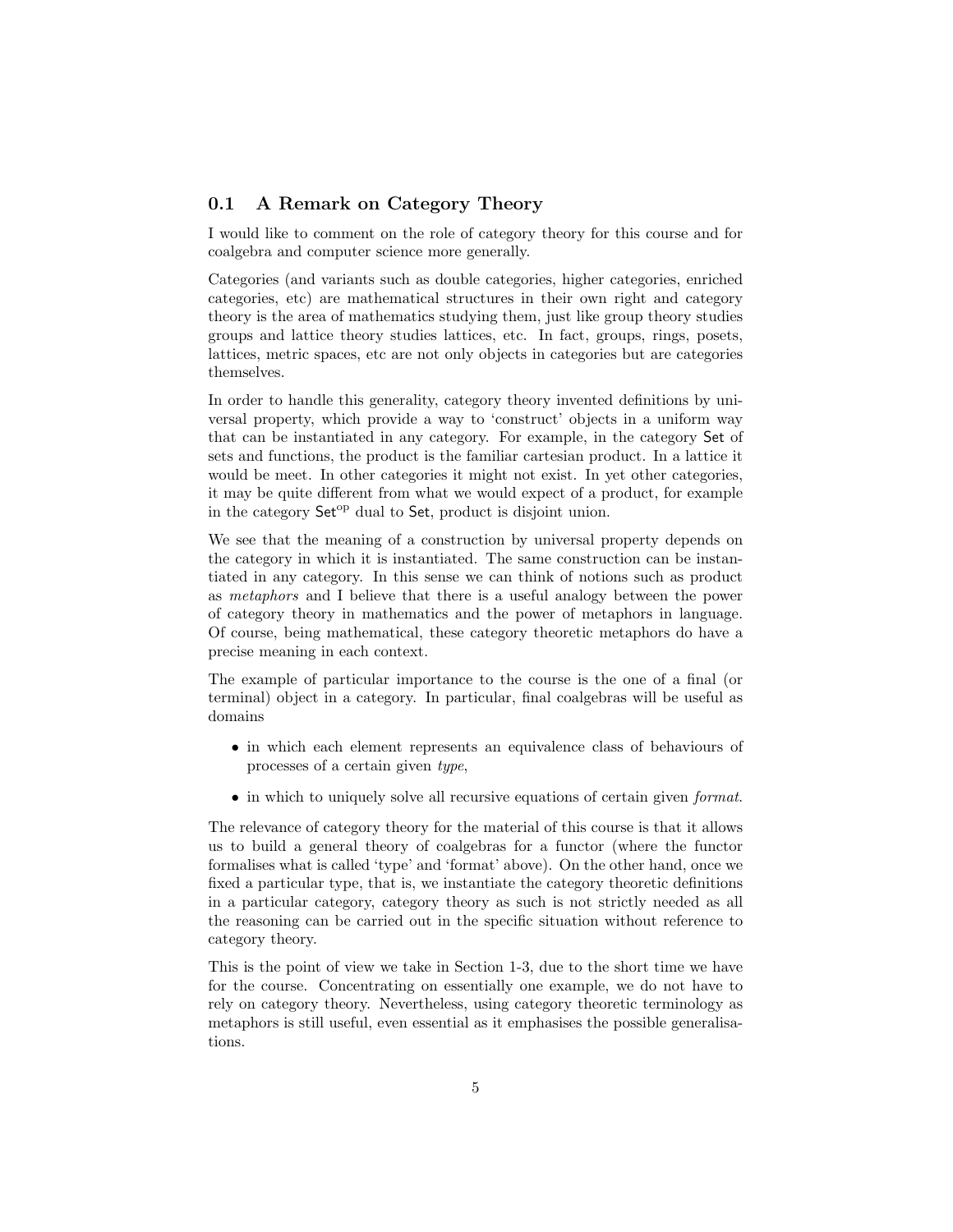#### <span id="page-5-0"></span>0.2 Acknowledgements

The idea to present a course on coalgebras based on examples from automata theory originated from discussions with Helle Hansen on one of Prakash Panangaden's legendary Barbados workshops. The 2013 workshop on Coalgebras in Computation, Logic, Probability and Quantum Physics was organised by Prakash and Bart Jacobs to whom I am indebted for a wonderfully inspiring week.

I am also indebted to all my coauthors over the years who deeply influenced my thinking on coalgebras and category theory (and, indeed, these notes are draw heavily on a joint paper with Marcello Bonsangue, Helle Hansen and Juriaan Rot [\[11\]](#page-68-0)). Special thanks also to Larry Moss who in his breathtaking ESSLLI 1997 lectures introduced me to coalgebras and coalgebraic logic and to Jan Rutten who made it possible for me to join his wonderful coalgebra group at CWI in 2000-02.

I enjoyed enormously giving the course at MGS 2016 and the interaction with the many students (and lecturers) who took and interest, asked questions, contributed ideas for further research and helped out with improvements. I tried to incorporate what I learned from them in these notes, which were never complete during the course. So let me have another go ...

#### <span id="page-5-1"></span>0.3 Relationship to other courses at MGS 2016/2018

Category Theory. Coalgebras are a good example to illustrate the beauty of category theory. For example, induction and coinduction in Set are not dual. Only the 'abstract' categorical duality reveals the duality between the two concepts as a formal relationship. Category theory is most useful when 'abstract' categorical concepts capture 'concrete' combinatorial phenomena. An example of this is given by the notion of bisimilarity, see Section [1.5.](#page-13-0)

Type Theory (only at MGS 2016). Many interesting types are constructed as initial algebas or final coalgebras (natural numbers, streams, all sorts of trees, ...)

Denotational Semantics and  $\lambda$ -calculus. The fixpoints needed in denotational semantics arise as final coalgebras. For example, for untyped lambda-calculus one would like to take the final coalgebra of  $X \mapsto X^X$ . Since due to 'mixed variance' this is not a functor on the category Set one needs to resort to domain theory to solve this domain equation. But if  $T$  is a functor on Set then the domain equation  $X \cong TX$  always has a "largest" solution as the final T-coalgebra.

Denotational Semantics for Weak Memory Concurrency (only at MGS 2018. Coalgebra provides a general framework for structural operational semantics as bialgebras.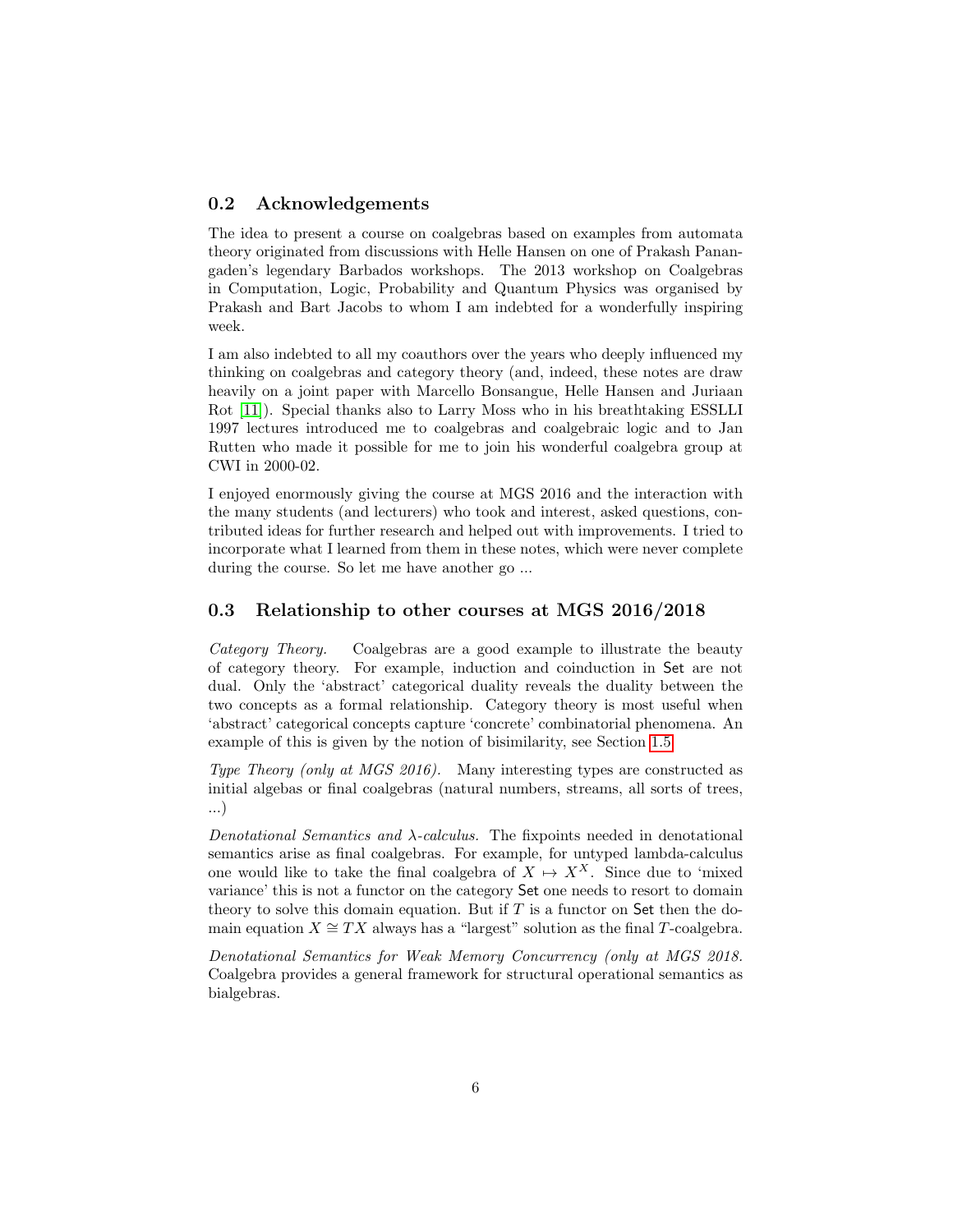### <span id="page-6-0"></span>0.4 The course at MGS 2018, lecture by lecture.

A course allows one to follow a different path than the notes. But this path might contain some useful points of view for a reader, so here is a summary.

Lecture 1 started with an introduction why one might be interested in coalgebra. Coalgebra is a general theory of systems. (The scope of the theory will hopefully become more clear during the course.) As a general theory, if you are interested in only some particular class of systems, the general theory might still be valuable because of the conceptual explanation it provides and because of the technical results it provide. For example,

- coalgebra is the natural home for notions such as coinduction and bisimulation,
- coalgebra cuts across modal logic, domain theory, concurrency and set theory, highlighting the unity of some deep ideas that look different if viewed from only one of those areas,
- research often follows the path: take something you know, make a variation, write a paper; if the variation falls into the scope of coalgebra chances are that coalgebra will help you, maybe even with an already existing general result; many of the best papers in coalgebra prove a general result but also provide a novel instance of the general result that can be understood wihtout knowing about coalgebras and is of interest to researchers in an area such as concurrency or modal logic,
- the duality of algebra and coalgebra can only be formalised in the general theory using category theory; this becomes powerful in the theory of logics of systems when we approach this using Stone Duality; a concrete example is that coalgebra reveals that Abramsky's Domain Theory in Logical Form and Goldblatt's work on the model theory of modal logic are variations on the same basic ideas.

Lecure 1 then proceeded to cover Section 1.2.

Exercise Class 1 proved Theorem [1.2](#page-9-0) and Exercises [1.5](#page-14-0) and [1.6.](#page-14-1) The point of the proof of Theorem [1.2](#page-9-0) is to show how to reduce coinduction to induction. Theorem [1.2](#page-9-0) justifies coinduction as a definition and proof principle for languages. It also motivates the general point of view that coinduction arises from the existence of final coalgebras. We also briefly discussed that final coalgebras always exist in the sense of the Aczel-Mendler theorem.

This led to a discussion of the interplay of modal logic, concurrency and set theory, all of which discuss coalgebras  $X \to \mathcal{P}X$  from different perspectives. In particular we did Exercise [1.6](#page-14-1) showing Aczel's insight that P-coalgebra morphisms are (functional) bisimulations in the sense of Park and Milner familiar from concurrency theory. The connection to modal logic comes from the fact that P-coalgebra morphisms preserve the validity of modal formulas. The connection to set theory comes from the fact that the initial P-algebras is our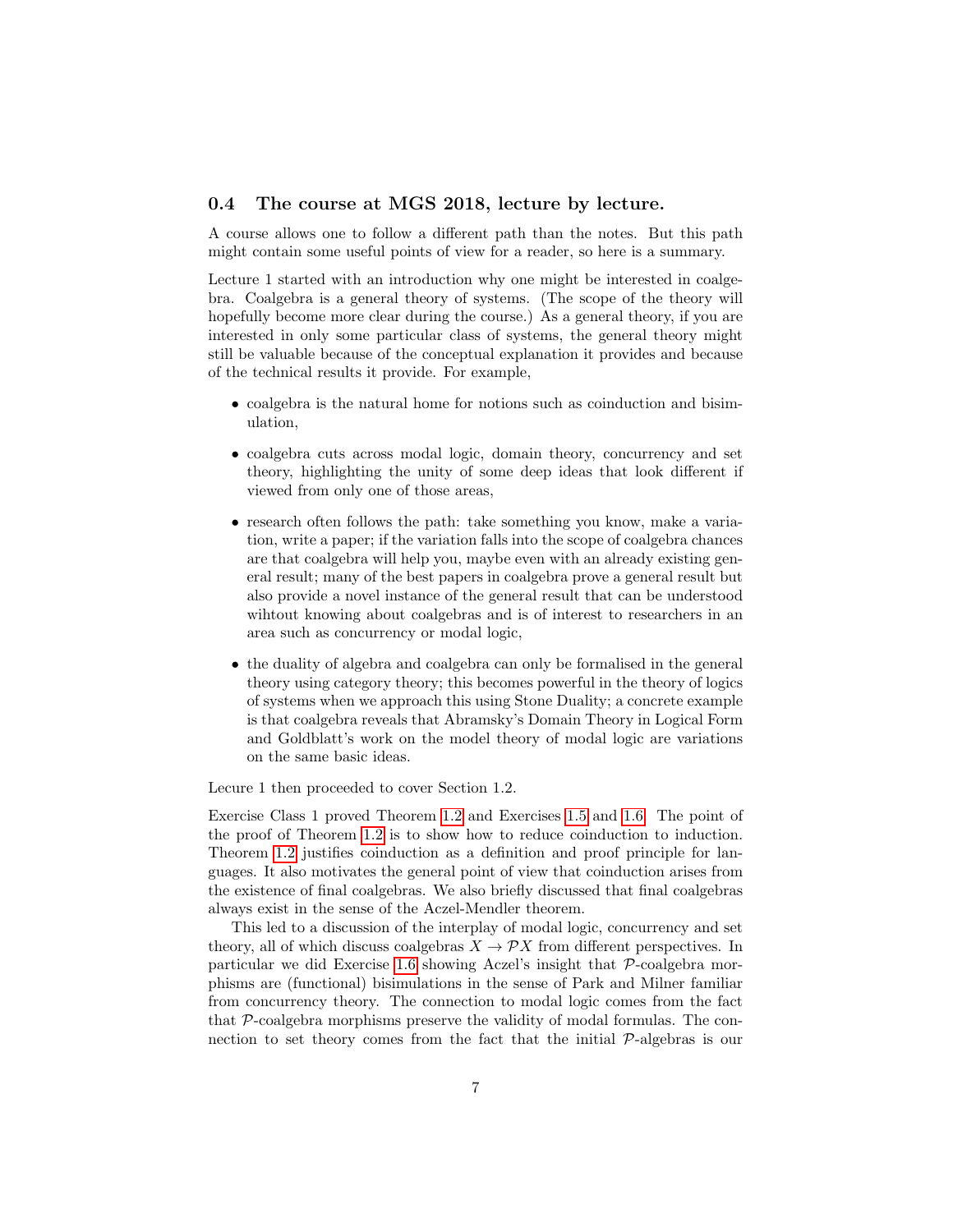familiar universe of well-founded sets and the final P-coalgebras is Aczel's universe of non-well founded sets.

Lecture 2 defined coalgebras and discussed a range of examples, see Section [A.1.](#page-40-2) We then covered Sections 2.1-2.3.

Exercise Class 2 looked at duality, induction and coinduction, see Section [2.5.](#page-22-0) We discussed with Exercise [2.10](#page-23-0) that coinductive proofs can be seen as circular proofs in which it is allowed to use what we want to prove on arguments that are not smaller. This is closely related to the proof of Theorem [1.2,](#page-9-0) which also suggests one way of breaking the duality, namely to fit the argument into the diagram defining finality. Another solution is to work with bisimulations instead.

Lecture 3 started repeating some remarks on duality, induction and coinduction from Exercise Class 2, see Section [2.5.](#page-22-0) In particular, induction and coinduction in Set are not dual to each other and investigating how they interact is very interesting. As an example of the importance of this question to computer science, I gave a brief summary of the mathematical theory of structural operational semantics initiated by Turi and Plotkin, see Section [A.7.](#page-48-2) We then proceeded to cover Sections 1.2, 2.4, 3.1.

Exercise Class 3 presented natural transformations as polymorphic functions and as modal operators, see Section [3.5.](#page-35-0) Exercise [3.16](#page-0-0) gives a short introduction to the field of coalgebraic modal logic and also exemplifies typical techniques involved in working in coalgebra.

Lecture 4 selected some material from the appendices. While the lectures concentrated on on a specific example, I tried

- Elements of the mathematical theory of structural operational semantics (monads, comonads, distributive laws, Beck's theorem, ...) Section [3.4,](#page-30-0) [A.7,](#page-48-2) [B.9](#page-65-0)
- Forgetful functors of algebras/coalgebras ... adjoints, monads, comands (the other Beck's theorem) ... intersection of algebras and coalgebras ... left adjoint right adjoint ...
- Coalgebras over algebras ... Section 1.3 and 1.4
- Initial algebra sequence and final coalgebra sequence ... reducing induction to coinduction ... Barr's theorem ... Worrells' theorem

Reading order. Apart from reading through the notes sequentially, it should make sense to read in the order 1.1, 2.1-2.3, 2.4 (in conjunction with 1.2 and 2.5), 3.1, which I would consider the minimal meaningful material needed to complement the appendices.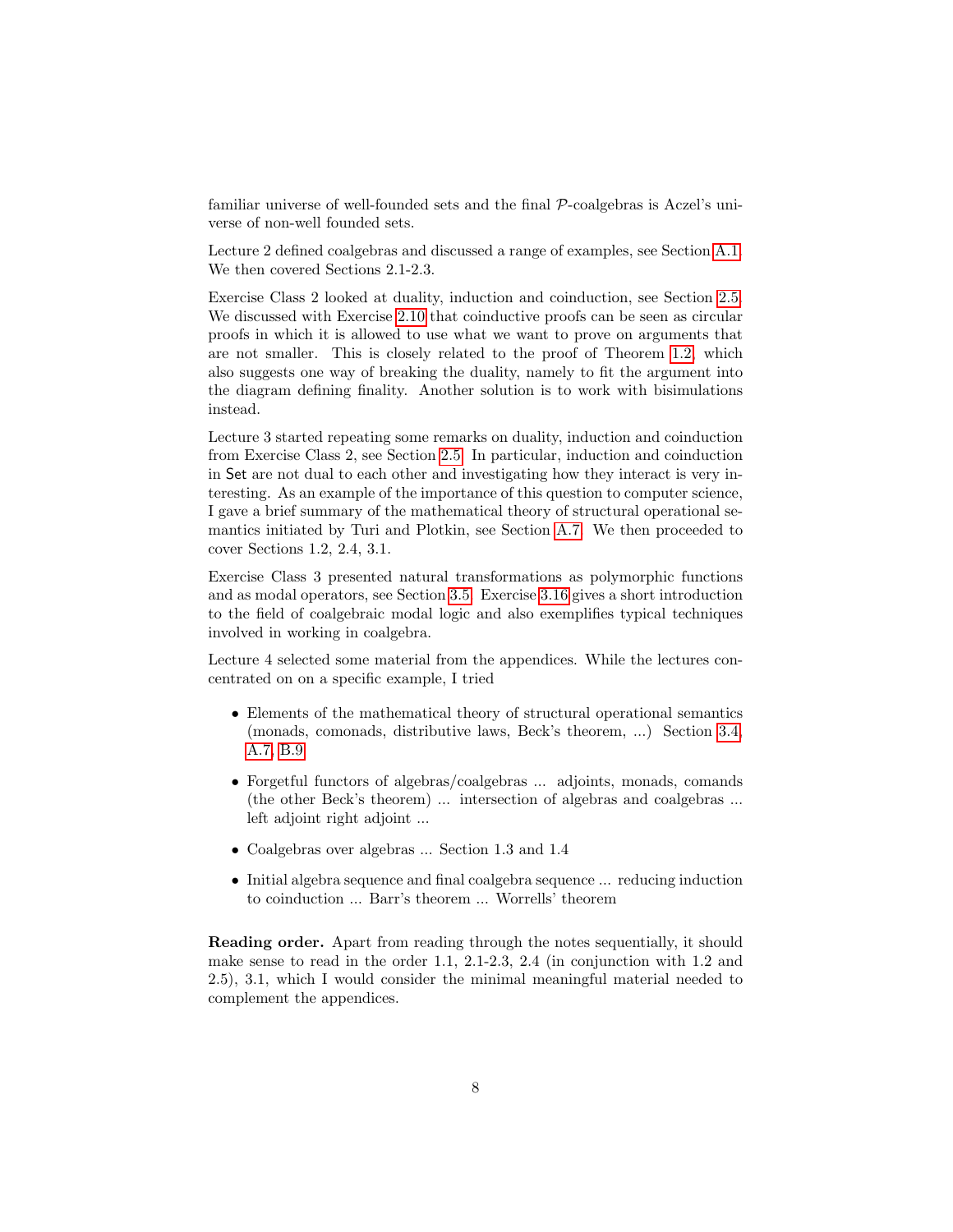# <span id="page-8-0"></span>1 Languages and Automata

In this section we review some basic automata theory from the point of view of coalgebra. We will see

- how deterministic automata are coalgebras and how the language of a state of an automaton is given by its image into the final coalgebra,
- how the final coalgebra structure interacts with the algebraic structure given by union and concatenation of languages,
- how this interaction can be used to extend our methodology to context free grammars and
- how pusdown automata fit (or not?) into the picture.

# <span id="page-8-1"></span>1.1 Deterministic automata

A deterministic automaton is given by a set X and an output map  $<sup>1</sup>$  $<sup>1</sup>$  $<sup>1</sup>$ </sup>

$$
o:X\to 2
$$

which maps accepting states to  $1 \in 2$  and non-accepting states to  $0 \in 2$  and a transition map

$$
t: X \to X^A
$$

which maps a state  $x \in X$  to a function  $t(x) : A \to X$ . It will be useful in the sequel to pair the two maps  $o, t$  into one map

<span id="page-8-6"></span>
$$
\langle o, t \rangle : X \to 2 \times X^A \tag{1}
$$

and this is a safe thing to do since any map

$$
\xi: X \to 2 \times X^A
$$

can be written<sup>[2](#page-8-3)</sup> as  $\xi = \langle o, t \rangle$  for uniquely determined o, t.

We call such a  $\xi$  a coalgebra. Formal definition will follow in Section 2.

Now we come to the first important idea of the course: The automaton of all languages.

An important example of a deterministic automaton is the automaton of all languages.<sup>[3](#page-8-4)</sup> It has as carrier  $Z = 2^{A^*} = 2^{(A^*)}$ , that is, the set of all languages, and associated maps

<span id="page-8-5"></span>
$$
o: Z \to 2 \qquad o(z) = 1 \Leftrightarrow \varepsilon \in z \tag{2}
$$

<span id="page-8-3"></span><span id="page-8-2"></span><sup>&</sup>lt;sup>1</sup>For brevity, we use von Neumann's notation  $2 = \{0, 1\}.$ 

<sup>&</sup>lt;sup>2</sup>A reader familiar with category theory recognises here the universal property of the product " $\times$ ".

<span id="page-8-4"></span><sup>&</sup>lt;sup>3</sup>We use  $A^* = \prod_{n \in \mathbb{N}} A^n$  to denote the set of all finite words over A. A *language* L is a subset of  $A^*$ , or, equivalently a map  $A^* \to 2$ . We write  $w \in L$  or  $L(w) = 1$  to say that a word w is in L.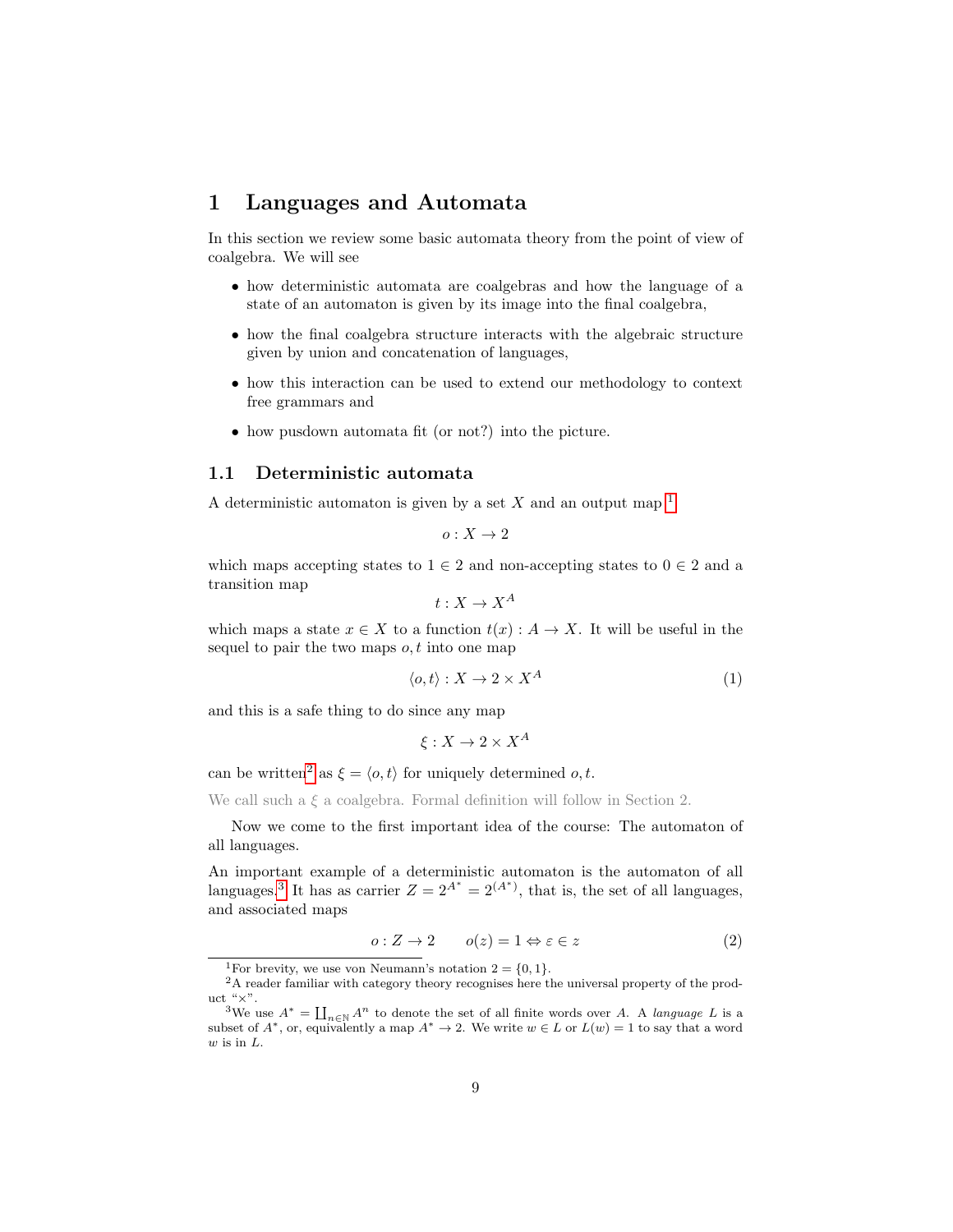where  $\varepsilon$  denotes the empty word and

<span id="page-9-2"></span>
$$
t: Z \to Z^A \qquad t(z)(a) = z_a \tag{3}
$$

where  $z_a = \{w \in z \mid aw \in z\}$  is known as the Brzozowski language-derivative of z wrt a.

Exercise: Instantiate the definition of the automaton of all languages in case that A contains one element.

It is worth contemplating the definition of the automaton of all languages for long enough until the next theorem is obvious.

<span id="page-9-5"></span>**Theorem 1.1.** A state  $z$  in the automaton of all languages accepts exactly the language z.

The above can be extended in order to describe the language accepted by any state in any deterministic automaton. This requires the notion of a (homo)morphism between deterministic automata. We define

<span id="page-9-4"></span><span id="page-9-3"></span>
$$
f: X \to X'
$$

to be a *homomorphism*, or just *morphism*, of deterministic automata iff  $\frac{4}{3}$  $\frac{4}{3}$  $\frac{4}{3}$ 

$$
o(x) = o(f(x))\tag{4}
$$

$$
t(f(x))(a)) = f(t(x)(a))
$$
\n<sup>(5)</sup>

where we use the same letters  $o, t$  to denote both the structure of X and of  $X'$ . (This follows common practice in many programming languages where types are inferred from the context.)

<span id="page-9-0"></span>**Theorem 1.2.** For any deterministic automaton X there is a unique morphism  $\llbracket \cdot \rrbracket : X \to Z$  to the automaton of all languages. Moreover,  $\llbracket x \rrbracket$  is the language accepted by x.

This property of the automaton of all languages is important and called finality.

We just met our first example of a final coalgebra, a concept we will formally define in the next Section 2.

It is possible to go directly to Section 2 from here.

$$
o'(x) = o(f(x))
$$
  

$$
t'(f(x))(a)) = f(t(x)(a))
$$

<span id="page-9-1"></span><sup>&</sup>lt;sup>4</sup>If we do not want to reply on type inference, we should write that the function  $f: X \to X'$ is a homomorphism of deterministic automata from  $(X, \langle o, t \rangle)$  to  $(X', \langle o', t' \rangle)$  if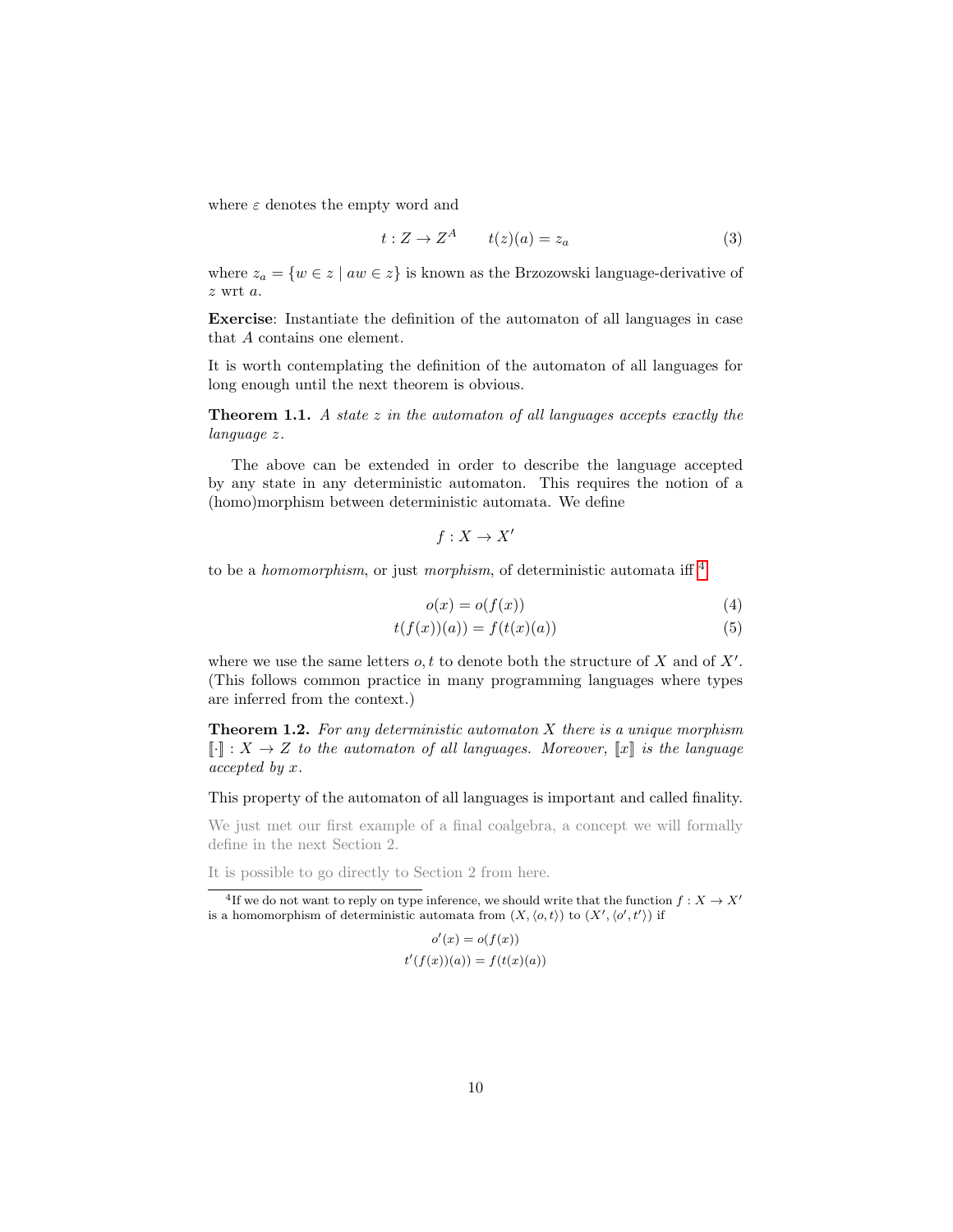*Proof.* We sketch the proof in the special case where  $A = 1$  and  $Z = 2^N$  with o being head and t being tail. Let  $\langle o', t' \rangle : X \to 2 \times X$ . To give a map  $X \to Z$  is to give a map  $f: X \times \mathbb{N} \to 2$  which can be defined inductively

$$
f(x)(0) = o(x)
$$
  

$$
f(x)(n+1) = f(t(x))(n)
$$

It remains to check that these two equations are equivlent to  $f$  being a morphism of coalgebras.  $\Box$ 

Exercise 1.3. Extend the proof above from streams to deterministic automata.

- **Remark 1.4.** Note that the final coalgebra is given by a set of functions from an initial algebra.
	- The idea to reduce coinduction to induction can be carried out in a different way: Often (and always in Set) the final coalgebra can be constructed as a limit of a possibly transfinite chain (the final coalgebra sequence). Then coinduction reduces to transfinite induction.

#### <span id="page-10-0"></span>1.2 Algebraic Structure of Languages

The set of languages  $Z$  carries the structure given by  $o$  and  $t$  in [\(2\)](#page-8-5) and in [\(3\)](#page-9-2). In this section we discuss some important additional algebraic structure of Z, namely union and concatenation. In mathemtical jargon we say that the set Z of all languages carries the structure of an idempotent semiring

$$
(Z,0,1, +, \times)
$$

where  $0 = \emptyset$  is the empty set,  $1 = {\varepsilon}$  is the language consisting of the empty word,  $+ = \cup$  is union and  $\times = \cdot$  is concatenation. So we may also write

$$
(Z, \emptyset, 1, \cup, \cdot).
$$

Idempotence refers to  $+$  being idempotent. And semiring means that  $+$  is commutative and associative,  $\times$  is associative, and that 0,1 are the respective neutral elements. Moreover,  $\times$  distributes over + from the left and from the right.  $(Z \text{ is not a ring because + has no inverse.})$ 

We are now going to show that this algebraic structure of an idempotent semiring can be defined *coinductively* in terms of the structure  $o, t$  from [\(1\)](#page-8-6)

$$
\langle o, t \rangle : Z \to 2 \times Z^A.
$$

In the following we will denote elements of  $Z$  as  $L, M$  to emphasise that—despite of being states of an automaton—they also are languages. Accordingly we may write  $L_a$  for  $t(L)(a)$  and  $\varepsilon \in L$  for  $o(L) = 1$ .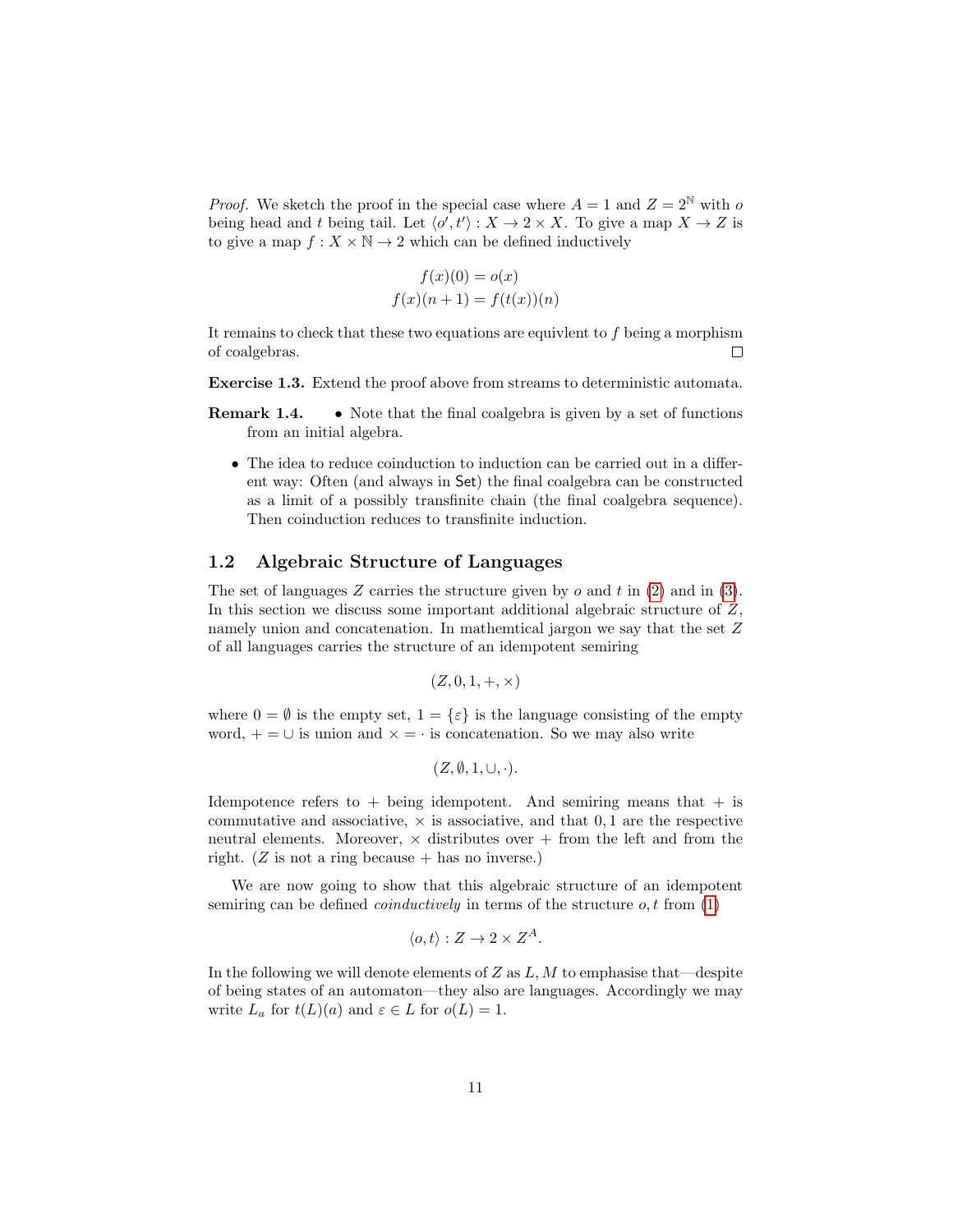With this notation we define  $0,1, +, \times$  as follows:  $^5$  $^5$ 

<span id="page-11-2"></span>
$$
\varepsilon \notin 0 \qquad 0_a = 0
$$
  
\n
$$
\varepsilon \in L + M \Leftrightarrow \varepsilon \in L \text{ or } \varepsilon \in M \qquad 1_a = 0
$$
  
\n
$$
\varepsilon \in L + M \Leftrightarrow \varepsilon \in L \text{ or } \varepsilon \in M \qquad (L + M)_a = L_a + M_a
$$
  
\n
$$
\varepsilon \in L \times M \Leftrightarrow \varepsilon \in L \text{ and } \varepsilon \in M \qquad (L \times M)_a = L_a \times M + \bar{o}(L) \times M_a
$$
\n(6)

where  $\bar{o}(L)$  is just ad hoc notation to emphasize that we interprete the outputs 0, 1 of  $\sigma$  now as elements of the semiring Z. The meaning of the left-hand column should be obvious and the right-hand column formalises the following properties:

{} does not contain any word (of length greater or equal to one).  $\{\varepsilon\}$  does not contain any word of length greater or equal to one.  $aw \in L + M$  iff  $w \in L_a$  or  $w \in M_a$ .  $awv \in L \times M$  iff  $w \in L_a$  and  $v \in M$  or  $\varepsilon \in L$  &  $wv \in M_a$ .

Let us emphasise, and we will explain this more formally in the next sec-tion, that it is a consequence of definition [\(6\)](#page-11-2) that  $(0, 1, +, \times)$  coincide with  $(\emptyset, {\varepsilon}, \cup, \cdot).$ 

### <span id="page-11-0"></span>1.3 Context-free Grammars

We write non-terminals as  $x, y, \ldots$  and terminals as  $a, b, \ldots$ . Well bracketed expressions of the form  $a^n b^n$ , for example, can be derived from

<span id="page-11-3"></span>
$$
x \to axy
$$
  
\n
$$
x \to 1
$$
  
\n
$$
y \to b
$$
\n(7)

with  $x$  as a start symbol.

Can we write [7](#page-11-3) as a coalgebra?

Recall that in our account of languages and automata, the derivatives  $(\cdot)_a$  play a crucial role, so it is essential that in the grammar above every non-empty righthand side starts with a terminal. It is well-known that every grammar can be transformed into such a form, called the Greibach normal form. The fact that all symbols on the right-hand side, apart from the first one, are non-terminals is convenient, but not essential.

<span id="page-11-1"></span><sup>5</sup>Formally we should write

| $o(0) = 0$                         | $t(0)(a) = 0$                                                      |
|------------------------------------|--------------------------------------------------------------------|
| $o(1) = 1$                         | $t(1)(a) = 0$                                                      |
| $o(L+M) = o(L) \vee o(M)$          | $t(L+M)(a) = t(L)(a) + t(M)(a)$                                    |
| $o(L \times M) = o(L) \wedge o(M)$ | $t(L \times M)(a) = t(L)(a) \times M + \overline{o}(L) \times M_a$ |

but this is less readable. Also note that the 0 is overloaded; eg the two occurrences of the symbol 0 in  $o(0) = 0$  are different. The first is the 0 in  $(Z, 0, 1, +, \times)$ , the second is the 0 in 2 in  $2 \times Z^A$ . Also note that we think of 2 as the semiring (Boolean algebra)  $(2, 0, 1, \wedge, \vee)$ .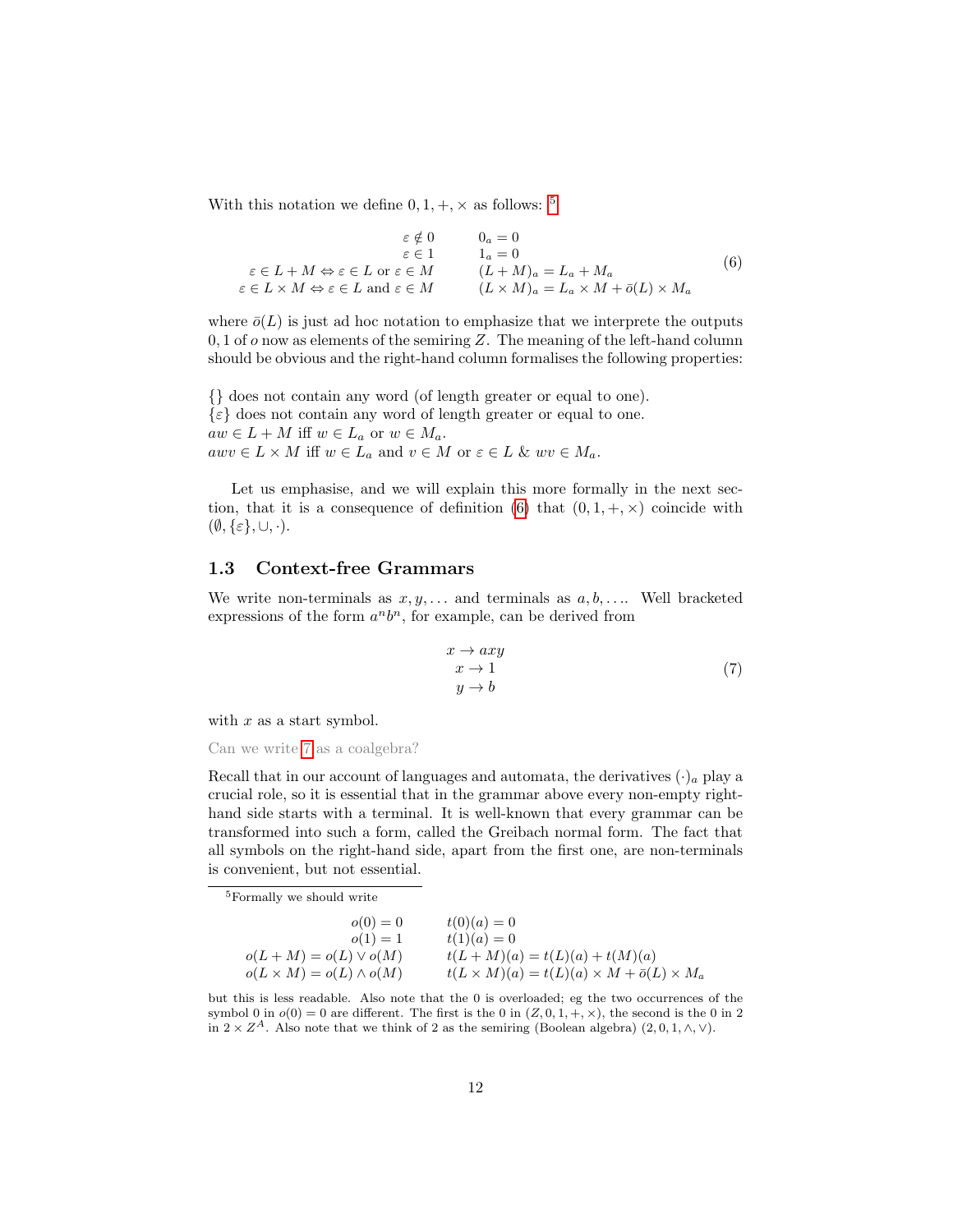What is the language defined by a grammar? How do we define or compute, for example,  $\llbracket x \rrbracket$ ? One possibility is to read both sides of  $\rightarrow$  as languages,  $\rightarrow$  as ⊇ and then take the least solution of the inequations. Another possibility is to introduce a symbol + for union and use equations

<span id="page-12-1"></span>
$$
x = axy + 1
$$

$$
y = b
$$

instead of inequations. For example, the first equation should really be read as

$$
[\![x]\!] = [\![a]\!] \times [\![x]\!] \times [\![y]\!] + [\![1]\!] \tag{8}
$$

with  $[a] = \{a\}, [1] = \{\varepsilon\}.$  So we see that the language defined by a context-free grammar comes about as the solution of a set of mutual fixed-point equations in the semiring of languages. Of course, this point of view is equivalent with the more familiar one of defining  $\llbracket x \rrbracket$  as the set of words (=strings of terminals) derivable from x.

Can we recover [\(8\)](#page-12-1) from Theorem [1.2?](#page-9-0)

### <span id="page-12-0"></span>1.4 Pushdown automata

There is an easy and direct way to transform a CFG such as [\(7\)](#page-11-3) into a onestate pushdown automaton that accepts a word on empty stack. The stack symbols are the non-terminals. One starts with a stack containing only the start symbol,  $x$  in  $(7)$ . Then one non-deterministically applies any matching rule. For example,



The start state is accepting because we have the rule  $x \to 1$ . The state labelled 1 is accepting because 1 symbolises the empty string, ie, empty stack. The state labelled 0 is a sink state. $6$ 

To emphasise that this way of looking at pushdown automata also works in the presence of non-determinism consider

<span id="page-12-3"></span>
$$
x \to axy\n x \to axyx\n x \to 1\n y \to b
$$
\n(9)

<span id="page-12-2"></span> ${}^{6}$ Exercise: Find the missing transitions. Extend the picture.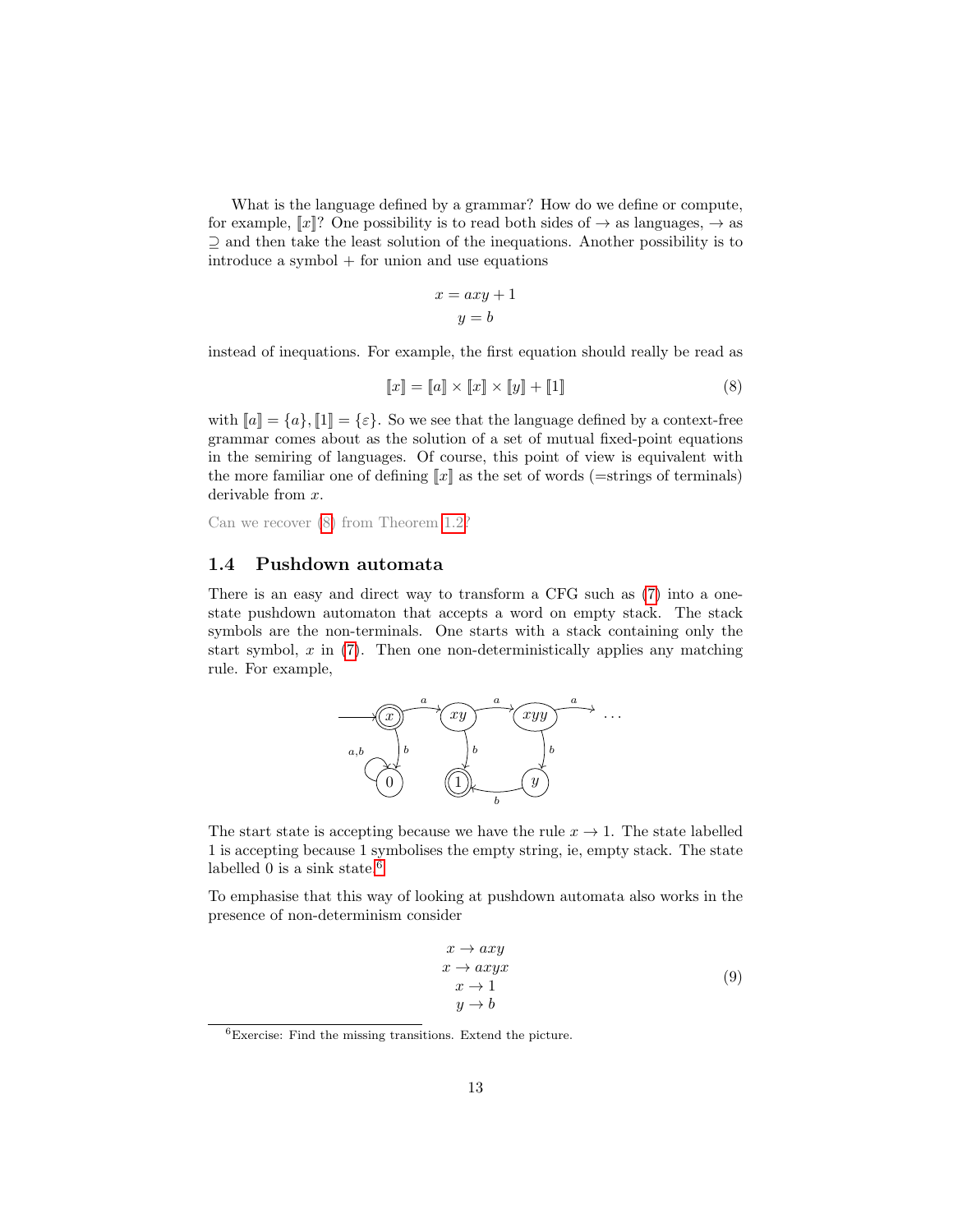where, upon reading  $\alpha$  with stack  $x$  we have two possible ways to proceed. (The second rule allows us to accept all well-bracketed expressions, not just those of the form  $a^n b^n$ .) Now the pushdown graph looks as follows <sup>[7](#page-13-1)</sup>

<span id="page-13-4"></span>

For example, the second a-transition can be computed as follows. First, we note  $(xy+xyx)_a = (xy)_a + (xyx)_a$  and we compute  $(xy)_a = x_a \times y + y_a = x_a \times y =$  $(xy + xyx) \times y = xyy + xyxy$  as well as  $(xyx)_a = (xy)_a \times x = (xyy + xyxy) \times x$ so that we have

<span id="page-13-3"></span><span id="page-13-2"></span>
$$
xy \xrightarrow{a} xyy + xyxy
$$
  
\n
$$
xyx \xrightarrow{a} xyyx + xyxyx
$$
 (11)

and, therefore,

$$
xy + xyx \xrightarrow{a} xyy + xyxy + xyyx + xyxyx \tag{12}
$$

We see that the mechanism of computing derivatives faithfully implements nondeterminstic pushdown automata, but we note that the "determinisation" that happens in going from  $(11)$  to  $(12)$  looses some information. To say this more precisely, suppose we are in a pda with stack  $xy$ , then we need to know the upper row of [\(11\)](#page-13-2) in order to continue the computation upon reading a. But the upper row of [\(11\)](#page-13-2) cannot be recovered from [\(10\)](#page-13-4) or [\(12\)](#page-13-3). The inability of recovering [\(11\)](#page-13-2) from [\(12\)](#page-13-3) does reflect that [\(10\)](#page-13-4) is really what could be called a determinized pushdown automaton (even though it is not a pushdown automaton, so maybe better 'determinized pushdown graph'). [8](#page-13-5)

#### <span id="page-13-0"></span>1.5 Exercise: Transition Systems and Bisimulation

The purpose of this extended exercise is to show that a seemingly different example exhibits the same general structure as deterministic automata. This is the example that is at the beginning of computer scientists interest in coalgebras and is discussed in detail in the monograph of Aczel on non-well founded set theory (1989).

A transition system  $(X, R)$ , or a Kripke frame in modal logic, is a set X with a relation  $R \subseteq X \times X$ .

Let  $\mathcal{P}X$  denote the set of subsets of X.

<span id="page-13-1"></span><sup>7</sup>Exercise: Find the missing transition. Extend the picture.

<span id="page-13-5"></span> ${}^{8}%$  Exercise: State and prove that determinization preserves the language.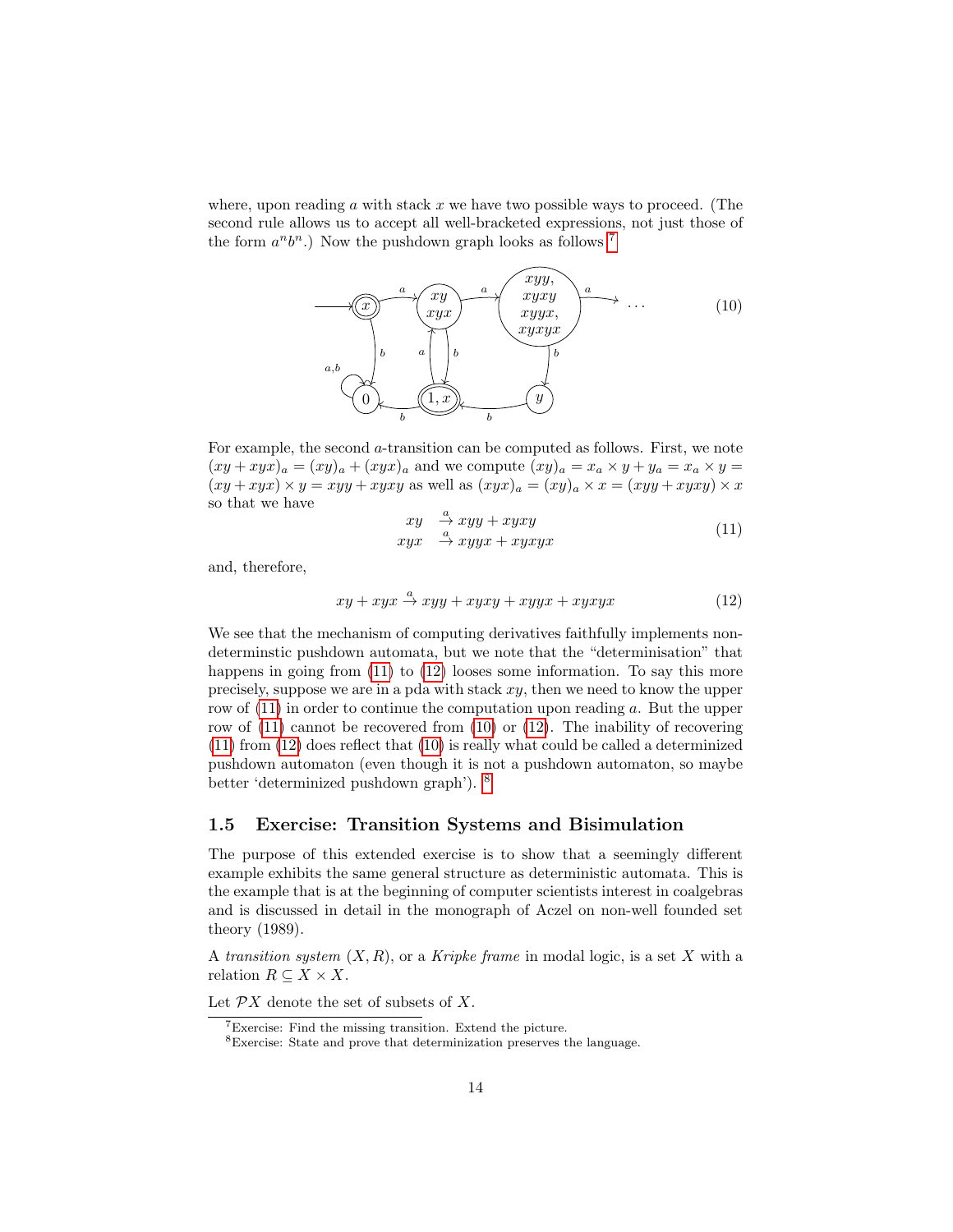<span id="page-14-0"></span>**Exercise 1.5.** Show that transition systems  $(X, R)$  are in bijective correspondence with maps  $X \to \mathcal{P}X$ .

What in this example should correspond to the automaton of all languages? Theorem [1.2](#page-9-0) shows that this automaton has the property that for each other automaton there is a unique homomorphism into it.

Taking this as our guiding idea, we seek a definition of homomorphism of transition systems. Looking back at the definition of a homomorphism of automata [\(4\)](#page-9-3) and [\(5\)](#page-9-4) the definition should capture the idea that if  $f$  is a homomorphism, then x and  $f(x)$  have the same behaviour. Note that for  $f: (X, R) \to (X', R')$ the obvious

$$
xRy \Rightarrow f(x)R'f(y)
$$

is not enough as this would allow  $f(x)$  to have transitions (ie behaviour) that need not be reflected in the domain  $(X, R)$ .

So let us try something else. Using the previous exercise, given  $\xi : X \to \mathcal{P}X$ and  $\xi' : X' \to \mathcal{P}X'$  we define  $f : X \to X'$  to be a homomorphism if for all  $x \in X$ 

<span id="page-14-5"></span><span id="page-14-4"></span><span id="page-14-3"></span>
$$
f[\xi(x)] = \xi'(f(x))\tag{13}
$$

where  $f[-]$  denotes direct image, that is, for all  $a \subseteq X$  we have  $f[a] = \{x' \mid$  $\exists x \in X \cdot x' = f(x) \& x \in a$ . [9](#page-14-2)

<span id="page-14-1"></span>**Exercise 1.6.** Show that [\(13\)](#page-14-3) is equivalent to stating that for all  $x, y \in X$ 

$$
xRy \Rightarrow f(x)R'f(y) \tag{14}
$$

$$
f(x)R'y' \Rightarrow \exists y \in X \, . \, xRy \& \, f(y) = y' \tag{15}
$$

The important observation here is that in addition to the 'forward' clause [\(14\)](#page-14-4) there is also the 'backward' clause [\(15\)](#page-14-5). Note how both clauses correspond to the two different inclusions  $\subseteq$  and  $\supseteq$  of [\(13\)](#page-14-3). Intuitively, the backward clause is needed to capture the idea that x and  $f(x)$  have the same behaviour. This gives rise to the notion of (coalgebraic) behavioural equivalence.

To be more precise, given two transition systems  $(X, R)$  and  $(Y, S)$ , let us say that two 'states' or 'processes'  $x \in X$  and  $y \in Y$  are behaviourally equivalent iff there are homomorphisms  $f : (X, R) \to (Z, T)$  and  $g : (Y, S) \to (Z, T)$ 

<span id="page-14-6"></span>

such that  $f(x) = g(y)$ .

<span id="page-14-2"></span><sup>&</sup>lt;sup>9</sup>f[-] is left-adjoint to the inverse image  $f^{-1}: 2^{X'} \to 2^X$ . Alternatively, one could take the right-adjoint  $f[[a]] = \{x' \mid \forall x \in X \cdot x' = f(x) \implies x \in a\}$ . I am not sure the associated notion of behavioural equivalence is of interest, though.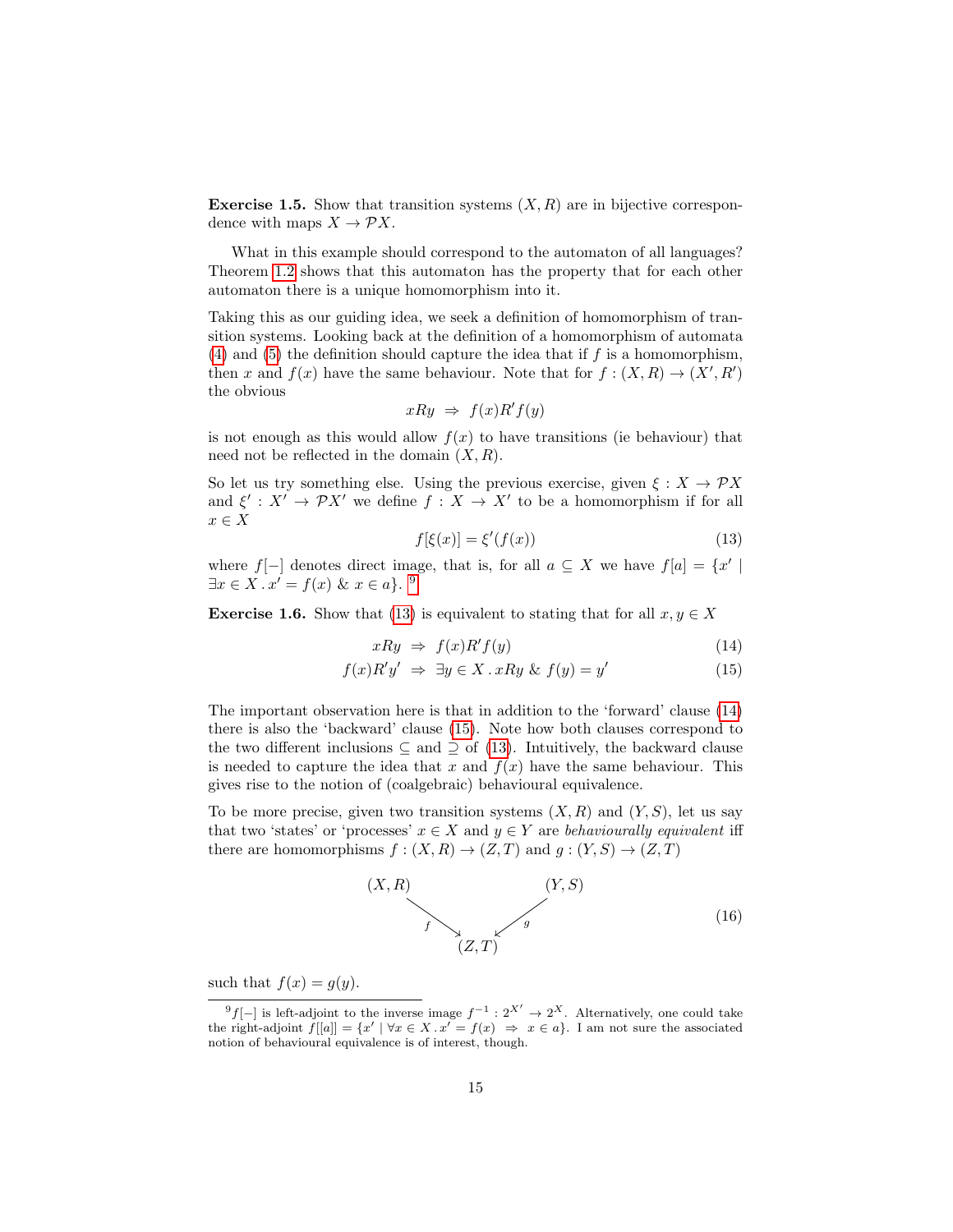There are two ways to think about this definition. First, we can take from general category theory that also for transition systems we an analogue of the automaton of all languages, which was shown in Theorem [1.2](#page-9-0) to have the property that for all systems there is a unique homomorphism into it. Thus, if we take in the definition above  $(Z, T)$  to be the final transition system, then it is obvious that behavioural equivalence is indeed an equivalence relation as it is given by equality on the final system. Indeed,

behavioural equivalence on the final system is equality.

Second, in case we don't want to use the theorem of category theory that provides us with the existence of the final system, we can instead let  $(Z, T)$  range over all systems. In this case,  $(Z, T)$  may be different for different  $(X, R)$  and  $(Y, S)$  and we need to show that behavioural equivalence is transitive. <sup>[10](#page-15-0)</sup>

Recall that a *bisimulation* between  $(X, R)$  and  $(Y, S)$  is a relation  $B \subseteq X \times Y$ such that for all  $x \in X, y \in Y$  we have that xBy only if

$$
\forall x' \in X. (xRx' \Rightarrow \exists y' . ySy'' \& x'By') \tag{17}
$$

$$
\forall y \in Y. (ySy' \Rightarrow \exists x' . xRx' \& x'By') \tag{18}
$$

as indicated in



Two states are called bisimilar if there is some bisimulation relating them.

The next exercises show that bisimilarity and behavioural equivalence agree.

Exercise 1.7. Show that behavioural equivalence implies bisimilarity. [Hint: Given [\(16\)](#page-14-6), show that  $\{(x, y) | f(x) = g(y)\}\$ is a bisimulation.]

Exercise 1.8. Show that bisimilar states are behaviourally equivalent. [Hint: If B is a bisimulation between  $(X, R)$  and  $(Y, S)$ , then there is a relation  $R_B \subseteq$  $B \times B$  such that  $(B, R_B)$  is a transition system and such that the projections to  $(X, R)$  and  $(Y, S)$  are homomorphisms.

<span id="page-15-0"></span>

We need to show that if  $f(x) = g(y)$  and  $f'(y) = g'(y')$  then x and y' are behaviourally equivalent in the sense of [\(16\)](#page-14-6). To this end we build  $(Z'', T'')$  as follows. Let  $(Z'', T'')$  be the disjoint union of  $(Z, T)$  and  $(Z', T'')$  quotiented by  $\{(g(y), f'(y)) | y \in Y\}$ . Then the obvious maps  $(Z,T) \to (Z'',T'')$  and  $(Z',T') \to (Z'',T'')$  are homomorphisms, which gives us, by composition of homomorphisms, a picture as in [\(16\)](#page-14-6).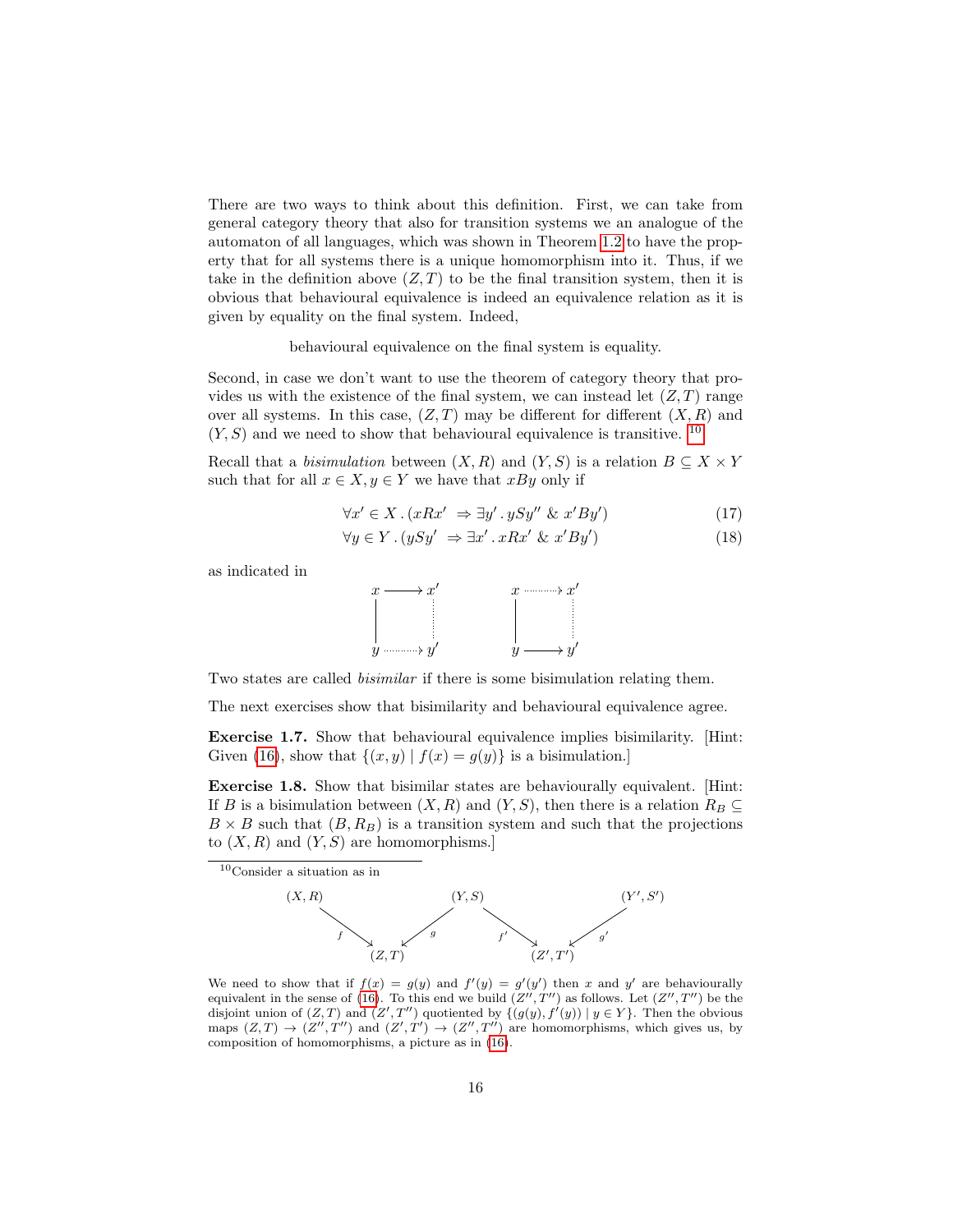Where as Kripke frames are the fundamental structure in modal logic, in computer science applications one finds more transition

**Exercise 1.9.** Labelled transition systems can be accounted for as maps  $X \rightarrow$  $\mathcal{P}(A \times X)$ .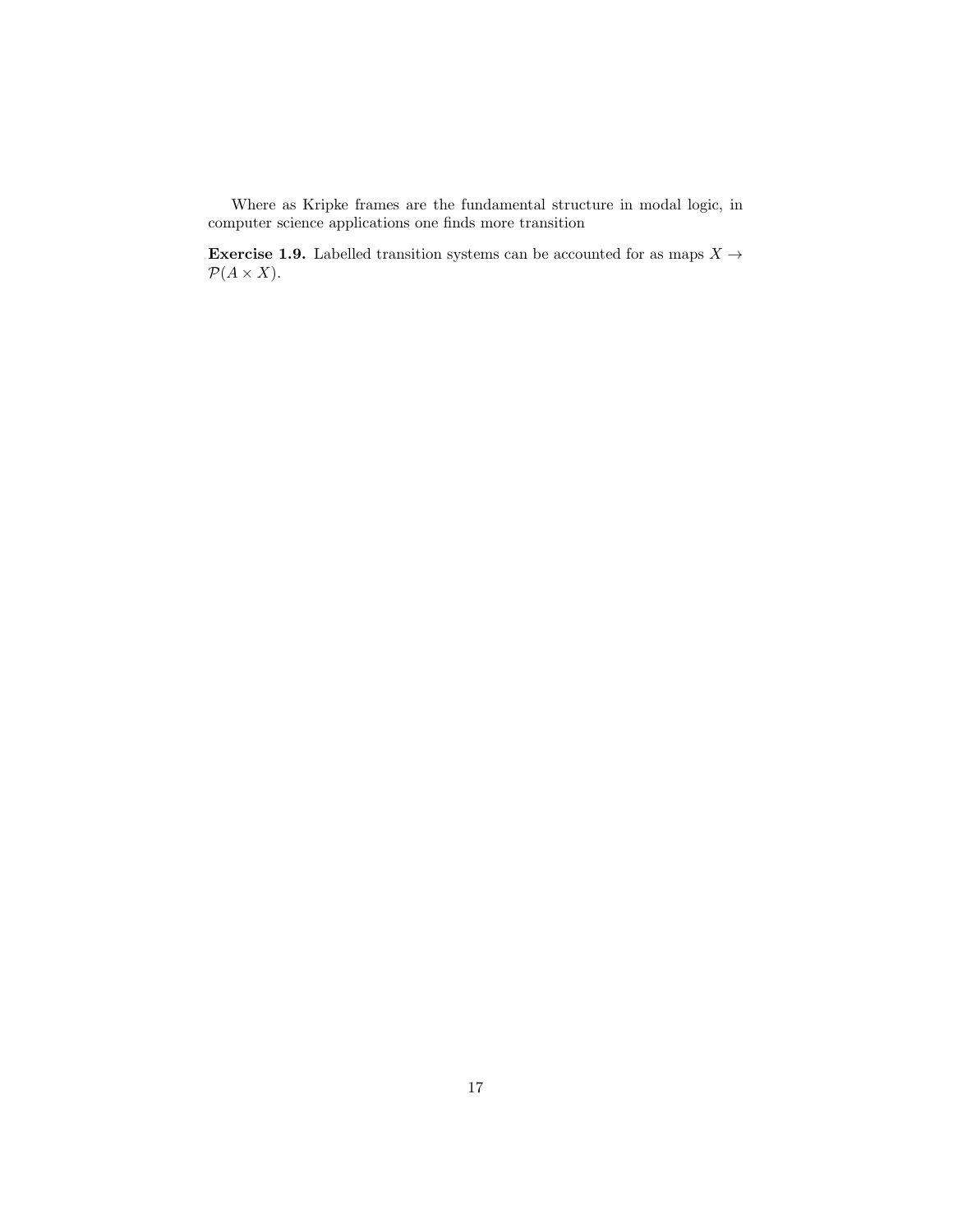# <span id="page-17-0"></span>2 Coalgebras and Coinduction

In this section we repeat the development of the previous section using notions of category theory and coalgebra. The main purpose is to give a gentle introduction to these techniques. For example, we will see that the automaton of all languages is characterised by a universal property: The automaton of all languages is a final coalgebra. And we will exhibit the coinductive definitions of operations on languages (ie of union and concatenation) as arrows into the final coalgebra. One reason to do this is to highlight that whereas the view of automata as algebras (semigroups) and inductive definitions are widely used in automata theory, the coalgebraic and coinductive point of view is also of interest. But more importantly, as we hinted at in the exercise at the end of the last section, the coalgebraic point of view also includes (labelled) transition systems and, in fact, many more systems, including probabilistic ones.

#### <span id="page-17-1"></span>2.1 Coalgebras

We go back to [\(1\)](#page-8-6) where we said that a determinstic automaton is a map  $\langle o, t \rangle : X \to 2 \times X^A$ . To bring out the categorical and coalgebraic structure of deterministic automata, we define

$$
TX = 2 \times X^A
$$

and see now that we can write a determinstic automaton in the simple form

$$
X\rightarrow TX.
$$

This point of view will allow us to generalise from deterministic automata to other transition types T, including non-determinism, probability, two-player games, and many more.

Intuitively, a coalgebra is a map  $\xi : X \to TX$  telling us the possible onestep behaviours  $\xi(x)$  for a given state x. Technically, to turn this idea into a powerful general theory of systems, we need to extend the operation T from sets to functions via

$$
Tf = 2 \times f^A
$$

where for  $f : X \to Y$  one defines

$$
(2 \times f^A) : 2 \times X^A \to 2 \times Y^A
$$
  

$$
(b, g) \mapsto (b, f \circ g)
$$

As a first notational benefit from extending  $T$  to functions, we can now reformulate the definition of homomorphism  $f : X \to X'$  between determinstic automata  $\xi: X \to TX, \xi': X' \to TX'$  elegantly as

$$
Tf\circ\xi=\xi'\circ f
$$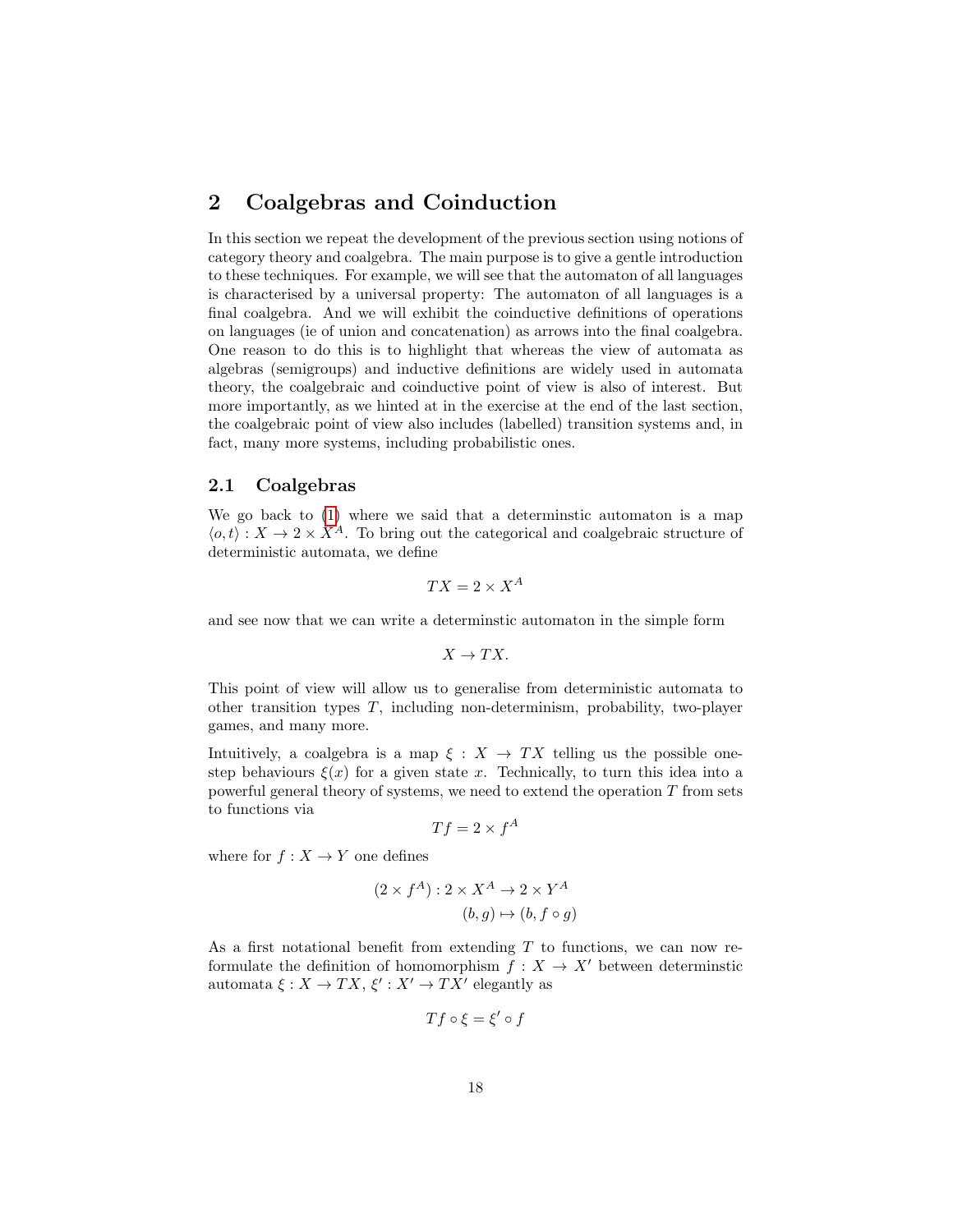or, in a diagram,

$$
X \xrightarrow{f} TX
$$
  
\n
$$
f \downarrow \qquad \qquad \downarrow Tf
$$
  
\n
$$
X' \xrightarrow{f'} TX'
$$

As a conceptional benefit, it makes now sense to solve equations such as

$$
X=TX.
$$

For example, the deterministic automaton of all languages

$$
\zeta: Z \to TZ
$$

is a solution of that equation (for  $TX = 2 \times X^A$ ). But to make this precise, we need to generalise from equality  $X = TX$  to isomorphism  $X \cong TX$ .

As a mathematical benefit, we can prove that the automaton of all languages  $Z$  is a fixed point of T in an axiomatic way that generalises to arbitrary  $T$ , thus exhibiting the abstract properties of  $T$  and  $Z$  needed to show that  $Z$  is a fixed-point of T. This is what we are going to do now: The axiomatic approach requires us to introduce the notions of category and functor, as this is exactly what is required to prove our fixed-point theorem below.

#### <span id="page-18-0"></span>2.2 Categories and functors

We have seen the definition of a coalgebra  $(X, \xi)$  in the special case where X is a set and  $\xi$  is a function. We are going to see now that the notion of a coalgebra does not require sets and functions at all and can be formulated wrt to any category and functor.

- **Definition 2.1.** 1. A category C consists of a class of 'objects'  $X, Y, \ldots$  and for each pair of objects a set  $\mathcal{C}(X, Y)$  of 'arrows'. An arrow  $f \in \mathcal{C}(X, Y)$ is denoted by  $f: X \to Y$ . There is a binary operation of composition  $\circ$  mapping  $f: X \to Y, g: Y \to Z$  to  $g \circ f: X \to Z$  and there are distinguished 'identity arrows' id $_X : X \to X$ , subject to  $\circ$  being associative and id acting as identities wrt to  $\circ$ .
	- 2. An **isomorphism**, or iso for short, is an arrow  $f: X \rightarrow Y$  such that there is  $g: Y \to X$  with  $g \circ f = id_X$  and  $f \circ g = id_Y$ . <sup>[11](#page-18-1)</sup>
	- 3. A functor  $F: \mathcal{C} \to \mathcal{C}'$  maps objects in  $\mathcal{C}$  to objects in  $\mathcal{C}'$  and arrows in  $\mathcal{C}(X,Y)$  to arrows in  $\mathcal{C}'(FX,FY)$  so that identities and composition are preserved.

<span id="page-18-1"></span><sup>&</sup>lt;sup>11</sup>We say that two objects  $X, Y$  are isomorphic if there exists an isomorphism  $X \to Y$ .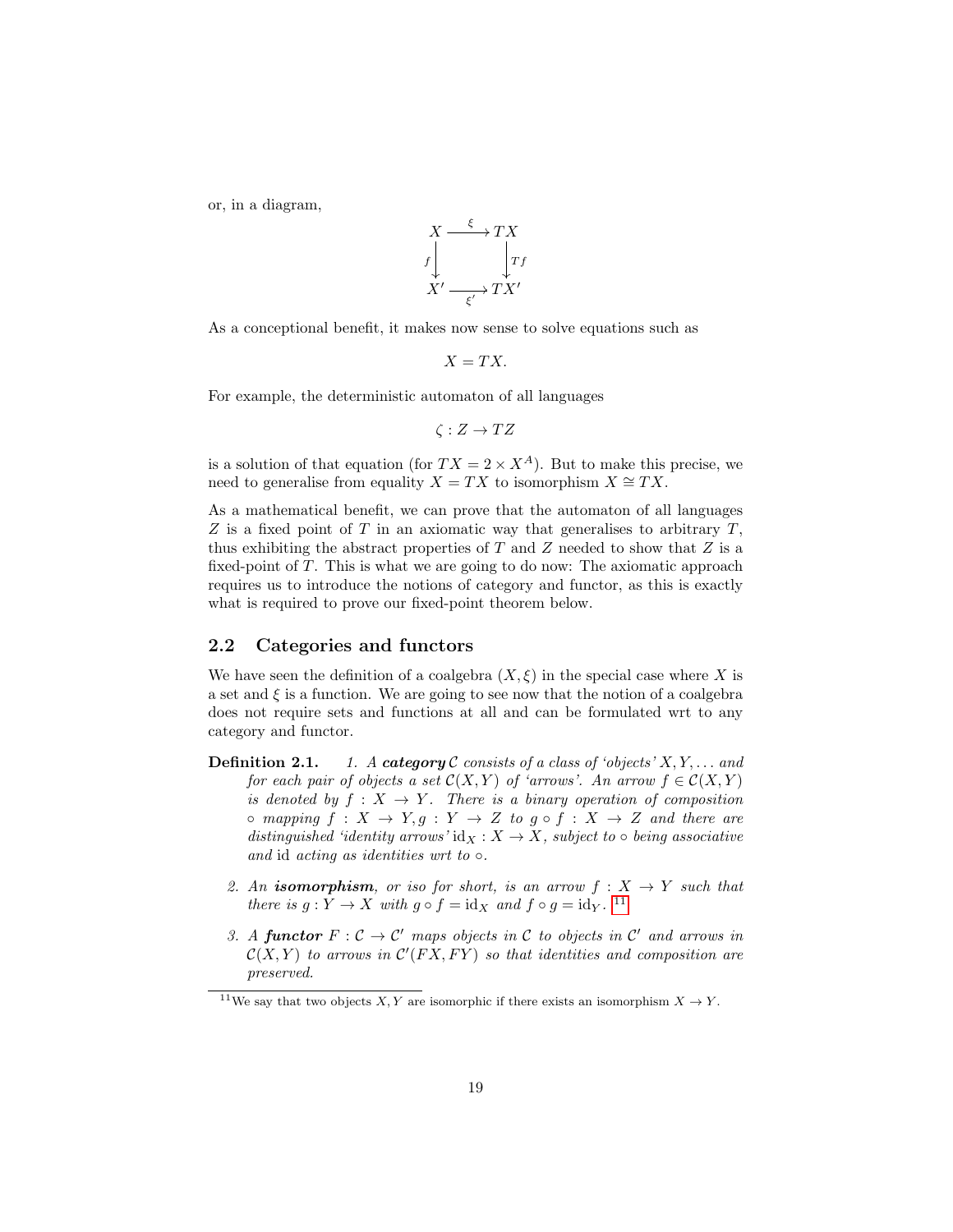4. A coalgebra for a functor  $T : \mathcal{C} \to \mathcal{C}$  is an arrow  $X \to TX$  in  $\mathcal{C}$ . A coalgebra-morphism  $f : (\xi : X \to TX) \to (\xi' : X' \to TX')$  is an arrow  $f: X \to X'$  in C such that  $Tf \circ \xi = \xi' \circ f$ . The category with coalgebras as objects and coalgebra-morphisms as arrows is denoted by  $\mathsf{Coalg}(T)$ .

Our main example is where  $\mathcal C$  is the category Set of sets and functions and  $Coalg(T)$  is the category of deterministic automata. There are at least three reasons to introduce the notion of coalgebra in the above generality.

- This axiomatic approach reveals exactly what is needed to prove the fixed point theorem (known as Lambek's Lemma). Moreover, and some of it is explained in the appendix, quite a large part of a general theory of systems can be developed in such an axiomatic style.
- As it will turn out below, pushdown automata are coalgebras over a category different than the category Set of sets and functions. In Section ?? and the appendix we will see many more examples of systems that arise as coalgebras over other base categories than Set.
- The exercises in Section ?? it reveals the duality of algebras and coalgebras or, more precisely, that coalgebras over Set are dual to algebras over the dual of Set.

A good way of learning category theory, and sometimes also of discovering new thoerems of category theory, is to look at categories as generalisations of posets or lattices.

**Example 2.2.** Let C be a preorder, or poset, or lattice. <sup>[12](#page-19-0)</sup> Then C is a category of a special kind with at most one arrow between any two objects. (And, conversely, all categories of this kind are preorders.) A functor is just a monotone operation. And a coalgebra  $X \to TX$  is a post-fix point  $X \leq TX$ .

It is easy to show that the largest post-fix point (if it exists) is a fixpoint by looking at the following diagram (read  $\rightarrow$  as  $\leq$  again)



where the lower horizontal arrow comes from monotonicity of T and the vertical arrows come from  $X \to TX$  being the largest postfixpoint.

If C is a poset, then the diagram above gives us  $X = TX$ . If C is only a preorder, then we only get that  $X$  is equivalent, or isomorphic, to  $TX$ .

The reason we detailed the argument that the largest postfixpoint is a fixpoint is that the proof of the fixpoint theorem in the next section will be a direct

<span id="page-19-0"></span> $12A$  preorder is a set with a symmetric and transitive relation. A poset is a preorder where the relation is anti-symmetric. A lattice is a poset with finite joins and meets.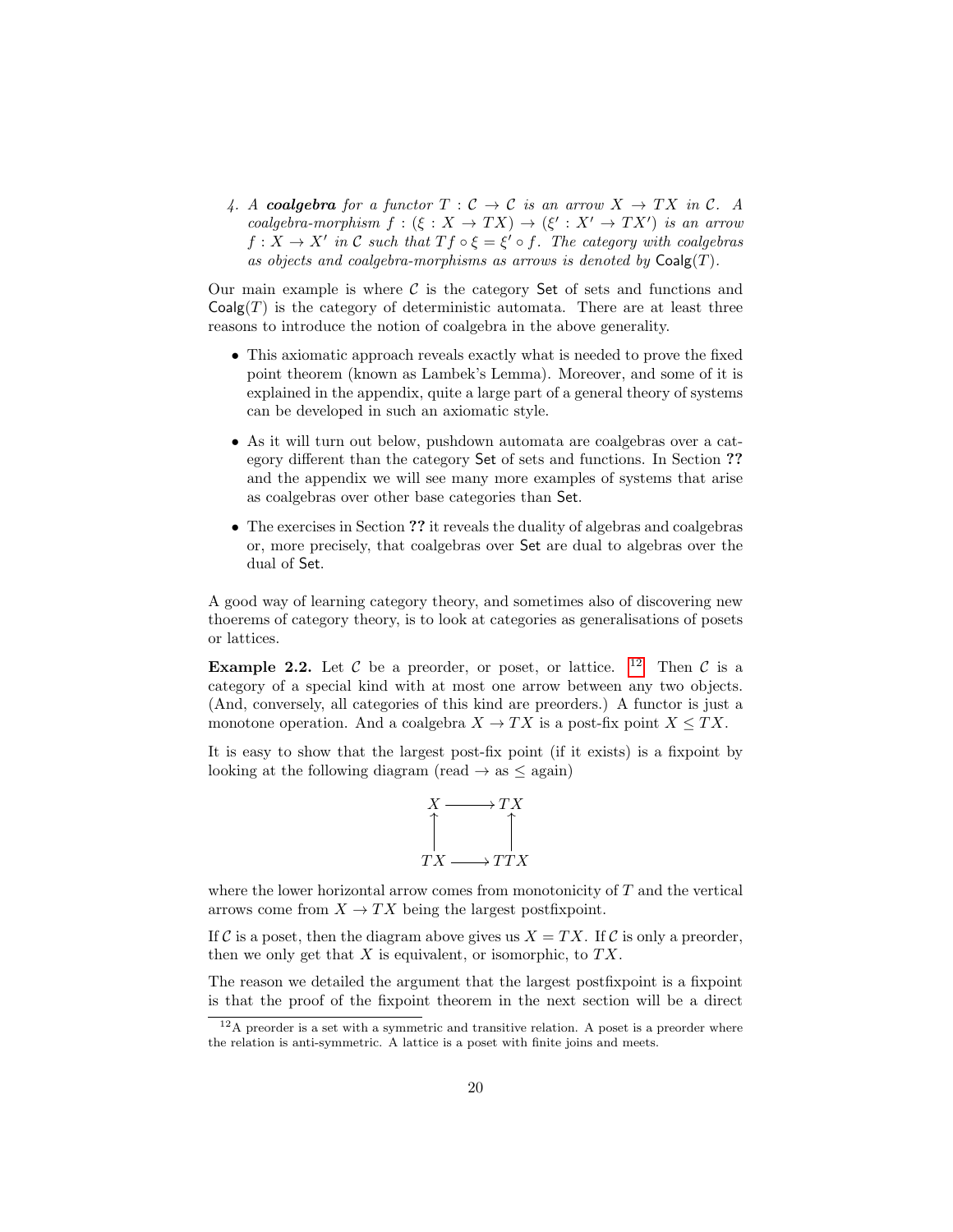generalisation. This also serves as an example of the general methodology of discovering category theoretic proofs by generalising the corresponding lattice theoretic ones.

#### <span id="page-20-0"></span>2.3 Final coalgebras

Coming back to deterministic automata, recall that Theorem [1.2](#page-9-0) revealed that the automaton Z of all languages enjoys what is called a universal property: For any automaton  $X$  there is a unique homomorphism to  $Z$ . We turn this property into a definition. Note that this definition makes sense in any category.

<span id="page-20-4"></span>**Definition 2.3.** An object  $Z$  in a category is called final, or terminal, if for any object X there is a unique arrow  $X \to Z$ .

As a first indication of the power of the axioms of category one proves the easy but crucial

<span id="page-20-5"></span>Proposition 2.4. If a category has a final object, then it is determined 'up to canonical isomorphism'. That is, if  $Z, Z'$  are final, then the 'canonical' arrows  $Z \rightarrow Z'$  and  $Z' \rightarrow Z$  are isomorphisms. <sup>[13](#page-20-1)</sup>

The proposition is important as it tells us that, up to isomorphism, the final coalgebra is uniquely determined by its universal property. This provides us with many advantages. For example, as discussed in Appendix [B.4,](#page-56-1) it is known for general categorical reasons that the final T-coalgebra exists. Moreover, it defines a notion of 'behavioural equivalence'. Theorem [1.2](#page-9-0) stating that the automaton of all languages is the final T-coalgebra (for  $TX = 2 \times X^A$ ) then becomes a representation theorem giving an explicit description of the object defined abstractly (up to isomorphism) by the property of being final in  $\text{Coalg}(T)$ . <sup>[14](#page-20-2)</sup> Theorem [1.1](#page-9-5) stating that a state  $z$  in the automaton of all languages accepts the language  $z$  then confirms that the 'final coalgebra semantics'

$$
\llbracket \cdot \rrbracket : X \to Z
$$

assigns to a state  $x$  in an automaton indeed the language accepted by  $x$ .

We are now in a position to prove the fixed-point theorem, known as Lambek's lemma. Statement and proof are a direct generalisation of the well-known fact that the largest post-fixed point of a monotone operator on a complete lattice is a fixed point. Here it is worth noting that a complete lattice (as any poset) is a category, with a functor then being a monotone operator and a coalgebra being a post-fixed-point. [15](#page-20-3)

<span id="page-20-1"></span> $^{13}$  A universal property always says that 'there exists a unique arrow' with a certain property. The expression 'canonical arrow' always refers to this unique arrow, leaving the universal property it arises from to the context.

<span id="page-20-2"></span> $14$ It might be interesting to show a different presentation, namely the final DA of streams, cf. Def 7.2 and Ex. 7.3 of the SDE survey. See also section 3.1 of Helle's paper with Clemens, Jan and Joost on k-regular sequences.

<span id="page-20-3"></span><sup>&</sup>lt;sup>15</sup>Exercise: Prove this statement. Hint: First prove it in the case that T is a monotone operation on a proset or lattice. Then generalise the proof from posets to categories.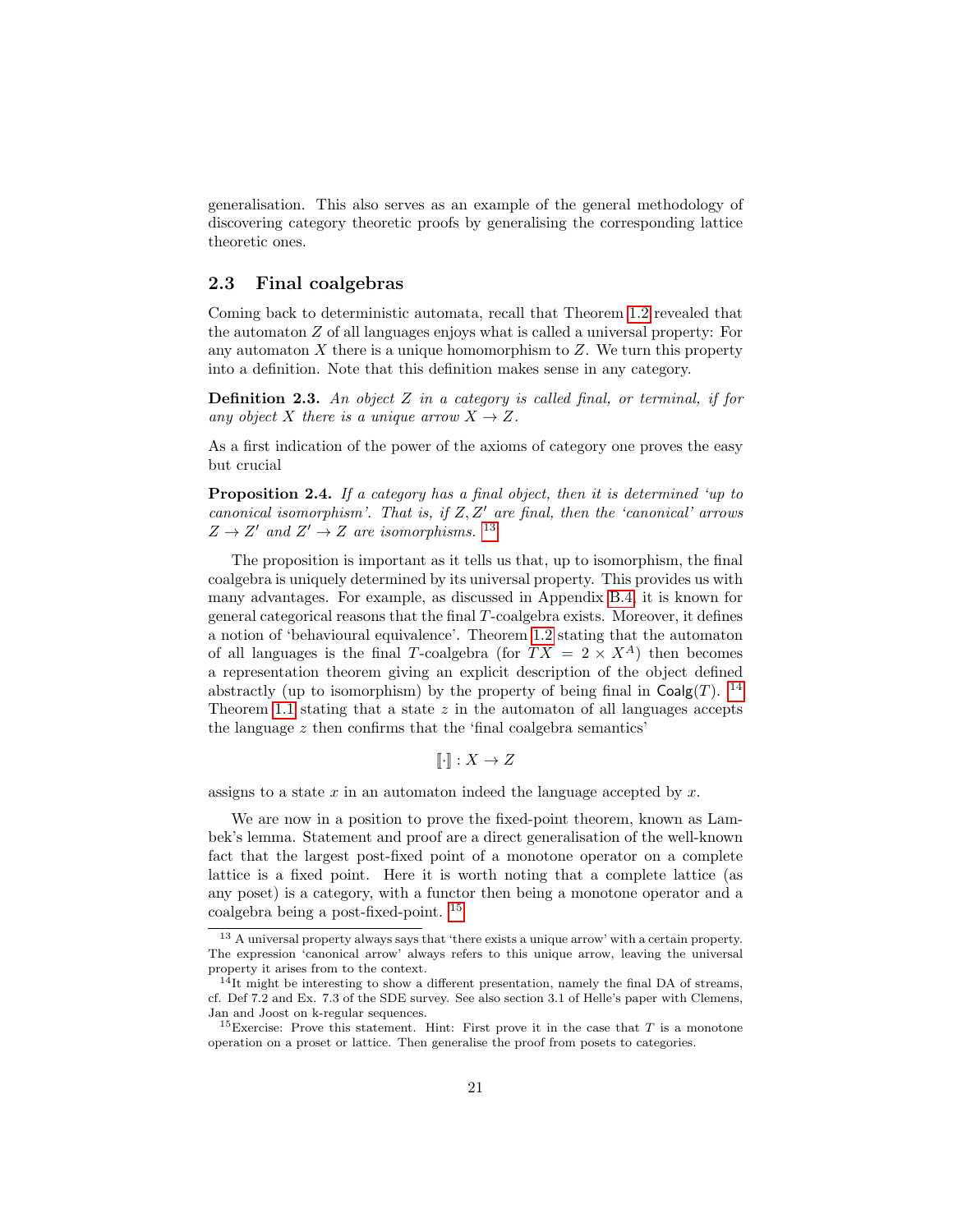<span id="page-21-3"></span>**Theorem 2.5** (Lambek's Lemma). Let  $T$  be a functor on a category  $C$ . If the final coalgebra  $\zeta : Z \to TZ$  exists then  $\zeta$  is an isomorphism.

# <span id="page-21-0"></span>2.4 Coinductive definitions

In its simplest form a coinductive definition defines a map  $C \rightarrow Z$  into a final coalgebra Z by giving a map  $C \to TC$ 

<span id="page-21-2"></span>
$$
\begin{array}{ccc}\nC & \longrightarrow TC \\
\downarrow & \downarrow \\
Z & \longrightarrow TZ\n\end{array} \tag{19}
$$

Then  $C \to Z$  is uniquely determined by  $C \to TC$  and finality of  $Z \to TZ$ .

**Example 2.6.** Let  $TX = 2 \times X^A$  and recall that the final coalgebra Z is the automaton of all languages. We want to show that

$$
\varepsilon \notin 0 \qquad 0_a = 0
$$

$$
\varepsilon \in 1 \qquad 1_a = 0
$$

$$
\varepsilon \in L + M \Leftrightarrow \varepsilon \in L \text{ or } \varepsilon \in M \qquad (L + M)_a = L_a + M_a
$$

from Section [1.2](#page-10-0) are coinductive definitions. For the first one, we take  $C = 1 =$  $\{*\}$  and let  $h: \{*\} \rightarrow T\{*\}$  be given by  $h(*) = (0, \lambda a.*)$ .

<span id="page-21-1"></span>
$$
\begin{array}{ccc}\n1 & \xrightarrow{h} & T1 \\
\varnothing & & \downarrow & \\
Z & & \xrightarrow{\langle o, t \rangle} & TZ\n\end{array} \tag{20}
$$

To check that this indeed defines 0, we need to check that [\(20\)](#page-21-1) commutes, where we write  $\emptyset: 1 \to Z$  for the function that maps  $*$  to the empty language. This is indeed the case and follows by a simple (but tedious if spelled out in all detail) unrolling of the respective definitions.

We leave the coinductive definition of 1 given by an  $h$  fitting into

<span id="page-21-4"></span>
$$
\begin{array}{ccc}\n1 & \xrightarrow{h} & T1 \\
1 & & \downarrow \\
Z & & \searrow \\
\hline\n\zeta & & \searrow \\
\end{array} \tag{21}
$$

as an exercise.

For the last one we take  $C = Z \times Z$  and  $C \rightarrow TC$  becomes

$$
Z \times Z \stackrel{h}{\to} 2 \times (Z \times Z)^A \tag{22}
$$

$$
(L, M) \mapsto (\varepsilon \in L \cup M , \lambda a.(L_a, M_a)) \tag{23}
$$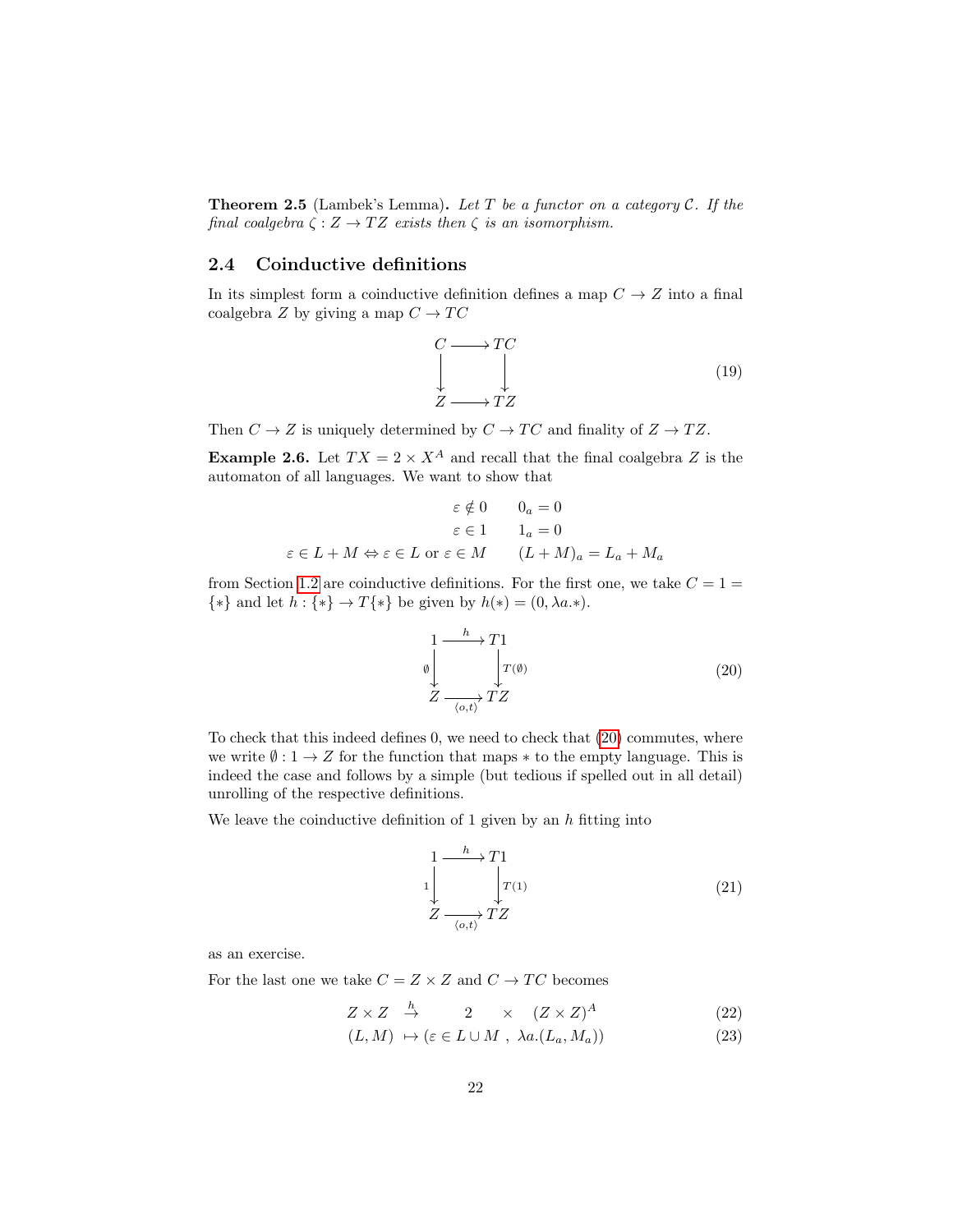Note how h arises from a direct transcription of

$$
\varepsilon \in L + M \Leftrightarrow \varepsilon \in L \cup M \qquad (L + M)_a = L_a + M_a
$$

Again checking that

<span id="page-22-1"></span>
$$
Z \times Z \xrightarrow{h} TZ
$$
  
+ 
$$
\downarrow T^{(+)} \qquad \qquad T^{(+)}
$$
  

$$
Z \xrightarrow{Z} TZ
$$
 (24)

commutes establishes that  $+$  is defined coinductively by h.

After having gained some experience with the exercise above, we would expect

$$
\varepsilon \in L \times M \Leftrightarrow \varepsilon \in L \text{ and } \varepsilon \in M \qquad (L \times M)_a = L_a \times M + o(L) \times M_a
$$

to fall into the same schema, but any straightforward attempt will fail, because the definition of  $\times$  requires the use of  $+$ , which cannot be accommodated directly by the format  $(19)$ . This has to wait a bit  $\dots$ 

#### <span id="page-22-0"></span>2.5 Exercise: Duality, (co)algebras and (co)induction

In category theory we have a duality principle. Suppose we proved a theorem stating that property P holds for all categories. Then P also holds for all opposite categories. So we can reformulate  $P$  in terms of opposite categories and get another theorem.

For example, dualising Definition [2.3,](#page-20-4) we define an object to be **initial** in  $\mathcal{C}$  if it is final in  $\mathcal{C}^{\mathrm{op}}$ . To highlight typical uses of duality do

Exercise 2.7. Convince yourself that

- an object A is initial if for all objects B there is a unique arrow  $A \rightarrow B$ ,
- the dual of Proposition [2.4](#page-20-5) says that any two initial objects are unique up to canonical isomorphism,
- the dual of Theorem [2.5](#page-21-3) says that the structure of an initial algebra is an isomorphism.

In particular, Theorem [2.5](#page-21-3) and its dual imply that if  $T : Set \rightarrow Set$  is a functor then both initial T-algebras and final T-coalgebras are isomorphisms. Note that these two statements are not dual to each other, as coalgebras over Set are not dual to algebras over Set but dual to algebras over Set<sup>op</sup>. On the other hand, the dual of Theorem [1.2](#page-9-0) seems less useful as it turns a simple fact about deterministic automata in Set into another statement in Set<sup>op</sup> that is equivalent but less intuitive.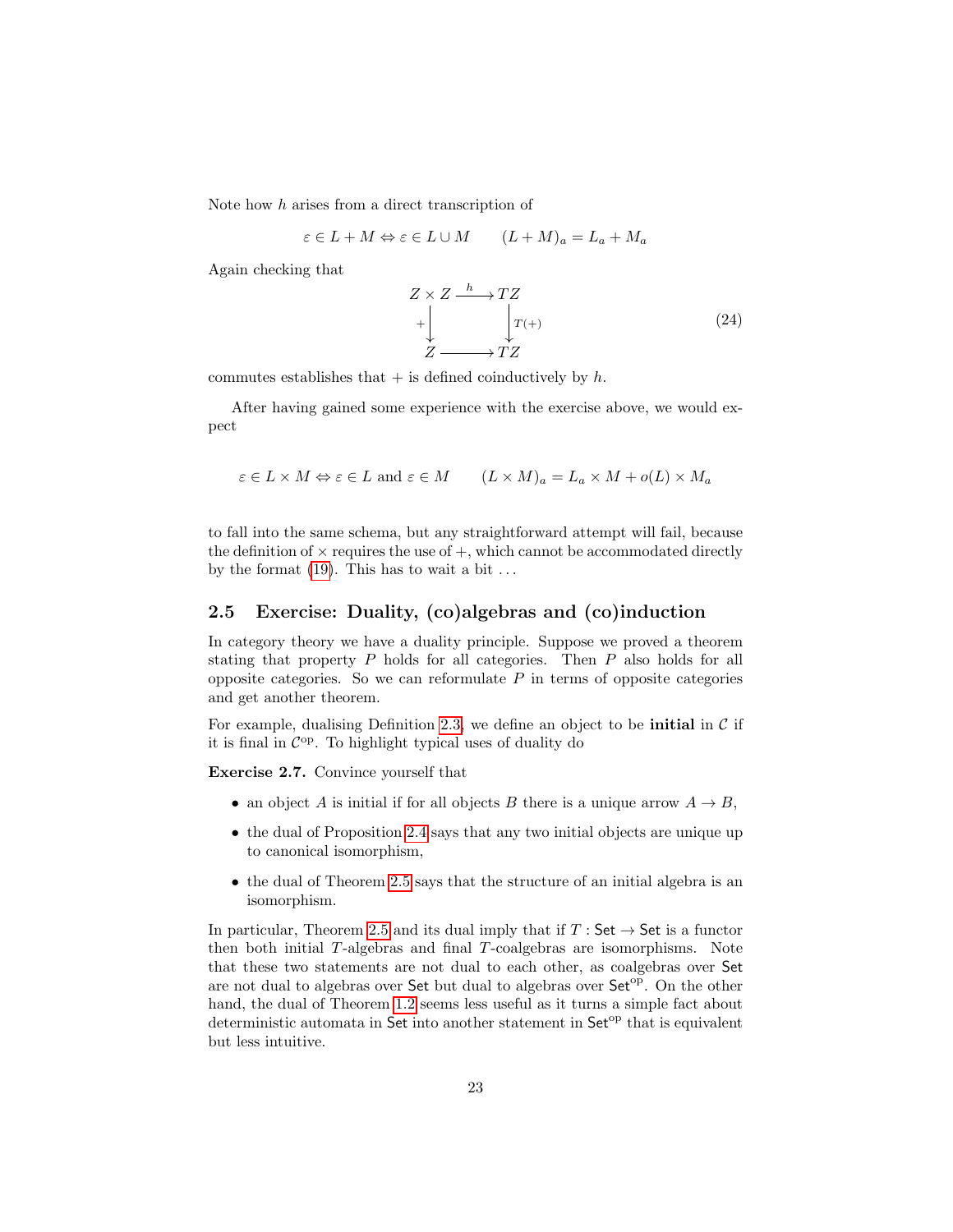To better appreciate that induction and coinduction are only dual 'in the abstract' but not dual 'in the concrete' context of a specific category, it is worth to look at [\[7\]](#page-68-1) and at [\[53\]](#page-71-0). Barr [\[7\]](#page-68-1) shows that under typical assumptions on T the final T-coalgebra is the metric completion of the initial algebra. Worrell [\[53\]](#page-71-0) shows that while the initial algebra sequence of the powerset functor  $\mathcal P$ converges after  $\omega$  steps, the final coalgebra sequence only converges after  $\omega + \omega$ steps.

The following exercise in reading diagrams shows that (the basic form of) induction amounts to the initiality of the natural numbers.

**Exercise 2.8.** The algebra  $[0, S] : 1 + \mathbb{N} \to \mathbb{N}$  is the initial algebra for the functor  $TX = 1 + X^{16}$  $TX = 1 + X^{16}$  $TX = 1 + X^{16}$  Show that the diagram

<span id="page-23-2"></span>
$$
1 + X \xrightarrow{z,s} X
$$
  
\n
$$
1+f \qquad \qquad \uparrow f
$$
  
\n
$$
1 + \mathbb{N} \xrightarrow{[0,S]} \mathbb{N}
$$
  
\n
$$
(25)
$$

commutes if and only if

<span id="page-23-4"></span><span id="page-23-3"></span>
$$
f(0) = z \tag{26}
$$

$$
f(Sn) = s(f(n))\tag{27}
$$

Remark 2.9. Initiality of the natural numbers, via Diagram [\(25\)](#page-23-2), directly only gives iteration [\(26\)](#page-23-3) and [\(27\)](#page-23-4). More complicated forms of induction or recursion can be proved by combining [\(25\)](#page-23-2) with other type constructors available in Set. Ultimately, all forms of induction and recursion over the natural numbers can be justified their initiality.

The solution for the folowing exercise can be found click [here.](http://www.cs.le.ac.uk/people/akurz/coinduction.pdf)

<span id="page-23-0"></span>**Exercise 2.10.** Let  $TX = A \times X$ . The final T-coalgebra is

$$
\langle head, tail \rangle : A^{\mathbb{N}} \to A \times A^{\mathbb{N}}.
$$

Give coinductive definitions of  $zip : A^{\mathbb{N}} \times A^{\mathbb{N}} \to A^{\mathbb{N}}$ ,  $even : A^{\mathbb{N}} \to A^{\mathbb{N}}$  and define  $odd(l) = even(tail(l)).$  Prove by coinduction

$$
zip(even(x), odd(x)) = x
$$

for all  $x \in A^{\mathbb{N}}$  and justify your proof with the finality of  $A^{\mathbb{N}}$  (which in turn was proved in Theorem [1.2\)](#page-9-0).  $\Box$ 

<span id="page-23-1"></span><sup>&</sup>lt;sup>16</sup>To explain the notation,  $0: 1 \to \mathbb{N}$  is the map that maps the element of 1 to the natural number 0 and  $S : \mathbb{N} \to \mathbb{N}$  is the successor function. In the same way, the constant map z picks an element of X and s is a function  $X \to X$ . + denotes coproduct (disjoint union) and  $[0, S]$  and  $[z, s]$  are the maps that makes the obvious case distinctions. Similarly, the map  $1 + f$  makes a similar case distinction, with 1 in  $1 + f$  denoting the identity map on 1. (It is a convenient abuse of notation to denote by the same symbol an object and its identity arrow.)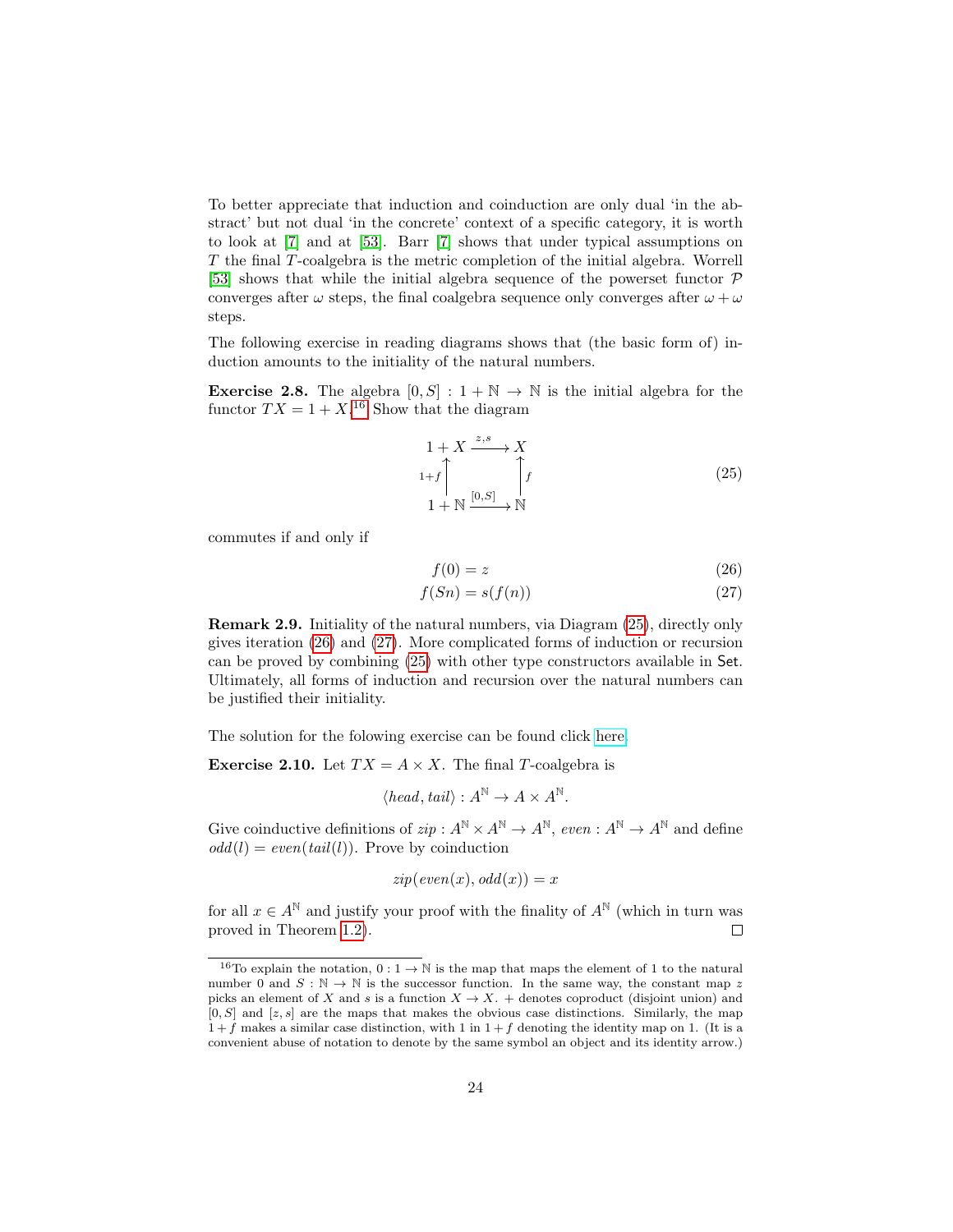# <span id="page-24-0"></span>3 Algebraic and coalgebraic structure

The aim of this section is threefold. First, we want to solve the problem we left at the end of last section, namely how to account for the definition of  $\times$  coinductively. Second, we will reveal that the coinductive definition arises from an intricate interplay of algebraic and coalgebraic structure that has many interesting instances and about which we can prove powerful general theorems. Third, we show how to solve guarded recursive equations in the final coalgebra.

All of this will be achieved by bringing into the picture the category theoretic notion of a monad. In fact, for our exposition, we will not need the precise definition of a monad (see the appendix) as we will use only one particular monad and we will use it mainly as a notational device (or metaphor, as explained in the introduction) in order to simplify and clarify our exposition. The notion of a monad is then required to say precisely how far the methods of this seciton generalise and to prove general theorems making this method more powerful.

This section can also be seen as an introduction by one example to the mathematical theory of structural operational semantics initiated by Turi and Plotkin. See Section [A.7](#page-48-2) for more on this.

#### <span id="page-24-1"></span>3.1 Coinductive definitions, continued

Let us go back to the problem of solving the equation

$$
(L \times L')_a = L_a \times L' + o(L) \times L'_a
$$

via the existence of a unique arrow into the final coalgebra. The problem was that starting with a pair  $(L, L')$  in the upper left corner in the diagram

$$
Z \times Z \xrightarrow{h} TZ
$$
  
\n
$$
\times \downarrow \qquad \qquad T(X)
$$
  
\n
$$
Z \longrightarrow TZ
$$
  
\n
$$
(28)
$$

the left-hand side  $(L \times L')_a$  of the equation corresponds to going down and right in the diagram and the right-hand side  $L_a \times L' + o(L) \times L'_a$  should correspond to going right and down. But with the format of the diagram, we can only represent right-hand sides that use  $a \times$  and  $o$  and  $t$ , but not any of the other algebraic operations such as  $+$ .

Therefore we are going to collect all terms that can be formed from the semiring operations in one operation  $M$  that maps a set  $X$  to the set  $MX$  for all semiring terms over X modulo the idempotent semiring equations.

Such an M is a monad, but we do not need to know this right now.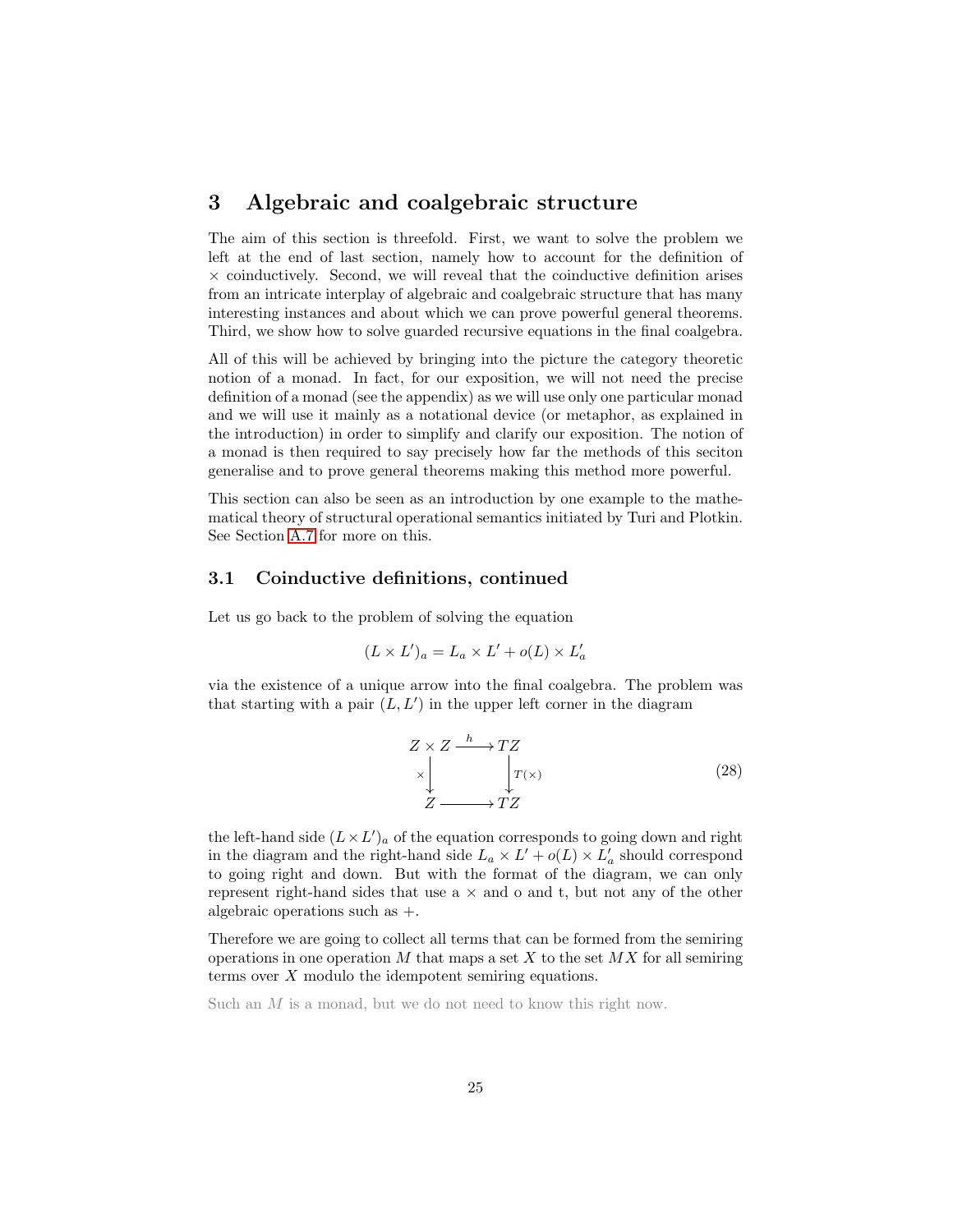Instead of writing three separate Diagrams [\(20\)](#page-21-1), [\(21\)](#page-21-4), [\(24\)](#page-22-1), we can now write just one and even capture ×:

<span id="page-25-4"></span>
$$
\begin{array}{c}\n MZ \longrightarrow TMZ \\
 \llbracket - \rrbracket & \quad \downarrow TM(\llbracket - \rrbracket) \\
 Z \longrightarrow TZ\n \end{array} \tag{29}
$$

The function  $\llbracket - \rrbracket$  we want to define coinductively, that is by specifying h, is evaluation of semiring terms containing languages as additional constants. For example, we want that  $[(0+1)\times(1\times L)] = L$  for any  $L \in \mathbb{Z}$ , or that  $[\{a\}\times\{b\}] =$  $\{ab\}.$ 

Technically, we need that M is a functor. That is easy. Given  $f: X \to Y$ , we define  $Mf : MX \to MY$  simply by taking a term t in  $MX$  and replacing all occurrences of some  $x \in X$  in t by  $f(x)$ .

Next, we need to check that definition [\(6\)](#page-11-2), repeated here for convenience,

<span id="page-25-0"></span>
$$
\varepsilon \notin 0 \qquad 0_a = 0
$$
  
\n
$$
\varepsilon \in 1 \qquad 1_a = 0
$$
  
\n
$$
\varepsilon \in L + L' \Leftrightarrow \varepsilon \in L \text{ or } \varepsilon \in L' \qquad (L + L')_a = L_a + L'_a
$$
  
\n
$$
\varepsilon \in L \times L' \Leftrightarrow \varepsilon \in L \text{ and } \varepsilon \in L' \qquad (L \times L')_a = L_a \times L' + \bar{o}(L) \times L'_a
$$
\n(30)

does specify a map  $h : MZ \to T M Z$ . To this end, denote the components of h by *o* and *t* so that we have  $h = \langle o, t \rangle$  and let us write  $\langle o^Z, t^Z \rangle$  for the structure of the final coalgebra. With this notation [\(30\)](#page-25-0) becomes, with  $l, l' \in MZ$ ,

<span id="page-25-2"></span>
$$
o(0) = 0 \t t(0)(a) = \emptyset
$$
  
\n
$$
o(1) = 1 \t t(1)(a) = \emptyset
$$
  
\n
$$
o(l + l') = o(l) \vee o(l') \t t(l + l')(a) = t(l)(a) + t(l')(a)
$$
  
\n
$$
o(l \times l') = o(l) \wedge o(l') \t t(l \times l')(a) = t(l)(a) \times l' + \bar{o}(l) \times t(l')(a)
$$
\n(31)

which, together with a base case for elements  $L \in Z^{-17}$  $L \in Z^{-17}$  $L \in Z^{-17}$ 

$$
o(L) = oZ(L) \t t(L)(a) = tZ(L)(a)
$$
\t(32)

is an inductive definition over the structure of semiring terms of the map

<span id="page-25-3"></span>
$$
MZ \xrightarrow{h = \langle o, t \rangle} TMZ,
$$
\n(33)

which is the map which in turn provides the coinductive definition of the desired interpretation  $MZ \to Z$  of semiring terms as operation on the set Z of all languages.

To summarize, we have seen how the notation of a monad M allows us account for more complicated coinductive definitions that use arbitrary algebraic terms on the right hand side.

<span id="page-25-1"></span><sup>&</sup>lt;sup>17</sup>Recall that  $Z \subseteq MZ$  and that  $MZ$  is the set of terms over Z, so to define a function from  $MZ$  we need to define it on elements of  $Z$  and on the operations of the signature.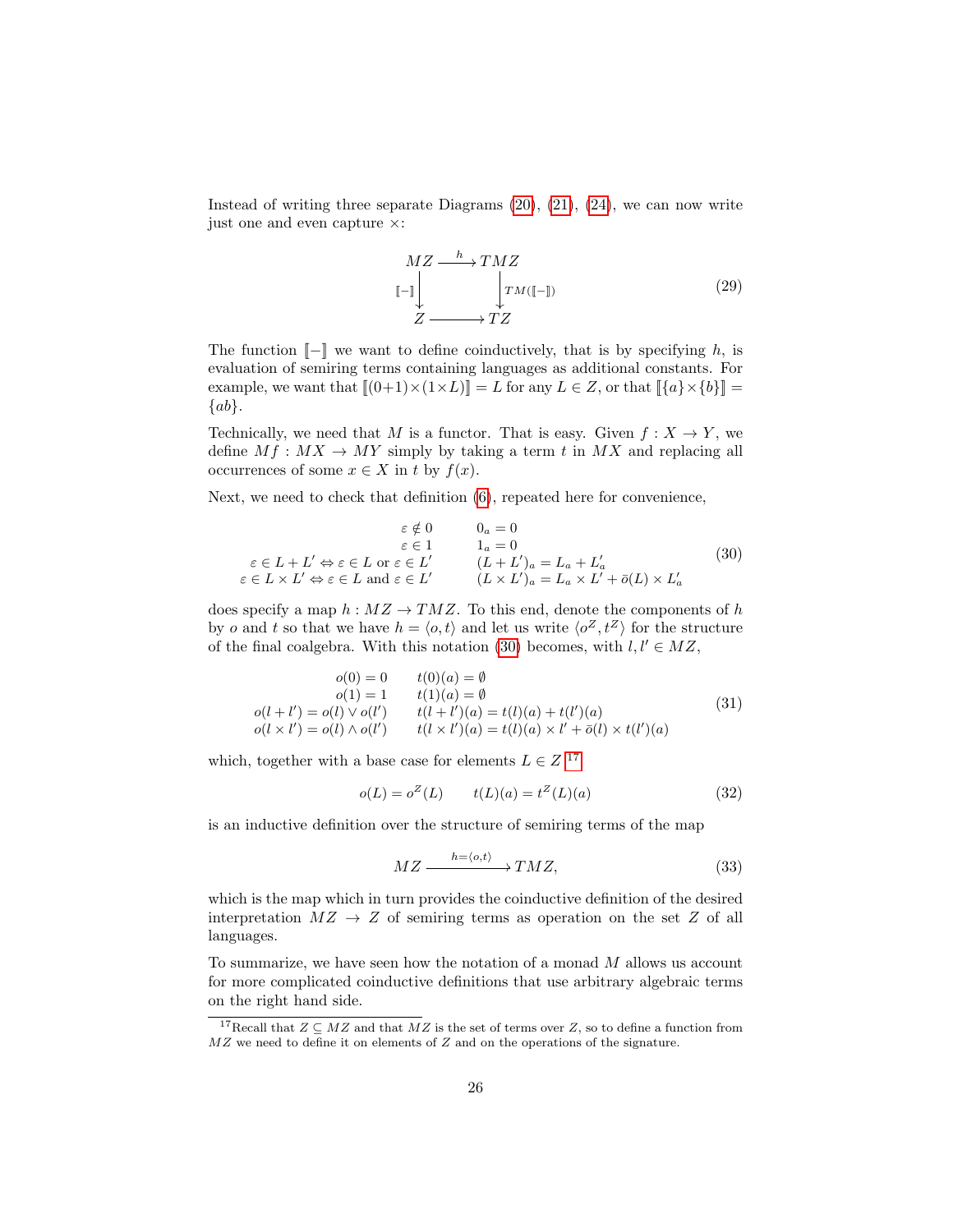We also would like to emphasize that [\(31\)](#page-25-2) is both an inductive definition of  $MZ \rightarrow TMZ$  as well as a coinductive definition of  $MZ \rightarrow Z$ .

There is one technical complication we didn't talk about. Namely that  $MZ$  is the set of semiring terms over Z quotiented by the idempotent semiring equations. To finish our development we have to show that [\(33\)](#page-25-3) is a semiring morphism, that is, that [\(31\)](#page-25-2) preserves the equations of idempotent semirings. This is not difficult to verify: Use that the semiring structure of  $T M Z = 2 \times M Z^A$ is given by the fact that both 2 and  $MZ^A$  are idempotent semirings.

Exercise 3.1. Show that [\(33\)](#page-25-3) is indeed a semiring homomorphism.

**Exercise 3.2.** Show that the function  $\llbracket - \rrbracket$  in [\(29\)](#page-25-4) defined coinductively via [\(31\)](#page-25-2) satisfies, as intended,

<span id="page-26-1"></span>
$$
\begin{array}{rcl}\n\llbracket 0 \rrbracket & = & \emptyset \\
\llbracket 1 \rrbracket & = & \{\epsilon\} \\
\llbracket l + l' \rrbracket & = & \llbracket l \rrbracket \cup \llbracket l' \rrbracket\n\end{array} \tag{34}
$$
\n
$$
\begin{array}{rcl}\n\llbracket l + l' \rrbracket & = & \llbracket l \rrbracket \cup \llbracket l' \rrbracket\n\end{array}
$$

[Hint: By the uniqueness of an arrow into the final coalgebra, it is enough to show that the function  $\llbracket - \rrbracket$  defined by [\(34\)](#page-26-1) does make [\(29\)](#page-25-4) commute.

Let us quickly step back and take stock of what we have done. We have seen that the semiring structure on the automaton  $Z$  can be defined coinductively and we have justified the schema of coinductive definition by using the universal property of  $Z$  as a final coalgebra. Of course, the obvious inductive definition of the semiring structure given by  $(34)$  is easier than the coinductive one given by [\(31\)](#page-25-2). So what have we gained?

Maybe not so much if we only look at this particular example. But broadening the perspective we have gained a lot because the same principle of coinductive definitions carries over to coalgebras of all type functors and applies to coinductive definitions that do not have an obvious description in terms of set-theoretic operations such as  $\cup$  and  $\cdot$ . Moreover, notice that the inductive definition [\(34\)](#page-26-1) only works in case we choose, among all isomorphic final coalgebras, the particular one which has the set of all languages as its carrier. On the other hand, the coinductive definition [\(31\)](#page-25-2) is purely in terms of the coalgebra structure and independent of any particular set-theoretic presentation of the final coalgebra.

Furthermore, in the Section [3.3](#page-27-0) we will see that the same technique will allow us to solve guarded recursive equations in the final coalgebra.

#### <span id="page-26-0"></span>3.2 Coalgebras over algebras

[This section can be skipped. But it illustrates some interesting points that will be mentioned later again.]

We have equipped the final coalgebra  $Z$  with the structure of a idempotent semiring using coinductive definitions. But taking a closer look at [\(31\)](#page-25-2), we see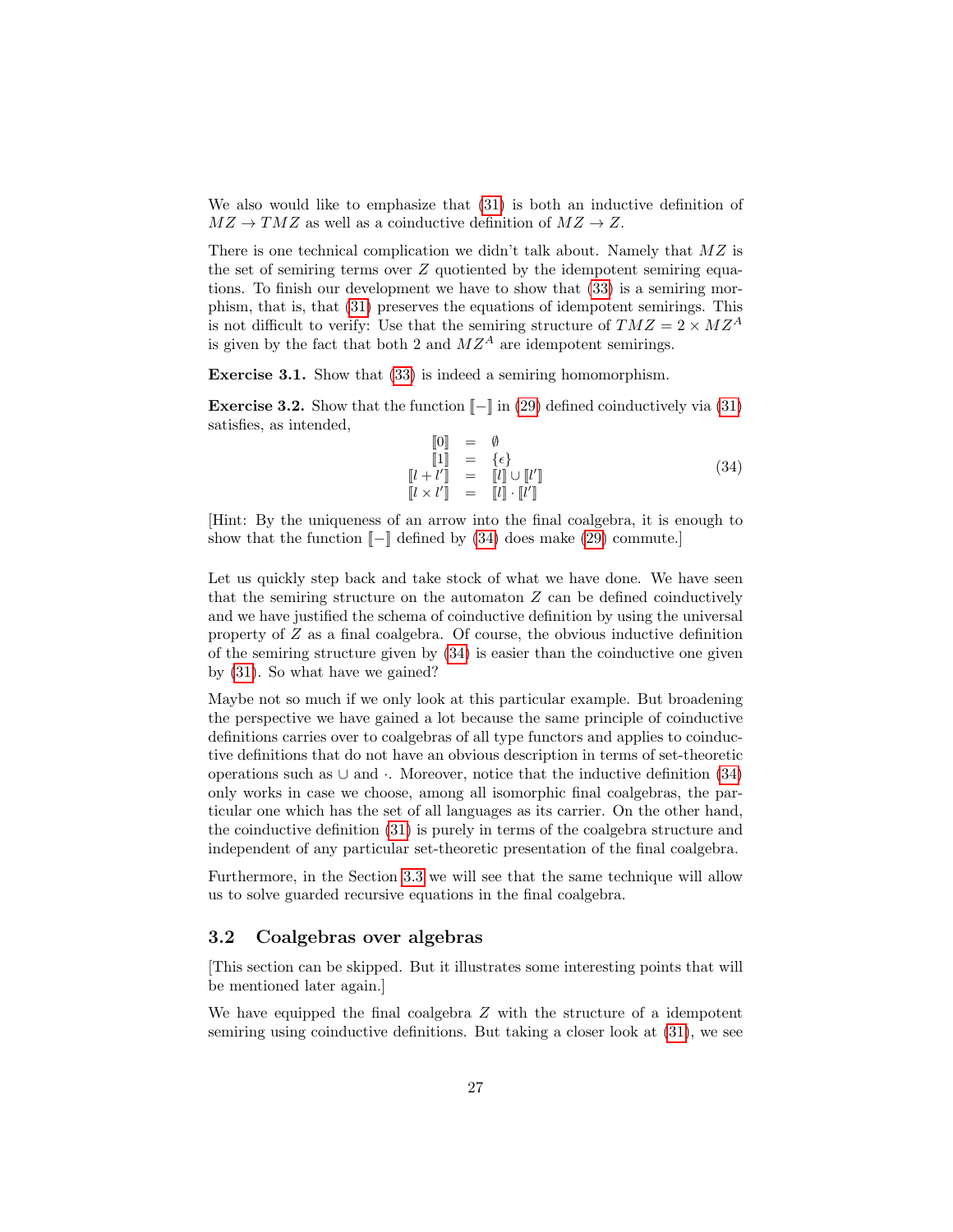that there is more important structure hidden. Namely, [\(31\)](#page-25-2) tells us that not only Z but also TZ carries the structure of a semiring and that  $Z \to TZ$  is a semiring morphism.<sup>[18](#page-27-1)</sup> This is a very important observation as it shows that the final semantics is compositional wrt semiring operations.

To see that [\(31\)](#page-25-2) implies that  $TZ = 2 \times Z^A$  carries the structure of a semiring, let us write  $(b, l)$  for an element of TZ. Then we define

<span id="page-27-2"></span>
$$
0 = (0, \lambda a. \emptyset)
$$
  
\n
$$
1 = (1, \lambda a. \emptyset)
$$
  
\n
$$
(b, l) + (c, m) = (b \lor c, \lambda a. l(a) \cup m(a))
$$
  
\n
$$
(b, l) \times (c, m) = (b \land c, \lambda a. l(a) \cdot M \cup c \cdot m(a))
$$
\n(35)

where  $0,1$  in the left-hand column refer to the defined operations on  $TZ$  and in the right-hand column they refer to the elements of the Boolean algebra 2 of truth-values. M is an abbreviation for the language given by  $(c, m)$ , that is,

$$
M = c \cdot 1 \cup \bigcup_{a \in A} \{a\} \cdot m(a).
$$

In  $c \cdot m(a)$  we abuse notation and identify  $0, 1 \in 2$  with  $0 = \emptyset$  and  $1 = \{\epsilon\}$  in Z.

Of course, to substantiate the claims made in this subsubsection one needs to solve

Exercise 3.3. Check that with the definitions of [\(31\)](#page-25-2) and [\(35\)](#page-27-2), the final coalgebra structure  $Z \to TZ$  becomes a semiring homomorphism.

### <span id="page-27-0"></span>3.3 Solutions of guarded recursive equations

In Section [1.3](#page-11-0) on context-free grammars, we described the language given by a context free grammar (in Greibach normal form) in terms of equations

$$
\begin{array}{rcl}\nx & = & a \times x \times y + 1 \\
y & = & b\n\end{array} \n\tag{36}
$$

or, shorter,

<span id="page-27-4"></span>
$$
\begin{array}{rcl}\nx & = & axy + 1 \\
y & = & b\n\end{array} \n\tag{37}
$$

Such equations are called guarded recursive, where guarded refers to the leftmost symbol on the right-hand side not being one of the recursion variables.

Already in the book by Barwise and Moss (1996), it is noted that a system of such equations corresponds to a coalgebra. As they are interested in solving equations such as

<span id="page-27-3"></span>
$$
x = \{x\} \tag{38}
$$

<span id="page-27-1"></span><sup>&</sup>lt;sup>18</sup>Categorically speaking, T can be lifted to a functor on idempotent semirings and  $Z \rightarrow TZ$ then can be considered as a coalgebra not over sets but over idempotent semirings.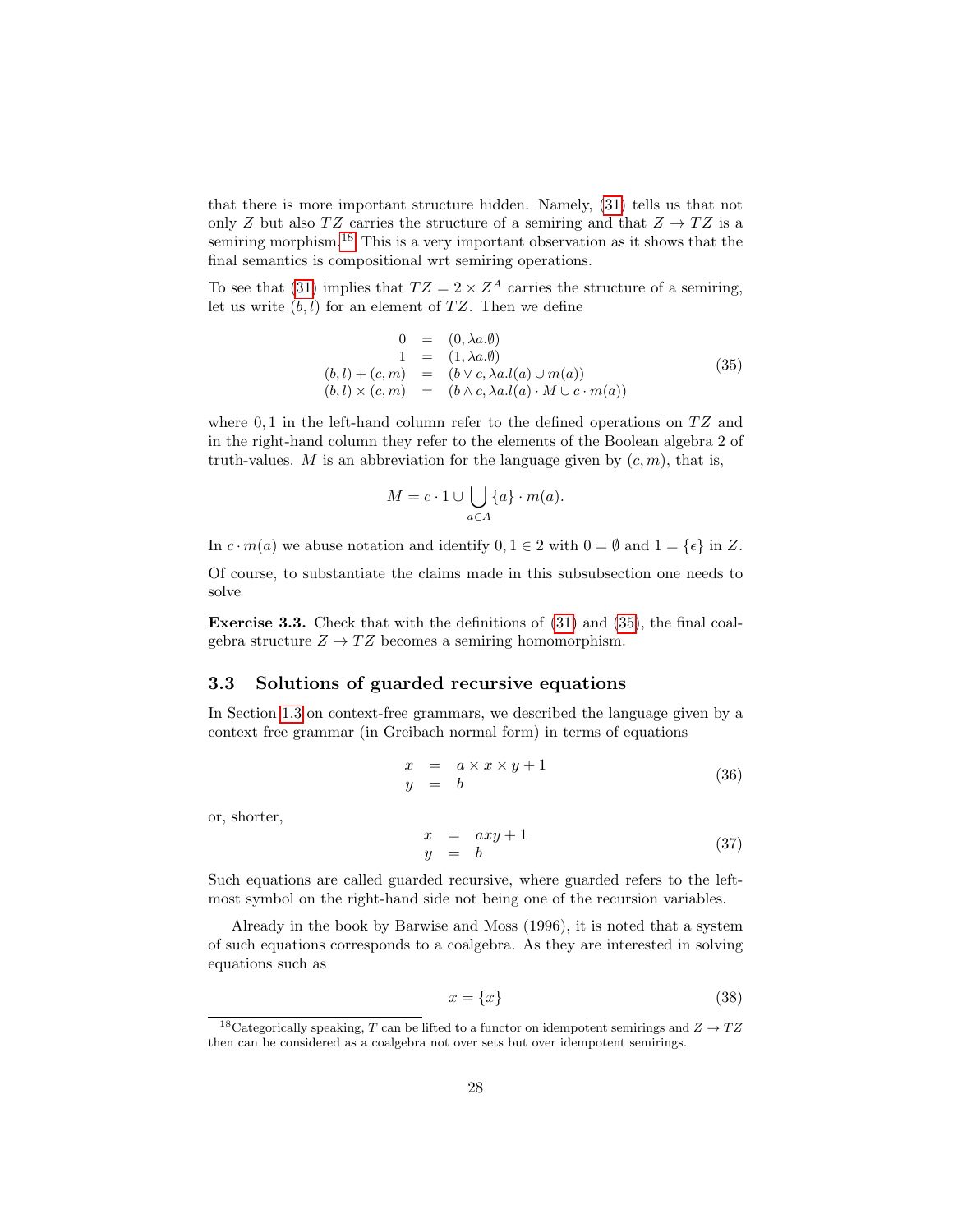a system of equations is simply a coalgebra

$$
X\to \mathcal{P} X
$$

where  $P$  is the powerset functor.<sup>[19](#page-28-0)</sup> Furthermore, such systems of equations have unique solutions  $\llbracket \cdot \rrbracket : X \to Z$  in the final coalgebra given by

$$
X \longrightarrow TX
$$
  
\n
$$
Z \longrightarrow TZ
$$
  
\n(39)

For example, with  $X = \{x\}$  and the equation [\(38\)](#page-27-3) we have that  $||x||$  is the non-well founded set that can be pictured as a loop or also as an infinite list <sup>[20](#page-28-1)</sup>

$$
\bullet \qquad \bullet \longrightarrow \bullet \longrightarrow \bullet \longrightarrow \cdots \qquad (40)
$$

The case of context-free languages is more complicated because the righthand sides may involve arbitrary terms formed from the signature of a semiring. To explain this in more detail note that the right-hand side of [\(38\)](#page-27-3) only involves  $\{\cdot\}$  and that  $\{\cdot\}$  – denoting set-formation – comes from  $\mathcal{P}$ , that is, T itself. On the other hand, the right hand sides of  $(37)$  do not only involve  $o$  and  $t$ , but also  $0, 1, +, \times$ . That is, we are really looking at systems of equations of the kind

$$
X \to 2 \times M X^A
$$

where  $MX$  is as in Section [3.1](#page-24-1) the set of semiring terms over  $X$  modulo the idempotent semiring equations.

For example, [\(37\)](#page-27-4) corresponds to the map  $\langle o, t \rangle : X \to 2 \times M X^A$  given by

$$
X = \{x, y\} \qquad o(x) = 1 \quad t(x)(a) = xy \quad t(x)(b) = 0
$$
  
 
$$
o(y) = 0 \quad t(y)(a) = 0 \quad t(y)(b) = 1
$$
 (41)

where we abbreviate  $x \times y$  by  $xy$ .

**Exercise 3.4.** What is the map  $X \to 2 \times MX^A$  corresponding to [\(9\)](#page-12-3)?

Above, we said that our situation is more complicated than the one discussed by Barwise and Moss, as we have terms in  $MX$  on the right-hand side of the equations. Nevertheless, it is still the case that all guarded recursive equations of the form  $X \to 2 \times M X^A$  have unique solutions in the final coalgebra of all languages.

<span id="page-28-0"></span><sup>19</sup>Some readers may worry about the existence of a final coalgebra for the powerset functor, but this is not a problem. One can either restrict to finite subsets or allow the carrier of the final coalgebra to be a proper class. Either works fine.

<span id="page-28-1"></span><sup>&</sup>lt;sup>20</sup>The answer to the question why these two presentations are equivalent is that they are bisimilar.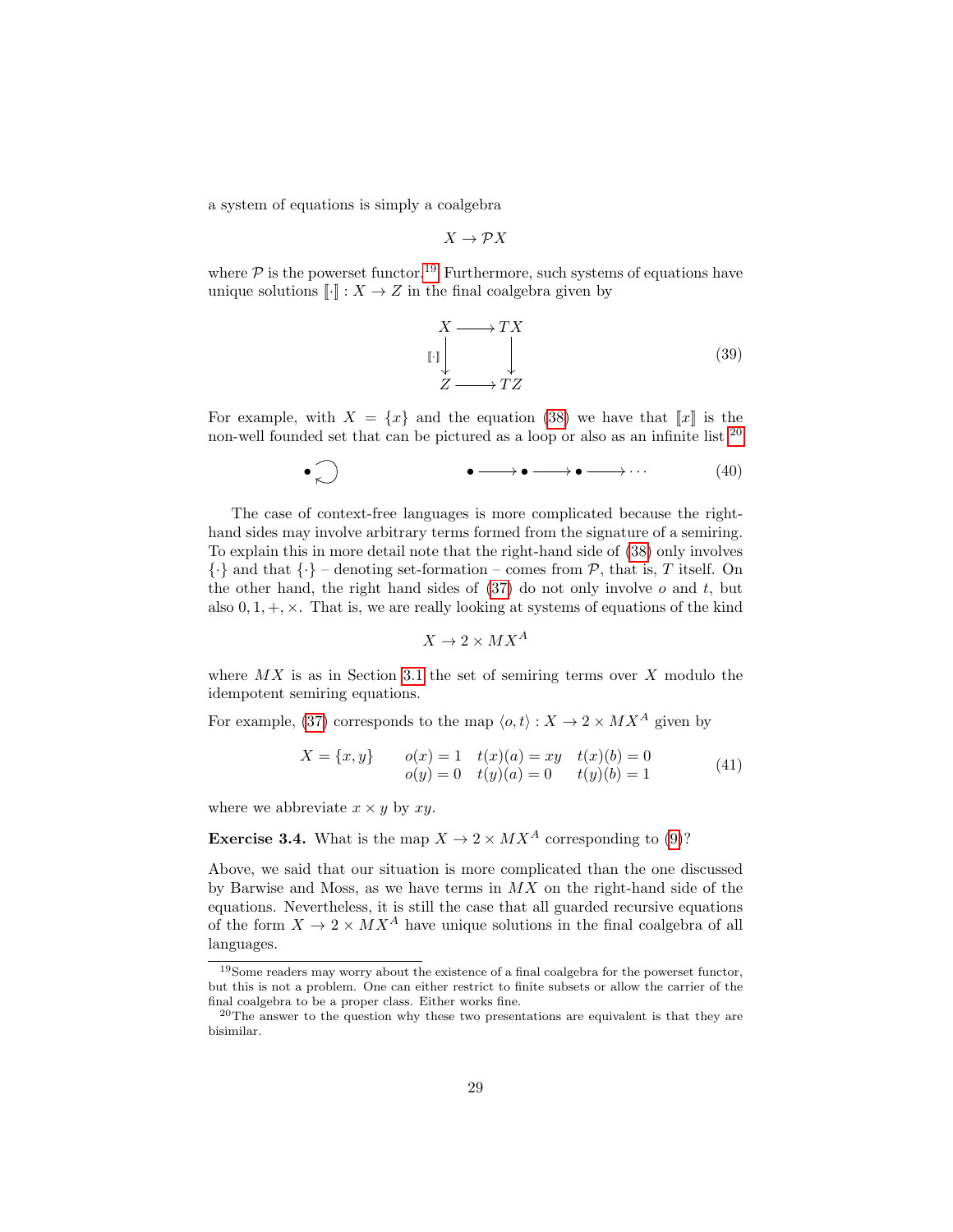Let us try to find out what the general picture behind this is. First, it looks like we are in some trouble: We want solutions in the final coalgebra

 $Z \to TZ$ 

but our guarded recursive equations are of the form

$$
X \to TMX.
$$

Of course, if we could extend  $X \to TMX$  to  $MX \to TMX$ , we would have a coalgebra and, hence, a unqiue morphism  $MX \rightarrow Z$  and then also  $X \rightarrow MX \rightarrow$ Z.

How can we obtain  $MX \rightarrow TMX$  from  $X \rightarrow TMX$ ?

**Fact 3.5.** Let B be an idempotent semiring. Then any function  $X \to B$  extends to a semiring morphism  $MX \rightarrow B$  uniquely determined by making



commute.

(In order to check the claim, one defines  $MX \rightarrow B$  by extending the map  $X \to B$  to terms over X, noting that terms over X modulo the axioms of an idempotent semiring are in 1-1 correspondence with elements of M.)

**Remark 3.6.** The fact above is often formulated by saying that  $MX$  is (the carrier of) the free semiring over  $X$ . More generally, for any monad  $M$  it is the case that  $MX$  is (the carrier of) the free algebra over  $X$ .

We see from the fact that to answer our question, it is enough to equip  $TMX$ with the structure of an idempotent semiring. But, wait, haven't we done something like this in [\(35\)](#page-27-2)?

To see that [\(6\)](#page-11-2) implies that  $T M Z = 2 \times M Z^A$  carries the structure of a semiring, let us write  $(b, f)$  for an element of  $T M Z$ . Then we define

$$
0 = (0, \lambda a. \emptyset) \n1 = (1, \lambda a. \emptyset) \n(b, f) + (c, g) = (b \lor c, \lambda a. f(a) + g(a)) \n(b, f) \times (c, g) = (b \land c, \lambda a. f(a) \times m + c \times g(a))
$$
\n(42)

where  $m = c \times 1 + \sum_{a \in A} a \times g(a)$ .

Let us summarise. We have recast in categorical terminology how the production rules of a CFG correspond to guarded recursive equations and how their solution is computed by the unique arrow into the final coalgebra. To do this,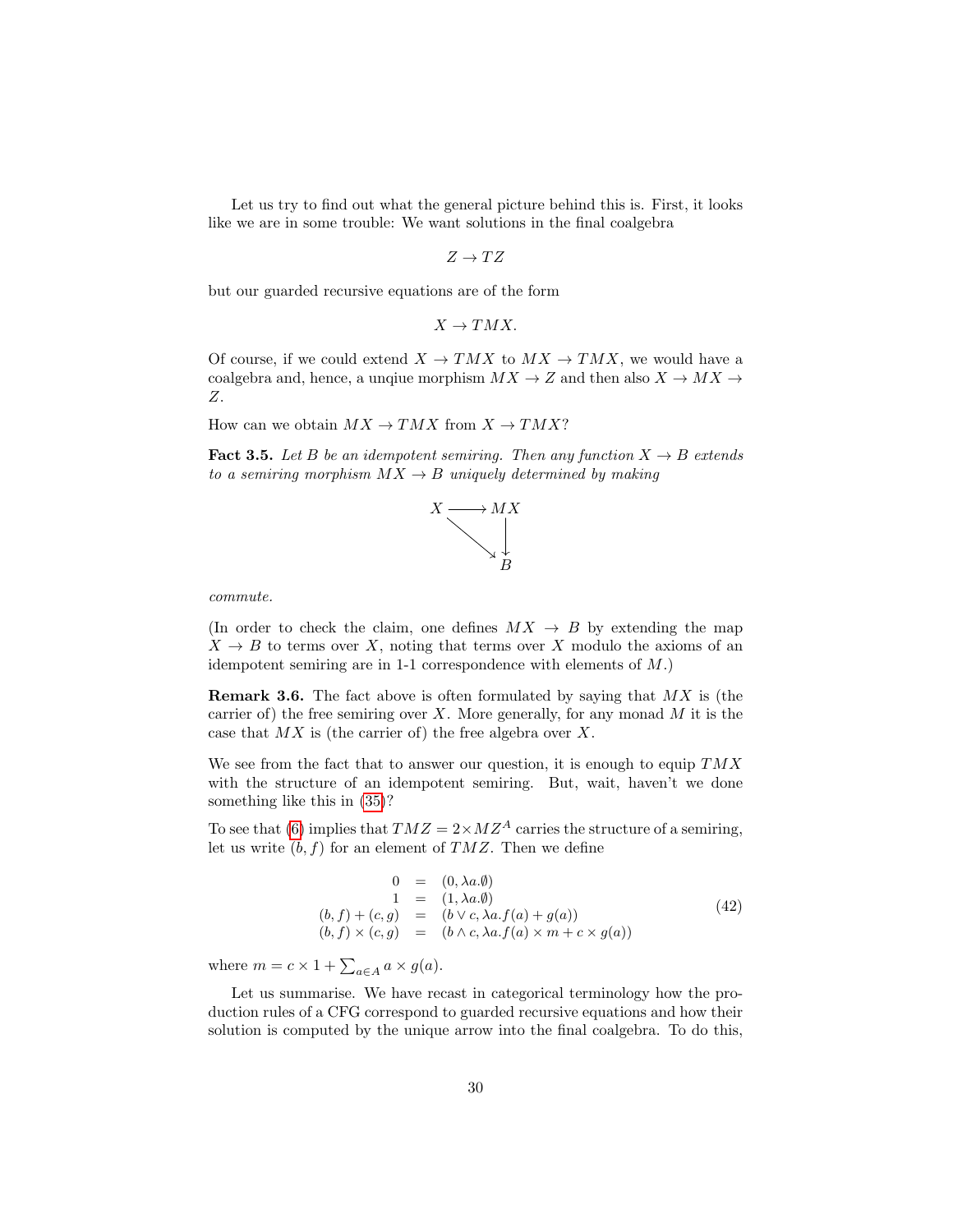we had to recognise that the final coalgebra is a coalgebra internal in the category of idempotent semirings. This corresponds to the fact the semantics is compositional, that is, for example,

$$
[\![axy+1]\!] = [\![a]\!] \cdot [\![x]\!] \cdot [\![y]\!] \cup 1
$$

Note that this is indeed the crucial property in the definition of 'the language of a CFG': One computes the language of, say,  $xy$  by computing the language  $\llbracket x \rrbracket$  of x, the language  $\llbracket y \rrbracket$  of y and then concatenating to  $\llbracket xy \rrbracket = \llbracket x \rrbracket \cdot \llbracket y \rrbracket$ .

We have also seen that for a context free grammar  $X \to TMX$ , the corresponding automaton

$$
MX \to TMX
$$

can be seen as a recogniser for the language of the context free grammar, see Section [1.3.](#page-11-0)

#### <span id="page-30-0"></span>3.4 Distributive laws and bialgebras

We have seen that the coinductive definition  $(6)$  gives rise to a rich structure: An algebra structure  $MZ \rightarrow Z$  on the final coalgebra Z, as well as on  $TZ$ and TMZ, and a coalgebra structure  $MZ \to TMZ$  on the algebra  $MZ$ <sup>[21](#page-30-1)</sup> We also have seen that  $Z \to TZ$  is an algebra morphism, showing that the final semantics of the algebraic operations is compositional, a feature that is at the core of denotational semantics. In this section, we will sketch how all of these properties and more arise from a simple category theoretic idea, namely that of a distributive law, which are natural transformations of a certain kind.

**Definition 3.7.** Given categories  $C, D$  and functors  $F, G: C \rightarrow D$ , a natural transformation  $\tau : F \to G$  is a family  $\tau_C : FC \to GC$  indexed by objects of C such that  $Gf \circ \tau_C = \tau_{C'} \circ Ff$  for all arrows  $f : C \to C'$  in  $C$ .

The definition is best remembered as a commuting diagram

$$
\begin{array}{c}\nFC \xrightarrow{\tau_C} GC \\
\begin{array}{c}\n\tau_C \\
Ff\n\end{array}\n\end{array}\n\begin{array}{c}\n\tau_C \\
\begin{array}{c}\n\tau_{C'}\n\end{array}\n\end{array}\n\begin{array}{c}\n\tau_{C'} \\
\begin{array}{c}\n\tau_{C'}\n\end{array}\n\end{array}
$$

Intuitively, this condition means that  $\tau$  only depends on F and G but is invariant under transforming the index  $C$ , see Section ?? for more details.

We will now show that the coinductive defintion [\(6\)](#page-11-2) gives rise to a distritubive law. First, in order to emphasize that the relationship between distributive laws and structural operational semantics is a general one, we now use notation common in the structural operational semantics of process algebras as follows:

<span id="page-30-1"></span> $\sqrt{\frac{21}{21}}$ Recall that  $MZ$  in our example was the free idempotent semiring over Z.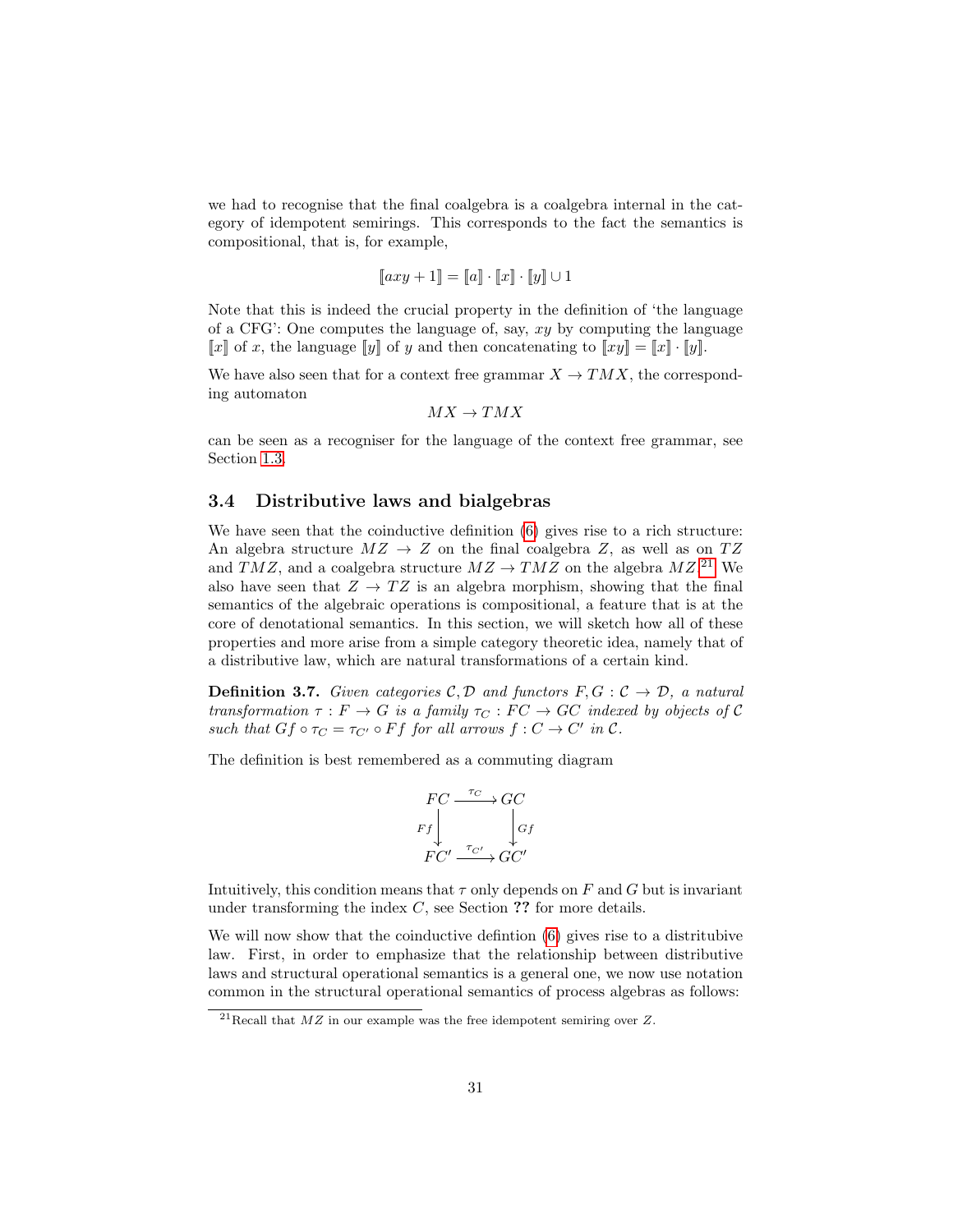| process algebraic sugar $\parallel$ coalgebra $\langle o, t \rangle : X \to 2 \times X^A$ |
|-------------------------------------------------------------------------------------------|
| $x \uparrow \parallel o(x) = 0$                                                           |
| $x \Downarrow$ $\parallel o(x) = 1$                                                       |
| $x \stackrel{a}{\longrightarrow} y \parallel t(x)(a) = x'$                                |

 $\bar{o}(x)$  again abbreviates the side condition "if  $x\psi$  then 1 else 0""

We now rewrite [\(6\)](#page-11-2) in yet a another form.

<span id="page-31-1"></span><span id="page-31-0"></span>
$$
\frac{a}{0} \xrightarrow{a} 0 \tag{43}
$$

$$
\frac{x\psi}{(x+y)\psi} \qquad \frac{y\psi}{(x+y)\psi} \qquad \frac{x \xrightarrow{a} x' \qquad y \xrightarrow{a} y'}{x+y \xrightarrow{a} x'+y'}
$$
 (44)

<span id="page-31-2"></span>
$$
\overline{1\Downarrow} \qquad \overline{1 \xrightarrow{a} 0} \tag{45}
$$

$$
\frac{x \Downarrow}{(x \times y) \Downarrow} \qquad \frac{x \xrightarrow{a} x' \qquad y \xrightarrow{a} y'}{x \times y \xrightarrow{a} x' \times y + \bar{o}(x) \times y'} \tag{46}
$$

This notation emphasises the reading of the coinductive defintion [\(6\)](#page-11-2) in terms of transition relations. For example, we read [\(44\)](#page-31-0) as saying that the 'process'  $x+y$  succedes if either x or y do, and, moreover, as showing how the a-successor of  $x + y$  arises from the *a*-successors of x and y.

The aim of this section is that the above can be succinctly summarised as a distributive law

 $MT\to TM$ 

or a slight variation thereof. The mathematical benefit obtained from this is explained in more detail in Appendix ??.

#### Union of languages, coinductively

The purpose of the next exercise is to show that [\(43\)](#page-31-1) and [\(44\)](#page-31-0) can be understood as defining a natural transformation

$$
MT\to TM
$$

where now M is the monad of semi-lattices generated by operation  $(0, +)$  and  $T$  is is as before the functor for deterministic automata:

**Exercise 3.8.** Let  $TX = 2 \times X^A$  as before and let  $\mathcal{P}_{\omega}$  be the finite powerset functor, that is,  $\mathcal{P}_{\omega}X$  is the set of finite subsets of X. We can identify elements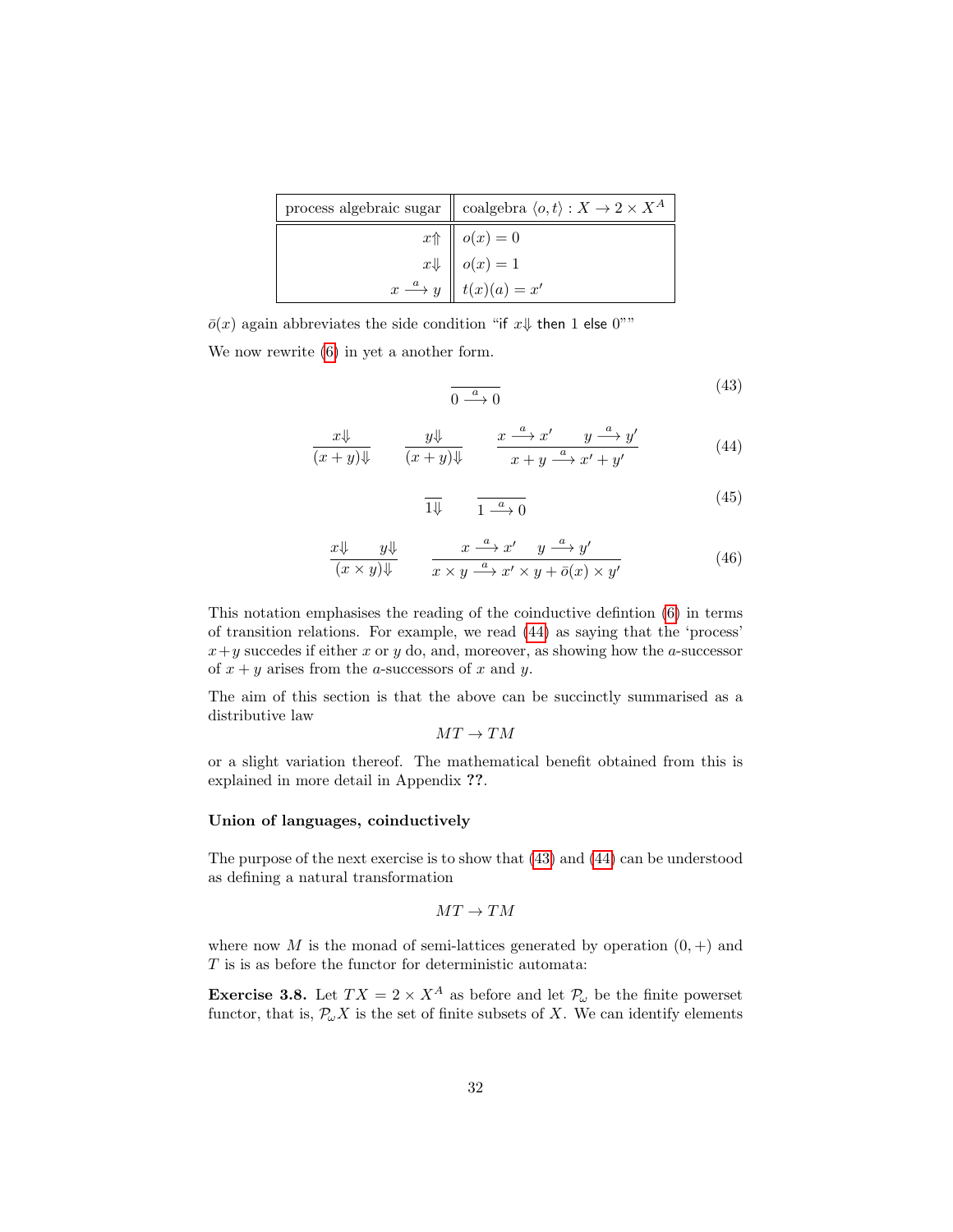of  $\mathcal{P}_{\omega}X$  with terms over the signature  $(0, +)$  modulo the equations of a semi-lattice.<sup>[22](#page-32-0)</sup> Recalling from ... the definition of TX and  $\mathcal{P}_{\omega}X$  on maps, show that

<span id="page-32-2"></span>
$$
\mathcal{P}_{\omega}(2 \times X^A) \xrightarrow{\tau_X} 2 \times (\mathcal{P}_{\omega}X)^A
$$
\n
$$
\{(b_i, l_i) \mid i \in I\} \mapsto (\bigvee \{b_i \mid i \in I\}, \lambda a. \{l_i(a) \mid i \in I\})
$$
\n
$$
(47)
$$

is a natural transformation.[23](#page-32-1)

Next we need to convince ourselves that [\(47\)](#page-32-2) indeed captures the clauses for  $0$  and  $+$  from  $(6)$ , or equivalently from  $(43)$  and  $(44)$ , which were formalised in Section [2.4](#page-21-0) using the unique arrows into the final coalgebra  $Z \rightarrow TZ$  given by [\(20\)](#page-21-1) and [\(24\)](#page-22-1).

To this end we check that the diagram below, with  $M = \mathcal{P}_{\omega}$  and  $TX = 2 \times X^A$ and  $\bigcup: MZ \to Z$ , commutes.

<span id="page-32-3"></span>
$$
MZ \longrightarrow MTZ \xrightarrow{\tau_Z} TMZ
$$
  
\n
$$
Z \xrightarrow{\tau_Z} TZ
$$
  
\n
$$
YZ \xrightarrow{\tau_Z} (48)
$$

In more detail: The lower horizontal map in the diagram is given by Z being a final coalgebra. The upper horizontal map contains the coinductive definition given by applying  $M$  to the final coalgebra structure and post-composing with the distributive law  $\tau : MT \to TM$  from [\(47\)](#page-32-2). By finality, this determines a unique arrow  $MZ \to Z$ . To conclude that this  $MZ \to Z$  is given by union, it is enough to check that with  $\bigcup : MZ \to Z$  Diagram [\(48\)](#page-32-3) commutes:

Exercise 3.9. Show that Diagram [\(48\)](#page-32-3) commutes. In detail: Starting with a finite set of languages  $S = \{L_i \mid i \in I\}$  in the upper left-hand corner of Diagram [\(48\)](#page-32-3), show that  $\langle o, t \rangle \circ \bigcup (S) = T(\bigcup) \circ \tau_Z \circ \mathcal{P}_\omega(\langle o, t \rangle)(S)$ . Decomposing  $\langle o, t \rangle$  this amounts to checking

$$
o(\bigcup S) = \bigvee \{o(L_i) \mid i \in I\},
$$
  

$$
t(\bigcup S)(a) = \bigcup \{t(L_i)(a) \mid i \in I\}.
$$

<span id="page-32-1"></span> $23$ If we represent sets as semi-lattice terms the same can be written as

$$
\tau: \mathcal{P}_{\omega}T \to T\mathcal{P}_{\omega}
$$

$$
0 \mapsto (0, \lambda a.0)
$$

$$
(b, l) + (c, m) \mapsto (b \vee c, \lambda a. l(a) + m(a))
$$

<span id="page-32-0"></span><sup>&</sup>lt;sup>22</sup>To be really precise, there are three monads involved here:  $S \to S/\equiv \to \mathcal{P}_{\omega}$ , where S is the monad of all terms generated by operations  $(0,+)$  and  $S/\equiv$  is the monad of these terms quotiented by the equations of semi-lattices. The natural transformation  $SX \to \mathcal{P}_{\omega}X$  maps 0 to the empty set and  $+$  to union. In our present discussion we confuse but simplify matters by largely ignoring S and not distinguishing between  $S/\equiv$  and  $\mathcal{P}_{\omega}$ . For more details, see Appendix ??.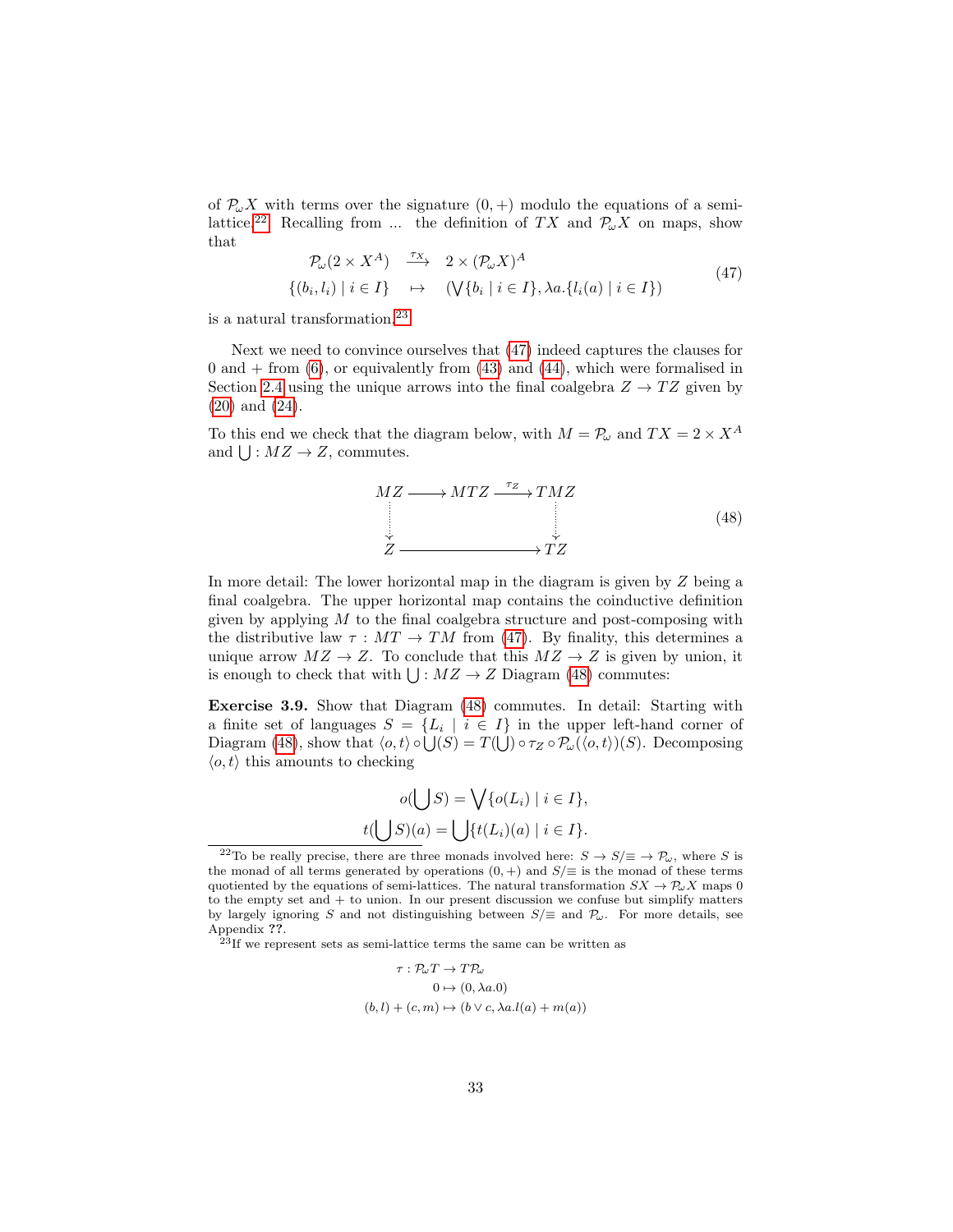To summarize, we have seen an example of how a coinductive definition of algebraic operations M on T-coalgebras corresponds to a natural transformation

$$
MT\rightarrow TM.
$$

Having seen union of languages, we will continue with a more involved example, namely concatenation.

#### Concatenation of languages, coinductively

To account for the definition of  $\times$ , the simple scheme needs to be complicated somewhat. Skipping the next exercise does not disturb the flow of the overall development.

The purpose of the next exercise is to show that  $\times$  fits into the slightly more general form

$$
M(X \times TX) \to TMX
$$

The intuition here is that in a distributive law of the kind  $MT \rightarrow TM$ , the T-semantics of an expression such as  $x+y$  does depend only on the T-semantics of x and y but not on x and y themselves. On the other hand, in  $(46)$ 

$$
x \times y \xrightarrow{a} x' \times y + \overline{o}(x) \times y'
$$

we see a y on the right hand side of  $\stackrel{a}{\longrightarrow}$ .

<span id="page-33-0"></span>**Exercise 3.10.** Continuing from Exercise [3.10,](#page-33-0) let  $MX$  be the set of terms over X built from operations  $(0, 1, +, \times)$  modulo the equations of an idempotent semiring. Show that

<span id="page-33-1"></span>
$$
M(X \times TX) \xrightarrow{\tau_X} TMX
$$
  
\n
$$
0 \mapsto (0, \lambda a.0)
$$
  
\n
$$
(x, b, l) + (y, c, m) \mapsto (b \lor c, \lambda a. l(a) + m(a))
$$
  
\n
$$
1 \mapsto (1, \lambda a.0)
$$
  
\n
$$
(x, b, l) \times (y, c, m) \mapsto (b \lor c, \lambda a. l(a) \times y + b \times m(a))
$$
  
\n(49)

is a natural transformation.

We need to check that the  $\tau$  of [\(49\)](#page-33-1) indeed defines on languages the operations  $(\emptyset, {\{\epsilon\}}, \cup, \cdot)$ . To this end we check that the diagram below, with M as in the exercise above and  $TX = 2 \times X^A$  and  $\llbracket - \rrbracket : MZ \to Z$  given by  $(\emptyset, \{\epsilon\}, \cup, \cdot)$ commutes.[24](#page-33-2)

<span id="page-33-3"></span>
$$
MZ \longrightarrow M(Z \times Z) \longrightarrow M(Z \times TZ) \xrightarrow{\tau_Z} TMZ
$$
  
\n
$$
\downarrow T M \llbracket - \rrbracket
$$
 (50)  
\n
$$
\stackrel{\tau_Z}{Z} \longrightarrow TZ
$$

<span id="page-33-2"></span><sup>&</sup>lt;sup>24</sup>In detail,  $[-]$  is defined inductively via  $[z] = z$  for  $z \in Z$  and  $[0] = \emptyset$ ,  $[1] = {\epsilon}$ ,  $[x + y] = [x] \cup [y], [x \times y] = [x] \cdot [y].$  The purpose of the exercise is to show that this inductive definition coincides with the coinductive one given by the final coalgebra.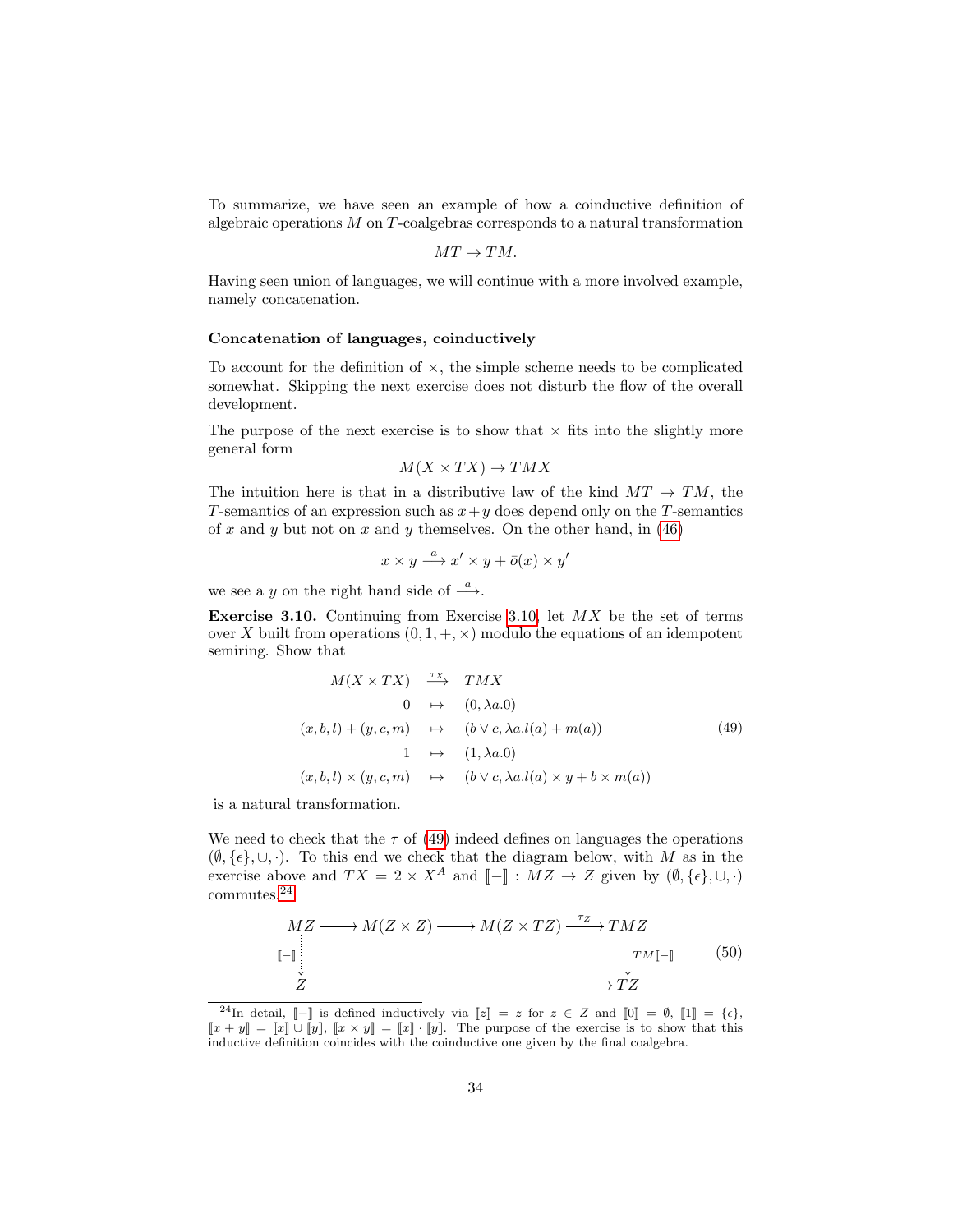(The unlabelled arrows are to be labelled in the obvious way:  $Z \rightarrow TZ$  is the final coalgebra structure,  $Z \to Z \times Z$  is the 'diagonal'  $z \mapsto (z, z)$ , with the upper row applying M to these arrows as appropriate.)

Exercise 3.11. Show that Diagram [\(50\)](#page-33-3) commutes. In detail: By induction on the structure of terms in  $MZ$ , we have 4 cases: for 0, for 1, for  $x + y$  and for  $x \times y$ . In each case the commutativity is established by chasing the respective terms through the diagram. For example, starting with  $x+y$  in the top-left, we find that both paths through [\(50\)](#page-33-3) map  $x + y$  to  $(o(\llbracket x \rrbracket) \vee o(\llbracket y \rrbracket), \lambda a.t(\llbracket x \rrbracket)(a) \cup$  $t([y]](a)).$ <sup>[25](#page-34-0)</sup>

To summarize, we used notation from category theory to organise some wellknown notions of formal languages and automata theory:

- $\bullet$  behaviour can be encoded in a functor  $T$
- coinductive definitions arise from arrows into the final T-coalgebra (the automaton of all languages)
- algebraic operations and equations can be encoded in a functor  $M(\text{such})$ functors  $M$  have the special property of being a monad, which is discussed more fully in the appendix)
- $\bullet$  packaging up algebraic operations in one functor M and coalgebraic operations ('observsevers', 'destructors') in one functor  $T$  gives many notational advantages which we exploited for example in Diagrams [\(19\)](#page-21-2), [\(29\)](#page-25-4), [\(48\)](#page-32-3), [\(50\)](#page-33-3)
- most notably, we saw that our example of a coinductive definition can be brought in to the simple form of a natural transformation

 $MT \rightarrow TM$ 

Apart from giving us notational benefit, we saw that category theory also provided us with some useful results:

- there is a unique homomorphism into the final coalgebra
- all final coalgebras are isomorphic
- the structure of the final coalgebra is an isomorphism

I would like to finish this introduction with another example. Namely, if one has a distributive law  $MT \rightarrow TM$ , then

<span id="page-34-0"></span>• initial algebra and final coalgebra semantics coincide

<sup>&</sup>lt;sup>25</sup>Use that by definition of how M acts on arrows we have that  $M f(0) = 0$  and  $M f(1) = 1$ and  $Mf(x + y) = Mf(x) + Mf(y)$  and  $Mf(x \times y) = Mf(x) \times Mf(y)$  and use the definition of [[−]] of Footnote [24.](#page-33-2)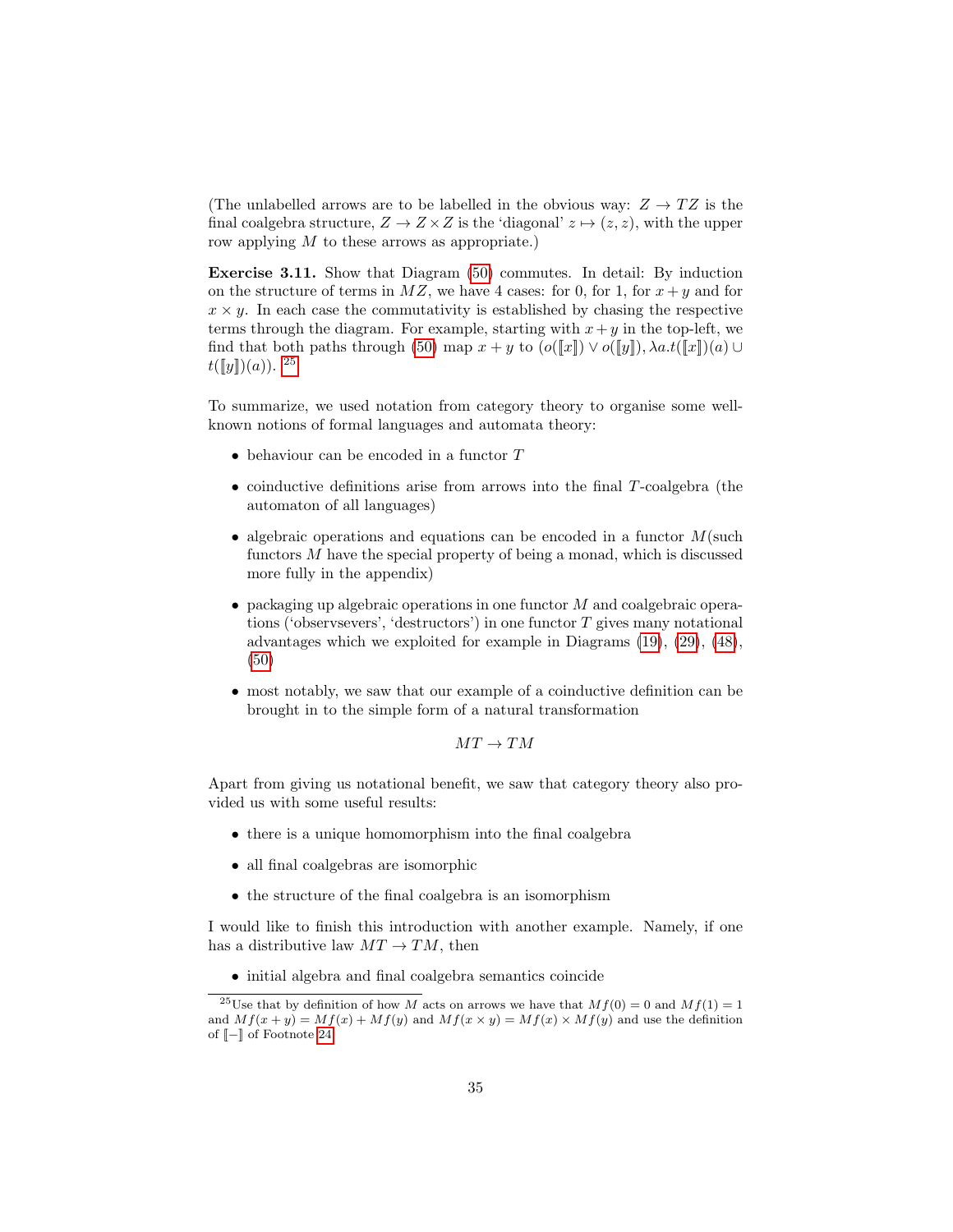• bisimilarity is a congruence

This can be seen from the following diagram

$$
MZ \longrightarrow Z \longrightarrow TZ
$$
  
\n
$$
\uparrow \qquad \qquad \uparrow
$$
  
\n
$$
MI \longrightarrow I \longrightarrow TI
$$
  
\n(51)

 $MI \rightarrow I$  is the initial M-algebra,  $Z \rightarrow TZ$  is the final T-coalgebra. We have seen how algebra structure  $MZ \to Z$  arises from the distributive law via coinduction. One obtains  $I \to TI$  in a dual manner. Now there are two arrows  $I \to Z$ , one given by initiality of  $I$  and the other by finality of  $Z$ . But, in fact, these two arrows have to be the same, that is, initial and final semantics coincide. Moreover, this arrow is the largest bisimulation on  $I$  (because  $Z$  is final) and is a congruence (because it is an algebra morphism).

Much more structure arises from distributive laws, see Appendix [B.9.](#page-65-0)

### <span id="page-35-0"></span>3.5 Exercise: Natural transformations

In the previous section, we have seen that a structural operational semantics appears as a natural transformation. In this section we try to get a better intuition for natural transformations and collect more examples: Polymorphic functions and even modal operators are natural transformations.

One point we will make is that if you want to characterise explicitly the natural transformations  $F \to G$  between two given functors  $F, G$  then try the Yoneda lemma.

#### <span id="page-35-1"></span>3.5.1 Polymorphic functions

We think of functors as type constructors. Then there is only one polymorphic function from the identity-functor to the identity-functor, namely the identity function:

**Exercise 3.12.** Let Id be the identity functor  $\mathsf{Set} \to \mathsf{Set}$ . There is only one natural transformation Id  $\rightarrow$  Id. [Hint: Conclude from

$$
\begin{array}{ccc}\n1 & \xrightarrow{\tau_1} & 1 \\
f & & f \\
X & \xrightarrow{\tau_X} & X\n\end{array}
$$

that  $\tau_X$  is the identity.]

This generalises to the fact that the only 'polymorphic' functions  $A \times X \rightarrow$  $B \times X$  are those which act on the parameters according to some function  $A \to B$ and are the identity on  $X$ :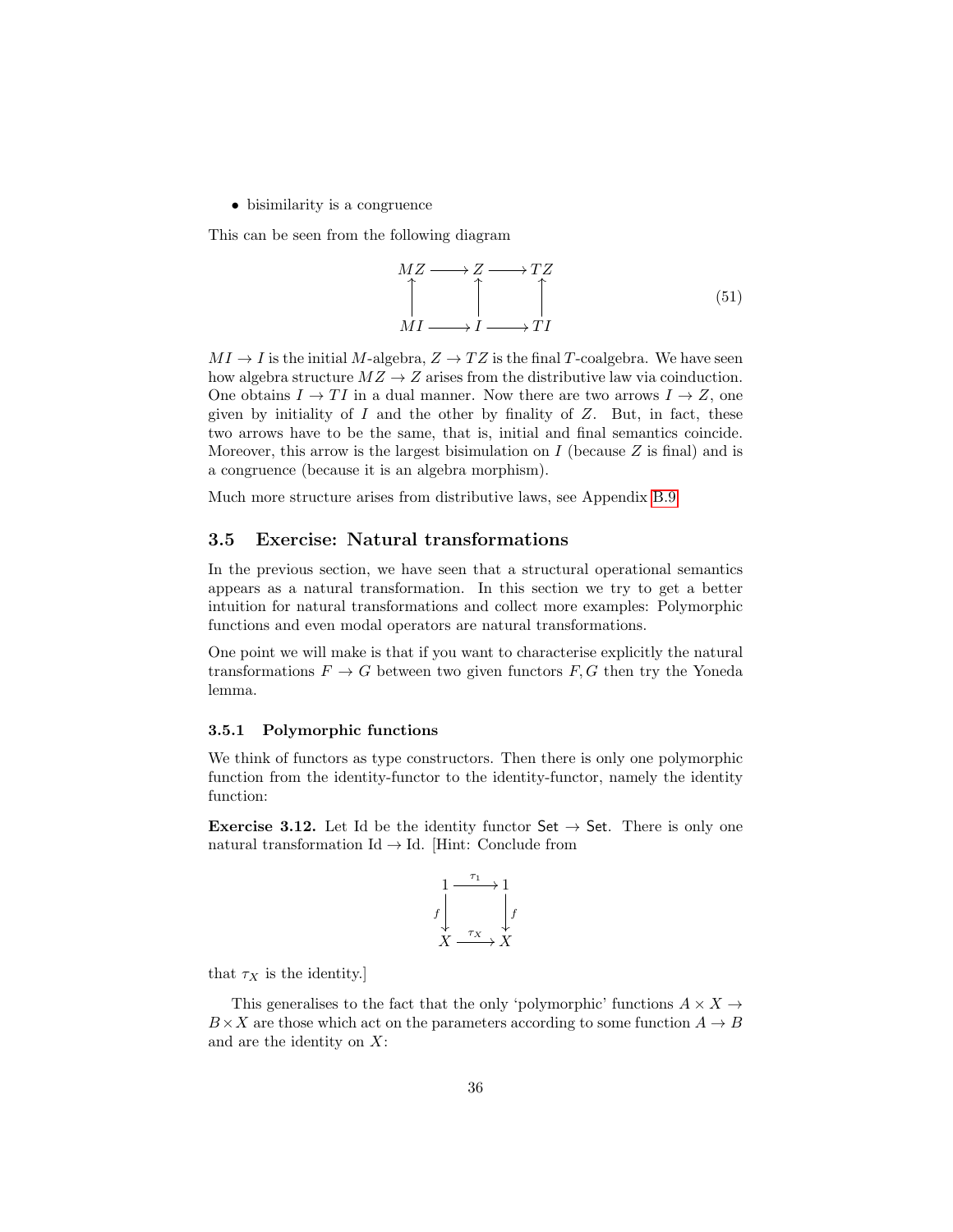**Exercise 3.13.** Show that there are exactly two natural transformations Id  $\rightarrow$  $\mathcal{P}.$ 

**Exercise 3.14.** On the category Set, consider the functors  $FX = A \times X$  and  $GX = B \times X$ . Show that the natural transformations  $F \to G$ ,

$$
A \times X \to B \times X,
$$

are in bijection with maps  $A \rightarrow B$ .

The term 'polymorphic' comes from programming: As shown in the exercise, the transformations  $A \times X \to B \times X$  natural in X are those functions that can be programmed without knowing the datatype  $X$ , that is, they are polymorphic in  $X$ . This correspondence carries over to more complicated examples, as we are going to explore now.

The next question is what are the natural transformations

$$
X\times X\to X\times X
$$

Our intuition is that natural transformations have to act as the identity on  $X$ , but here they can depend on the position of the elements of  $X$ , so that there are exactly 4 natural transformations given by, respectively,

$$
(x_1, x_2) \mapsto (x_1, x_2)
$$

$$
(x_1, x_2) \mapsto (x_2, x_1)
$$

$$
(x_1, x_2) \mapsto (x_1, x_1)
$$

$$
(x_1, x_2) \mapsto (x_2, x_2)
$$

This example suggests that natural transformations do not change the values  $x_1, x_2$  but may change their 'position'.

A generalisation of the above example (note that  $X \times X \cong X^2$ ) is the following

**Exercise 3.15.** On the category Set, consider the functors  $FX = X^A$  and  $GX = X^B$ . Show that the natural transformations  $F \to G$ ,

$$
X^A \to X^B,
$$

are in bijection with maps  $B \to A$ .

This last exercise can be solved either by explicit combinatorial considerations, or by using a simple but powerful category theoretic device called the Yoneda lemma, see Appendix [B.7.](#page-62-0)

#### 3.5.2 Modal operators

Modal operators  $\Box$  and  $\Diamond$  can be seen as providing a logic of  $\mathcal{P}X$  and this can be extended recursively to all modal formulas as in Definition [A.4.](#page-52-0)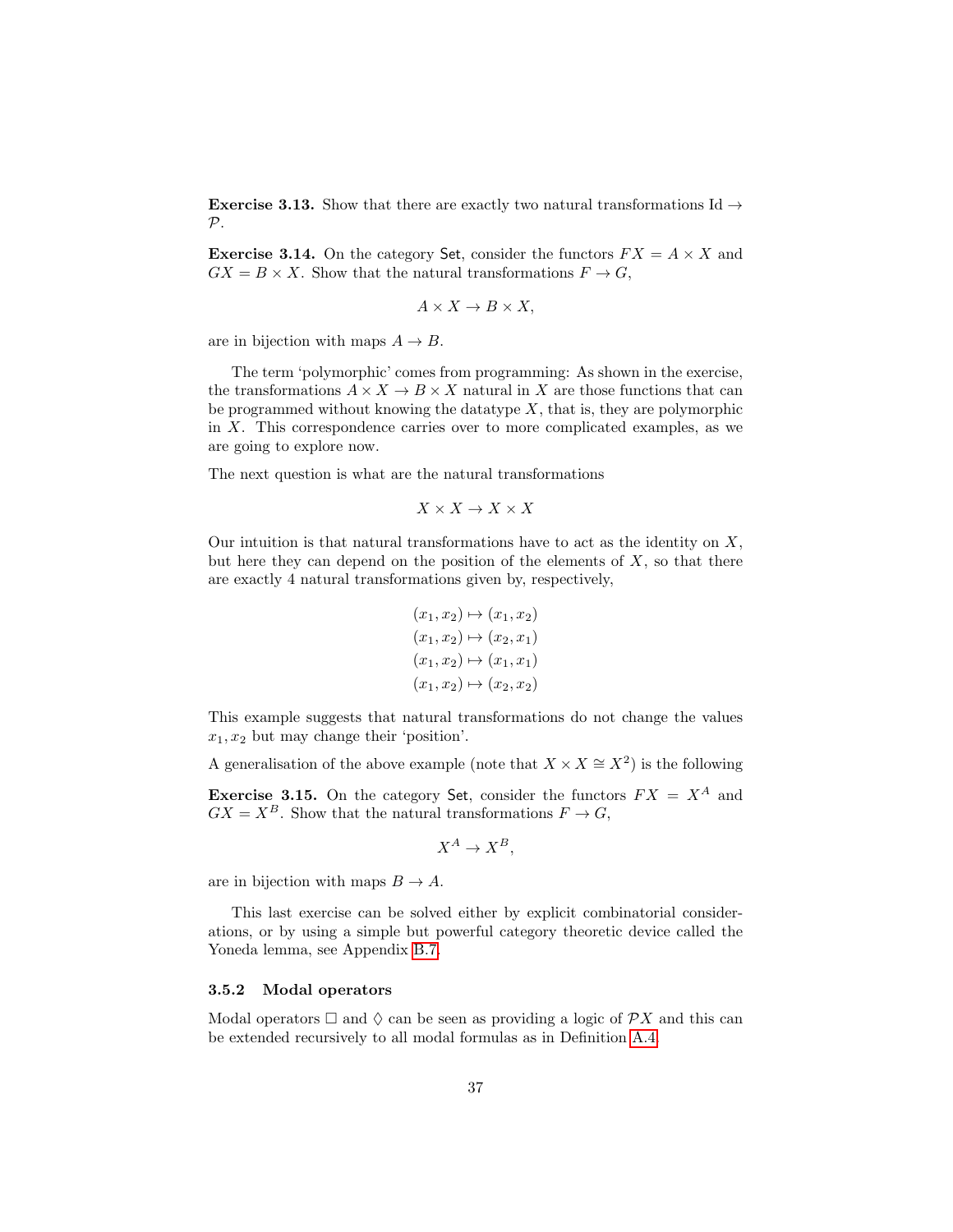If modal logic (with empty set of atomic propositions) is the logic of coalgebras

$$
X\to \mathcal{P} X
$$

it is natural to ask what is the modal logic of a T-coalgebra

$$
X\rightarrow TX.
$$

For more on this question see Section [A.10.](#page-51-0)

For the purposes of the following, we will not distinguish between a modal operator such as  $\Box$  or  $\Diamond$  and its semantics. The semantics of a modal operator, given a coalgebra  $\xi : X \to TX$  is a function

$$
2^X \to 2^X.
$$

What should be a modal operator for  $T$ -coalgebras? Recall that  $2^-$  is a contravariant functor, so we can look at and factor the semantics of a modal operator  $2^X \to 2^X$  through the inverse image  $2^{\xi} = \xi^{-1}$  of the coalgebra structure:

<span id="page-37-0"></span>
$$
2^X \overbrace{2^{\xi}} \overbrace{2^{TX} \overbrace{\lambda_X} - 2^X}^{\text{max}} \tag{52}
$$

For each such  $\lambda$  and  $x \in X$  we can define the semantics of a modal operator  $[\lambda]$ 

<span id="page-37-1"></span>
$$
x \Vdash [\lambda] \phi \Leftrightarrow x \in (2^{\xi} \circ \lambda_X)(\phi) \tag{53}
$$

Natural transformations  $2^X \rightarrow 2^{TX}$  are called (unary) predicate liftings.

**Exercise 3.16.** 1. For  $TX = \mathcal{P}X$  defining  $\lambda_X(\phi) = \{a \subseteq X \mid a \subseteq \phi\}$  we have

$$
x \Vdash [\lambda] \phi \Leftrightarrow \xi(x) \subseteq \phi
$$

which is just the usual semantics of the  $\Box$  operator.

- 2. Check that the  $\lambda_X$  above is natural.
- 3. Define the  $\lambda$  that corresponds to  $\Diamond$ .
- 4. Using the Yoneda lemma show that (unary) predicate liftings are in bijective correspondence with  $2^{T2}$ .
- 5. List all (unary) predicate liftings for  $T = \mathcal{P}$ . Can you show that they correspond (up to logical equivalence) to all formulas of modal logic that can be written with formulas in one free propositional variable  $p$  and where every occurrence of  $p$  is under the scope of exactly one modal operator?
- 6. Show that if a  $\lambda$  as in [\(52\)](#page-37-0) is natural then the semantics of  $[\lambda]$  according to [\(53\)](#page-37-1) is invariant under T-bisimilarity.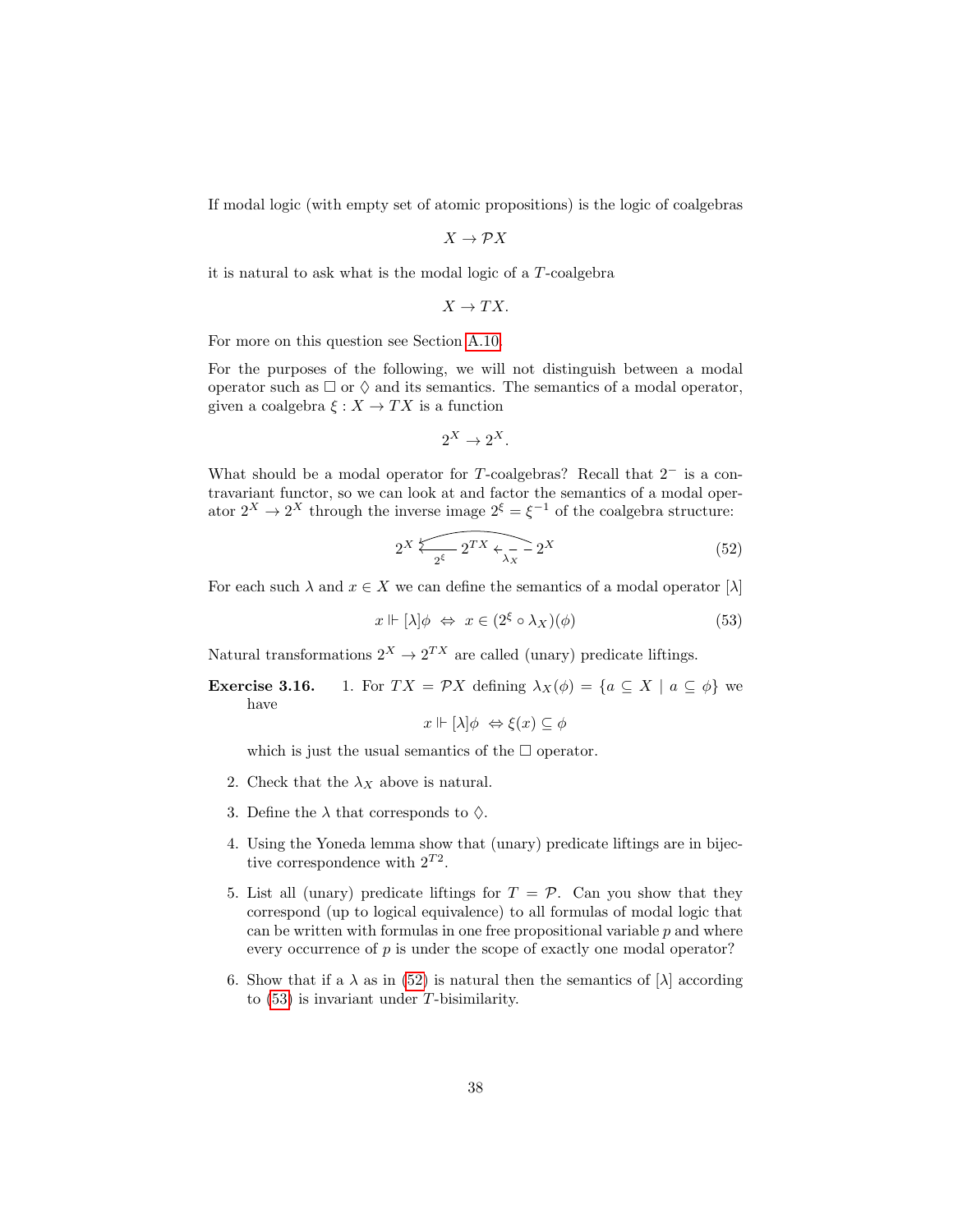This exercise gives a good flavour of working in coalgebra. The definition [\(52\)](#page-37-0) of a modal operator via predicate liftings works in any category for which we have a contravariant functor  $2^-$ . The semantic [\(53\)](#page-37-1) assumes that T is a functor on Set but various generalisations to other concrete categories suggest themselves. In these categories, naturality allows us to recover, but now for arbitrary  $T$ , the property that we presented in Section [A.10](#page-51-0) as a central observation of modal logic (item 6 above). The proof of item 6 uses some easy manipulation of diagrams. On the other hand, the proof of item 5 is more difficult and exemplifies that categorical properties may be correspond to complicated combinatorial results the proof of which requires familiarity with the subject are (here modal logic) and cannot rely on typical category theoretic techniques.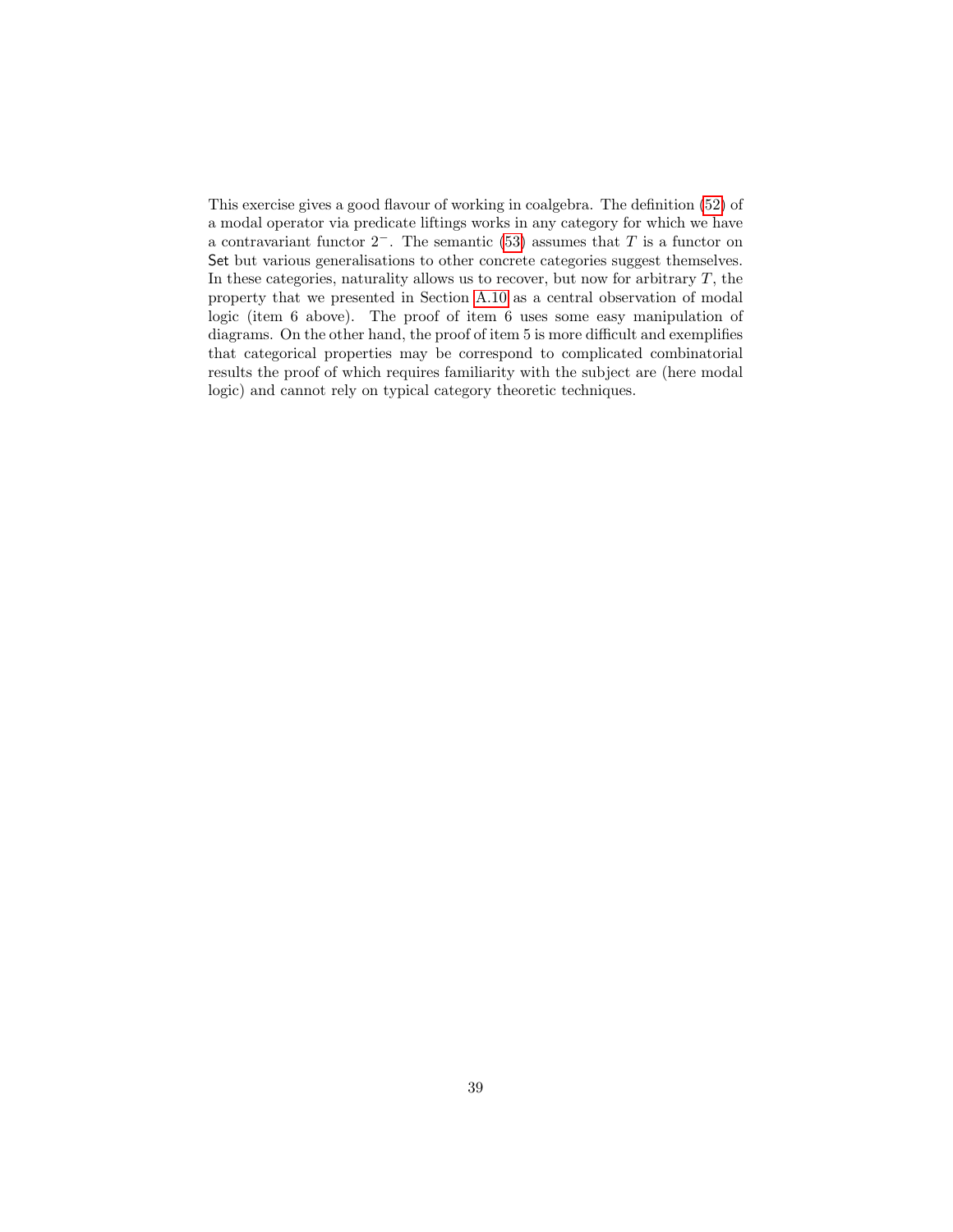# A Further topics and pointers to the literature

So far we have used category theory only to clarify a few concepts. Some of the benefits achieved were:

- The coalgebraic view on automata suggested the importance of the coalgebra of all languages.
- The automaton of all languages is the final coalgebra, which justifies proofs and definitions by coinduction.
- Choosing the final coalgebra as our semantic domains allows us to solve all guarded recursive equations uniquely.
- The interplay of algebraic and coalgebraic structure necessary for interesting coinductive definitions and recursive equations, can be formulated succinctly in terms of certain natural transformations, called distributive laws,

 $MT \rightarrow MT$ 

if we are willing to use coalgebras for a functor  $T$  and algebras for a monad  $M$ .

We have also seen a small number of category theoretic results that gave us confidence to be on the right track. For example,

- Final coalgebras are unique up to isomorphism.
- Largest fixpoints of a monotone operation on a poset are a special case of final coalgebras. Dually, least fixpoints are initial algebras.
- The structure of an initial algebra or a final coalgebra is an isomorphism.

While I hope that these observations are interesting in their own right, their main purpose is not to teach us something about automata theory. Their purpose is to illustrate concepts of astonishing generality.

Accordingly, two driving forces of the research on coalgebraic methods in computer science are

- generalising and axiomatizing, trying to find the most general assumptions under which certain results on coalgebras can be established,
- specialising coalgebraic methods to particular examples.

The first emphasises mathematical theorems, the second applications to computer science. The beauty of the subject is in the interplay of the two. We will see examples of this in the following subsections.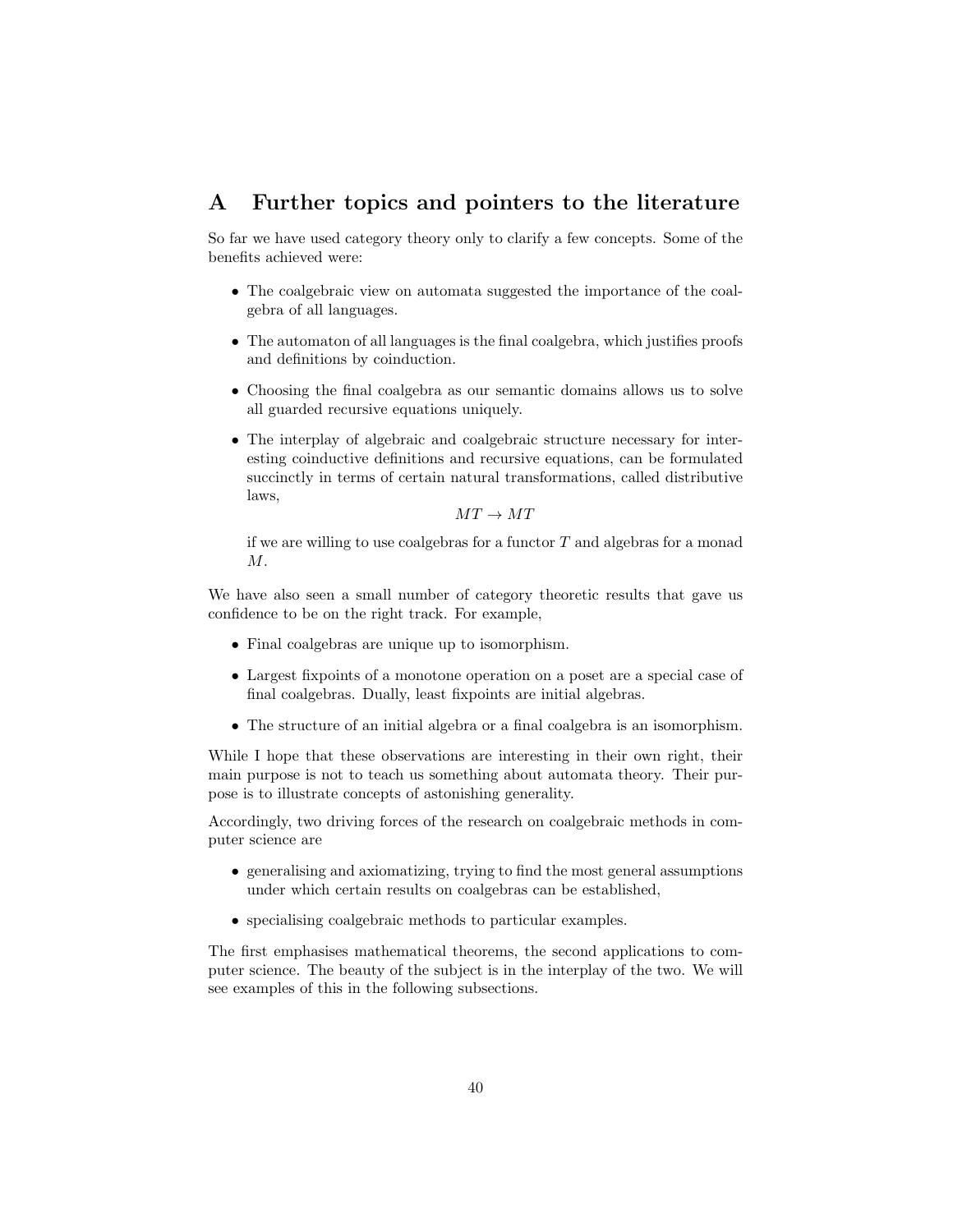### <span id="page-40-1"></span>A.1 Probabilistic transition systems and other examples

We list some examples that have been influential in our understanding of coalgebras. Next to the examples we have seen in the lectures, various probabilistic transition systems stand out as one success story of coalgebra.

#### A.1.1 Coalegbras generalising automata

The simplest example of coalgebras are coalgebras

$$
X \to A \times X,
$$

that is, coalgebras for the functor  $TX = A \times X$ . The behaviour of these coalgebras can be understood as streams (infinite lists) over A. While they are very simple, they already reveal a lot of interesting structure and have been studied in detail by Rutten and collaborators eg in [\[39,](#page-70-0) [40,](#page-70-1) [42,](#page-70-2) [43,](#page-70-3) [26\]](#page-69-0). This line of research also studies the interplay of algebraic and coalgebraic structure of which Section 3 gave an example. The plan to study streams and then generalise has also been exploited in the introductory course [].

The main example of these notes

$$
X \to 2 \times X^A,
$$

deterministic automata, is only slightly more complicated than streams, now involving also input and not only output. It also goes back to Rutten, see [\[38\]](#page-70-4), and many variations have been studied eg in [].

#### A.1.2 Coalegbras generalising transition systems

From the point of view of modal logic and also of concurrency and set theory, the paradigmatic example of coalgebras is

$$
X\to \mathcal{P}X
$$

or also

$$
X \to \mathcal{P}(A \times X)
$$

for transition systems labelled in  $A^{26}$  $A^{26}$  $A^{26}$  The importance of this example is not only that it cuts across modal logic, set theory and concurrency, but also that exhibits bisimulation as a coalgebraic notion, see Sections [1.5](#page-13-0) and [A.5](#page-46-0) and [B.3.](#page-56-0)

Coalgebra provides a general theory of bisimulation, uniform over a wide variety of examples. One of the most successful directions of research in coalgebra has been to take results from modal logic/concurrency and generalise it to coalgebras. This line of research is already visible in Aczel's book on Non-well founded set theory [\[3\]](#page-68-0) and the paper by Aczel-Mendler on A final coalgebra theorem [\[4\]](#page-68-1).

<span id="page-40-0"></span><sup>&</sup>lt;sup>26</sup>Note that  $\mathcal{P}(A \times X) \cong (\mathcal{P}X)^A$  so that in this example we can think of A as input or as output.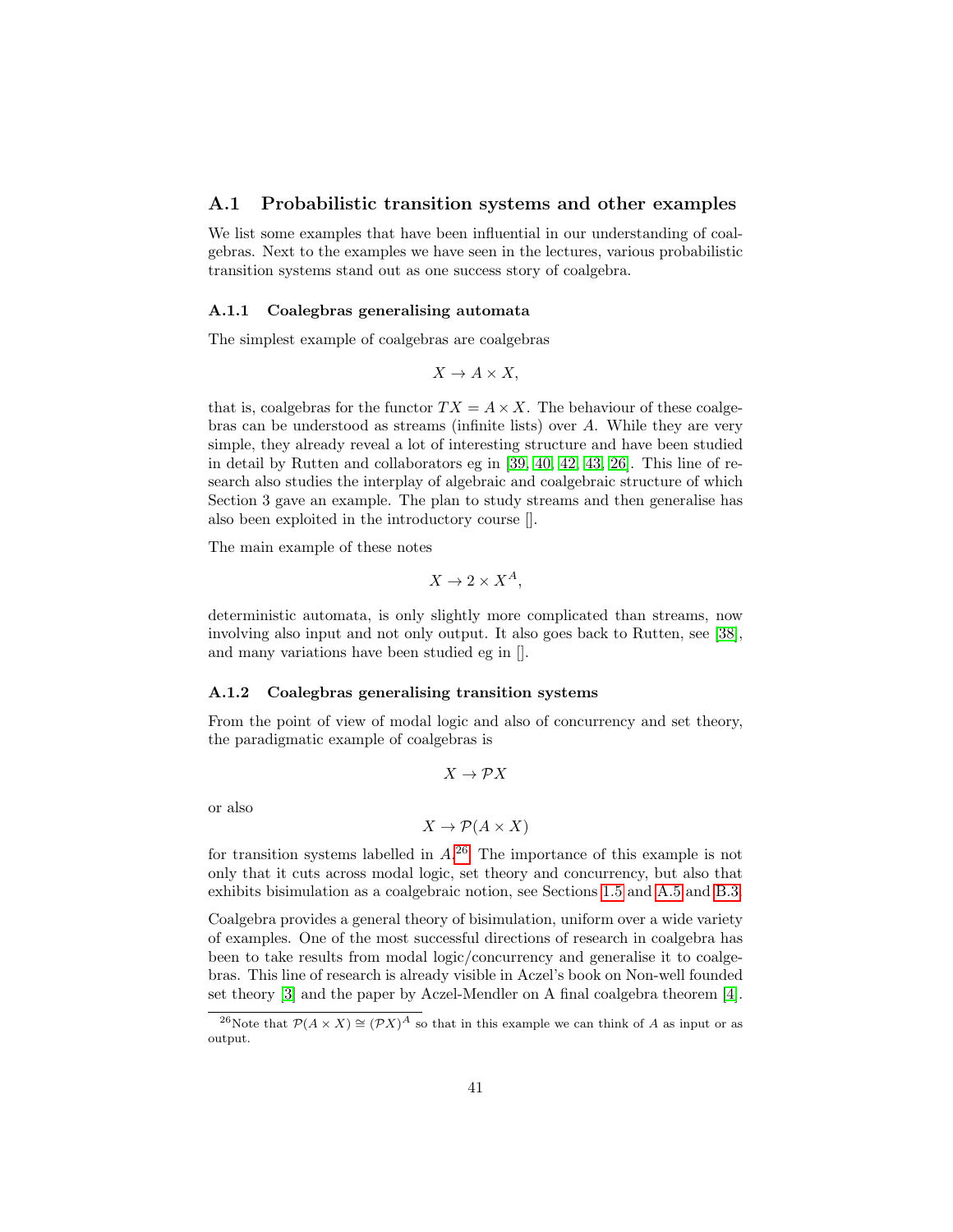This work brought to light that  $P$ -coalgebra-morphisms capture bisimularity, gave a coalgebraic definition of T-bisimularity, and proved an important theorem on T-coalgebras, namely the existence of final coalgebras, without any special assumptions on T.

Of course, once you start getting new general results, it becomes interesting to look for more examples that fall into the scope of the general theory.

Probabilistic transition systems come in many variations. A simple but important idea is to replace the powerset functor  $\mathcal P$  with the distribution functor  $\mathcal D$ which is defined so that  $\mathcal{D}X$  is the set of finitely supported probability dis-tributions.<sup>[27](#page-41-0)</sup> The final coalgebra for  $\mathcal D$  is not interesting because, intuitively, there are no interesting observations that can be made.<sup>[28](#page-41-1)</sup> The comparison with P-coalgebras suggests to consider variations such as  $1 + \mathcal{D}$  or  $\mathcal{D}(A \times Id).^{29}$  $\mathcal{D}(A \times Id).^{29}$  $\mathcal{D}(A \times Id).^{29}$  The possibly earliest (?) example of this research direction is by Vink and Rutten [\[15,](#page-68-2) [16\]](#page-69-1) showing that coalgebraic bisimulation arising from the distribution functor  $D$  coincides with the classic notion from concurrency. Other examples include [?, [10,](#page-68-3) [27,](#page-69-2) ?]

Probabilistic transition systems on infinite state spaces lead to consider coalgebras on topological spaces or measurable spaces. Two monographs on this very interesting topic are [].

#### A.1.3 Coalgebras beyond transition systems

topological spaces with open maps neighborhood frames monotone neighbourhood frames conditional logic

## ...

# A.2 Composing Functors

The previous section, Section [A.1,](#page-40-1) emphasised a variety of basic functors Set  $\rightarrow$ Set of interest to coalgebra. It is important to notice that from these basic functors we can build an infinite collection of potentially interesting functors by composition.

For example, it is of interest to mix non-determinism with probabilism. A prominent example are Segala systems [] and relatives []. These systems were originally studied in concurrency as independent variations, but can be unified

<span id="page-41-0"></span><sup>&</sup>lt;sup>27</sup> $\mathcal{D}X = \{d : X \to [0,1] \mid \sum_{x \in X} d(x) = 1 \text{ and } d(x) = 0 \text{ except for finitely many } x \in X\}.$ <br>On functions  $(\mathcal{D}f)(d)(y) = \sum_{f(x)=y} d(x)$  for  $f : X \to Y$ . Exercise: Show that  $\mathcal{D}$  is a functor (even a monad).

<span id="page-41-1"></span> $^{28}$ Exercise: The final  $D$ -coalgebra is the one element coalgebra. Contrast this with final P-coalgebras.

<span id="page-41-2"></span> ${}^{29}\mathcal{D}_{\leq} X = \{d : X \to [0,1] \mid \sum_{x \in X} d(x) \leq 1 \text{ and } d(x) = 0 \text{ except for finitely many } x \in X\}$ is ismorphic to  $1 + \mathcal{D}$ .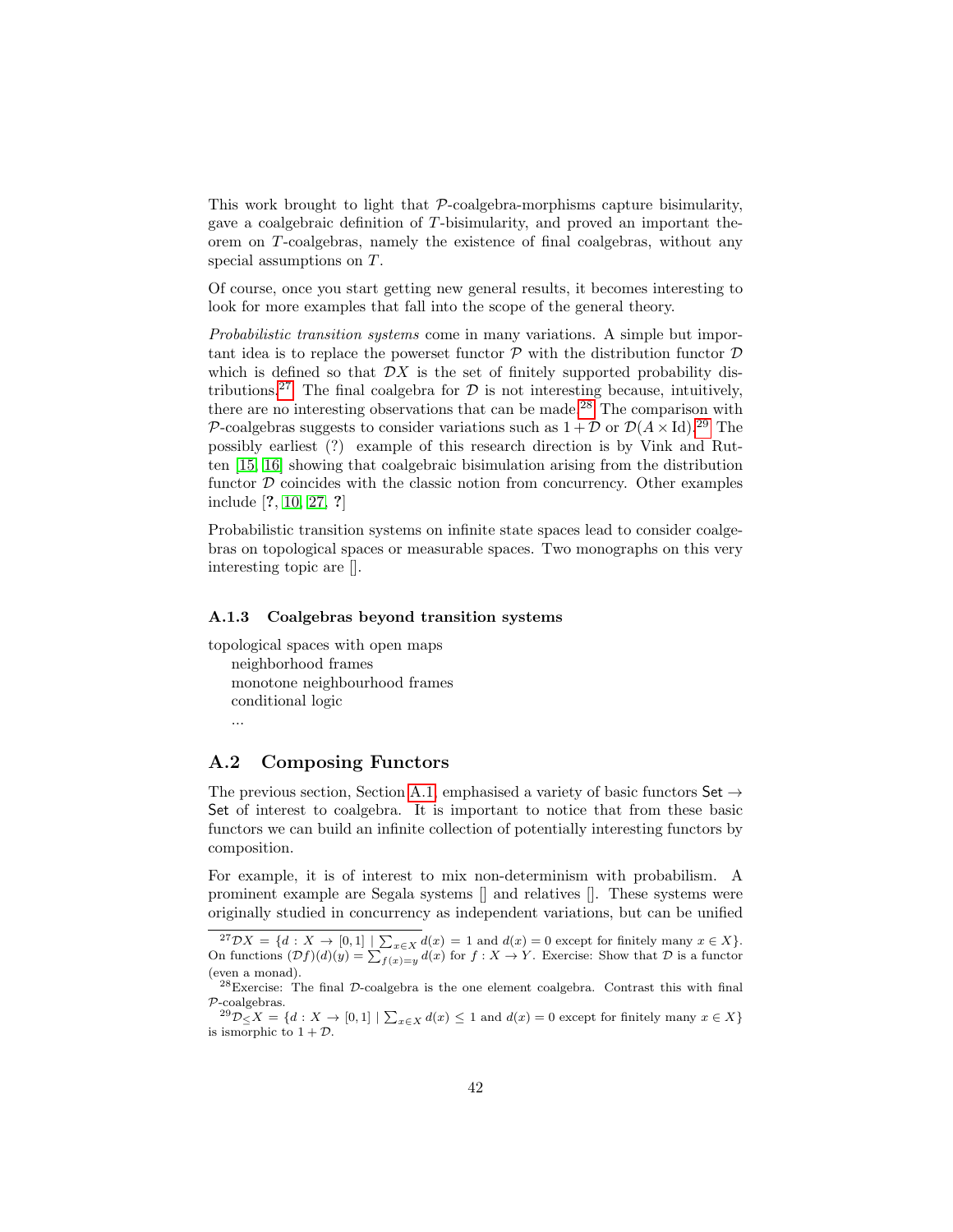as coalgebras for functors that all arise from different ways of composing the functors  $P$  and  $D$  ... [\[13,](#page-68-4) [14\]](#page-68-5)

Defining classes of interesting functors by basic functors and closing under composition has been an important tool in domain theory (see eg [\[1\]](#page-68-6)) and functional programming (see eg the discussion on strictly positive functors in [Lecture 4 of](http://www.duplavis.com/venanzio/mgs_lambda/) [Venanzio Capretta's MGS lecture on](http://www.duplavis.com/venanzio/mgs_lambda/) λ-calculus).

Indeed, inductively defined classes of functors also play a role in coalgebra, for example the class of Kripke polynomial functors [\[37,](#page-70-5) [36,](#page-70-6) [28\]](#page-69-3).

But a specific coalgebraic point of view on systems is to investigate T-coalgebras either by proving results for aribrary functors  $T$  or by axiomatically restricting the class of functors T. Early examples of this line of research are Rutten's Universal Coalgebra discussed in the next section and Moss's coalgebraic logic, see Section [A.10.1](#page-53-0) (and in both works, restricting to weak pullback preserving functors plays a big role).

In some sense, this shift of perspective from the properties of basic functors to the properties of classes of functors explains much of the differences between the areas of domain theory and coalgebra (another being that much, but certainly not all, of coalgebra is concerned with functors on sets whereas domain theory is concerned with functors on ordered and metric structures).

The shift to classes of functors is motivated mathematically by clearly stating the minimal assumptions needed to prove specific results. But also from a more practical point of view, the shift to simpler base categories such as Set increased the number of interesting examples of functors enough so that it becomes desirable to have results formulated generally enough so that they are robust against adding more basic functors into the class of "interesting" ones.

## A.3 Universal Coalgebra

Universal algebra is the area of mathematics which generalises examples of algebras such as monoids, groups, rings, lattices, Boolean algebras, etc to algebras given by a operations and by equations (aka generators and relations). A number of interesting results, such as the isomorphism theorems or Birkhoff's characterisation of varieties (ie equationally definable classes of algebrasas) as so-called HSP classes can be proved at that level of generality. More recently universal algebra became important in solving some outstanding questions about constraint satisfaction problems.

Universal coalgebra [\[41\]](#page-70-7) investigates properties of dynamic systems at a similar level of abstraction by dualising algebras to coalgebras. Coalgebraic duals to some theorems of universal algebras, such as the isomorphism and HSP theorems can be established [\[19,](#page-69-4) [18,](#page-69-5) [6\]](#page-68-7). The proposal that model logics 'dualise' equational logic was made in [\[33,](#page-70-8) [32,](#page-70-9) [31\]](#page-69-6).

Beyond these basic results of universal algebra, the theory of universal algebra and universal coalgebra diverge. Roughly speaking the reason is that in both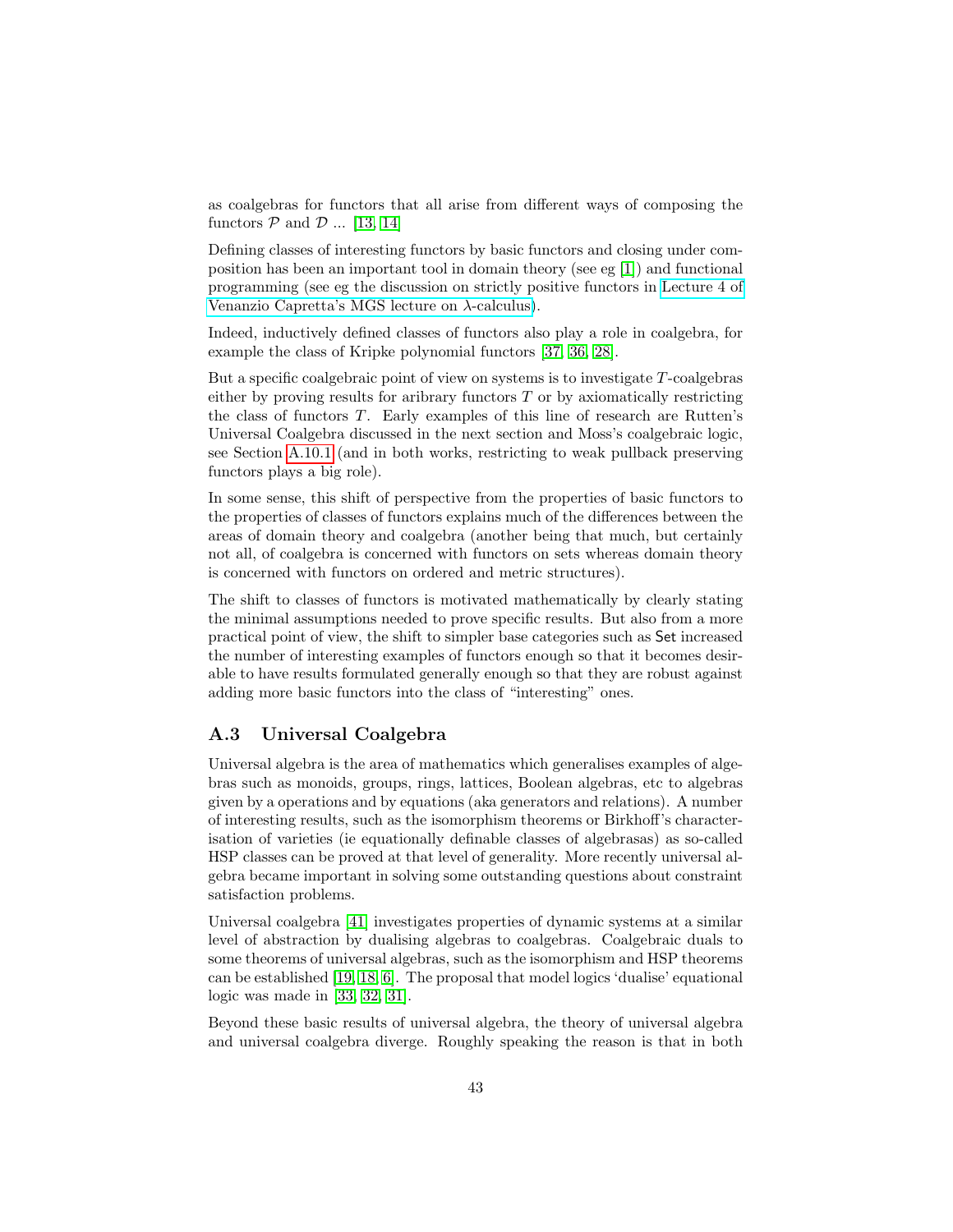cases one is (not exclusively but) mostly intersted in algebras over Set and coalgebras over Set and Set is not self-dual. In other words, properties that distinguish between Set and Set<sup>op</sup> are responsible for the differences between universal algebra and universal coalgebra (after all, coalgebras over Set are algebras over  $Set^{op}$ .)

For example, in universal algebra, lattices of congruences and Malcev terms play an important role. A category theoretic account of some this can be found in [\[17\]](#page-69-7). The classes of categories studied in [\[17\]](#page-69-7) (such as Malcev, protomodular and semi-abelian) are typically not closed under dualisation and are not immediately relevant to coalgebras over Set.

On the other hand, for coalgebras over Set the notion of bisimilarity (or behavioural equivalence or coalgebraic equivalence or observational equivalence as we also have called it) plays an important role and it does not have a counterpart in universal algebra. We will discuss this in more detail in Section ??.

An important line of investigation in universal coalgebra consists in relating properties of functors T with properties of T-coalgebras. For example, Rutten's original [\[41\]](#page-70-7) contains a number of important results linking properties of the type functor  $T$  with properties of bisimulations. For instance, if  $T$  preserves weak pullbacks then the composition of bisimulations is a bisimulation. In a series of papers  $[21, 24, 23, 20, 25, 22]$  $[21, 24, 23, 20, 25, 22]$  $[21, 24, 23, 20, 25, 22]$  $[21, 24, 23, 20, 25, 22]$  $[21, 24, 23, 20, 25, 22]$  $[21, 24, 23, 20, 25, 22]$ , Gumm and T. Schröder showed that typically the converse of these results holds as well. For instance, if the composition of bisimulations is a bisimulation, then T preserves weak pullbacks.

Another important line of investigation asks which of these results can be extended to other base categories than Set. Often, one would assume that the base category is locally finitely presentable, see eg  $[5]$ , and that the functor T is finitary.

#### A.3.1 Universal Algebra

Ideas taken from universal algebra inspired a lot of the early work on universal coalgebra. For example, Rutten showed that the well-known isomorphism theorems also hold in universal coalgebra. And it was soon shown that also Birkhoff's variety theorem can be dualised to (different variations of a) covariety theorem []. But after these initial successes, it became clear that differences between the two subjects are certainly larger than initially thought. Nevertheless, there could still be something to discover here.

I want to add some remarks on the differences between universal algebra and universal coalgebra.

bisimulation, malcev, borceux/bourn, ...

#### A.3.2 Domain Theory

As remarked above, the technical differences to domain theory, at least in the early stages of coalgebra, have been the focus on classes of functors on Set.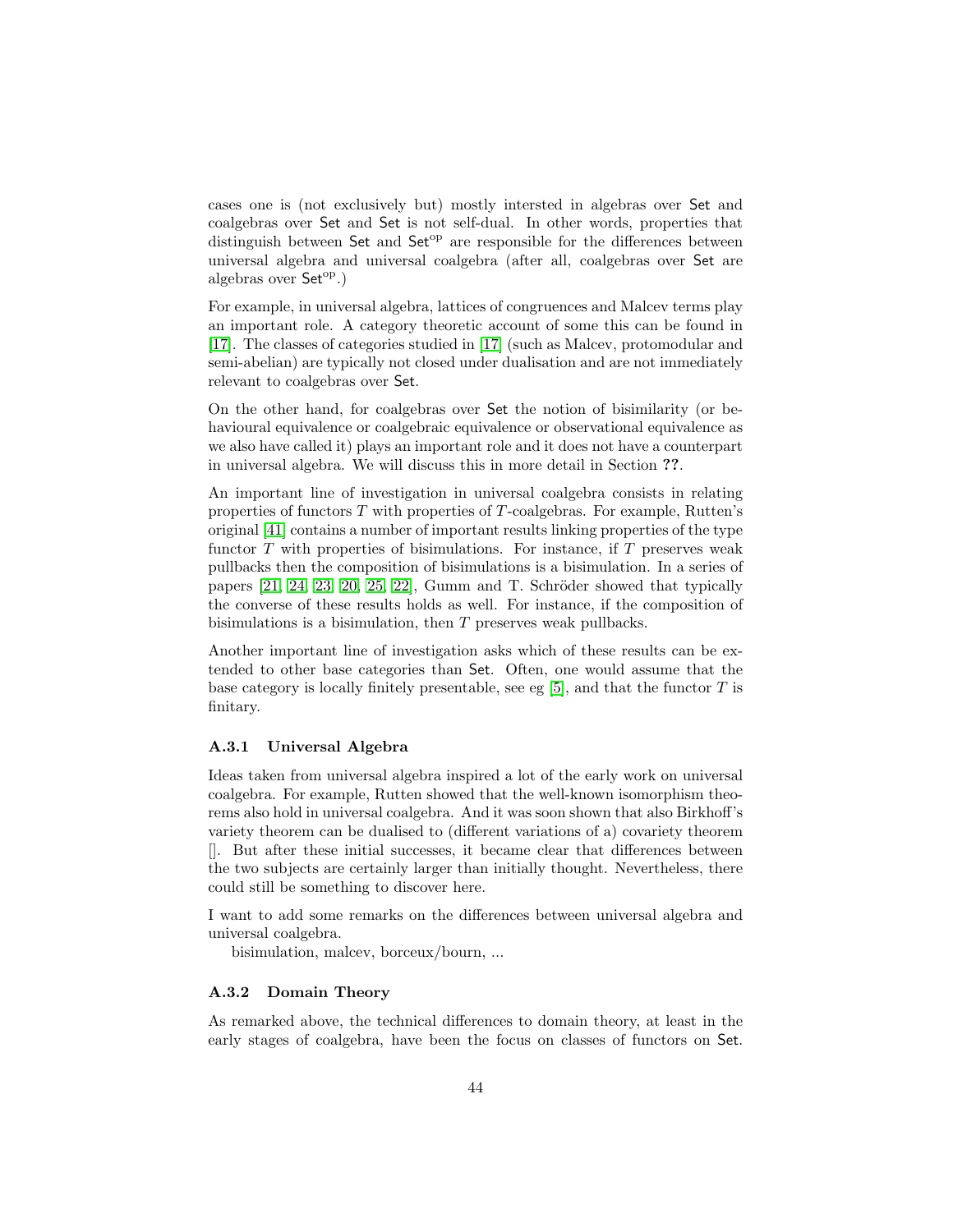With this comes also another shift in emphasis, namely away from denotational semantics of programming languages to models of computation. Whereas many developments in domain theory started from looking at programming languages (such as the lambda calculus, PCF, ...), in coalgebra one more often likes to start with the coalgebras and only ask then what a programming language for them would be. [30](#page-44-0)

While these differences may lead to technically quite different tools and methods, from a slightly wider point of view it seems appropriate to think of both areas as part of the same subject.

In particular, order-enriched and metric-space-enriched coalgebra is interested in essentially the same structures as domain theory. But the emphasis on general functors may bring some new results, see eg [].

To close the circle of ideas in this section on universal coalgebra, work on orderenriched and metric-space-enriched coalgebra, in order to build modal logics via duality, also raises interest in ordered-enriched and metric-space-enriched universal algebra, a topic in which there are still novel results to achieve [] and which deserves further exploration.

## A.4 Final coalgebras

The importance of final coalgebras was well-known in domain theory as final not only are solutions to domain equations but, typically, are the desired solution. But as in many categories of domains initial algebras and final coalgebras coincide, and since initial algebras where more familiar at the time, it took some time for the importance of final coalgebras to become widely recognized. As far as I can judge, the turning point was Aczel's book Non-well founded set theory [] and the paper [].

The book starts from the question of how to give a semantics to Milner's Calculus of Communicating Systems (CCS). Aczel uses the ideas of domain theory, but notices that the relevant domain equation

$$
X \cong \mathcal{P}(A \times X)
$$

can be solved in the category of sets if one is willing to work in a category where proper classes are admitted as objects.<sup>[31](#page-44-1)</sup> Actually, in the book, he shows that in the category of non-well founded sets the class of all non-well founded sets Z solves the equation

 $Z = PZ$ 

up to equality. There are a few publications on solving domain equations up to equality, but while elegant if possible, this typically introduces unnecessary

<span id="page-44-0"></span> $30$ But, of course, many classic texts in domain theory such as the Compendium  $\parallel$  put the mathematical perspective first as well.

<span id="page-44-1"></span><sup>31</sup>The real obstacle to solving domain equations are mixed variance operations such as  $X \mapsto X^X$ . These do require the techniques invented by Dana Scott [], see also [\[2\]](#page-68-9).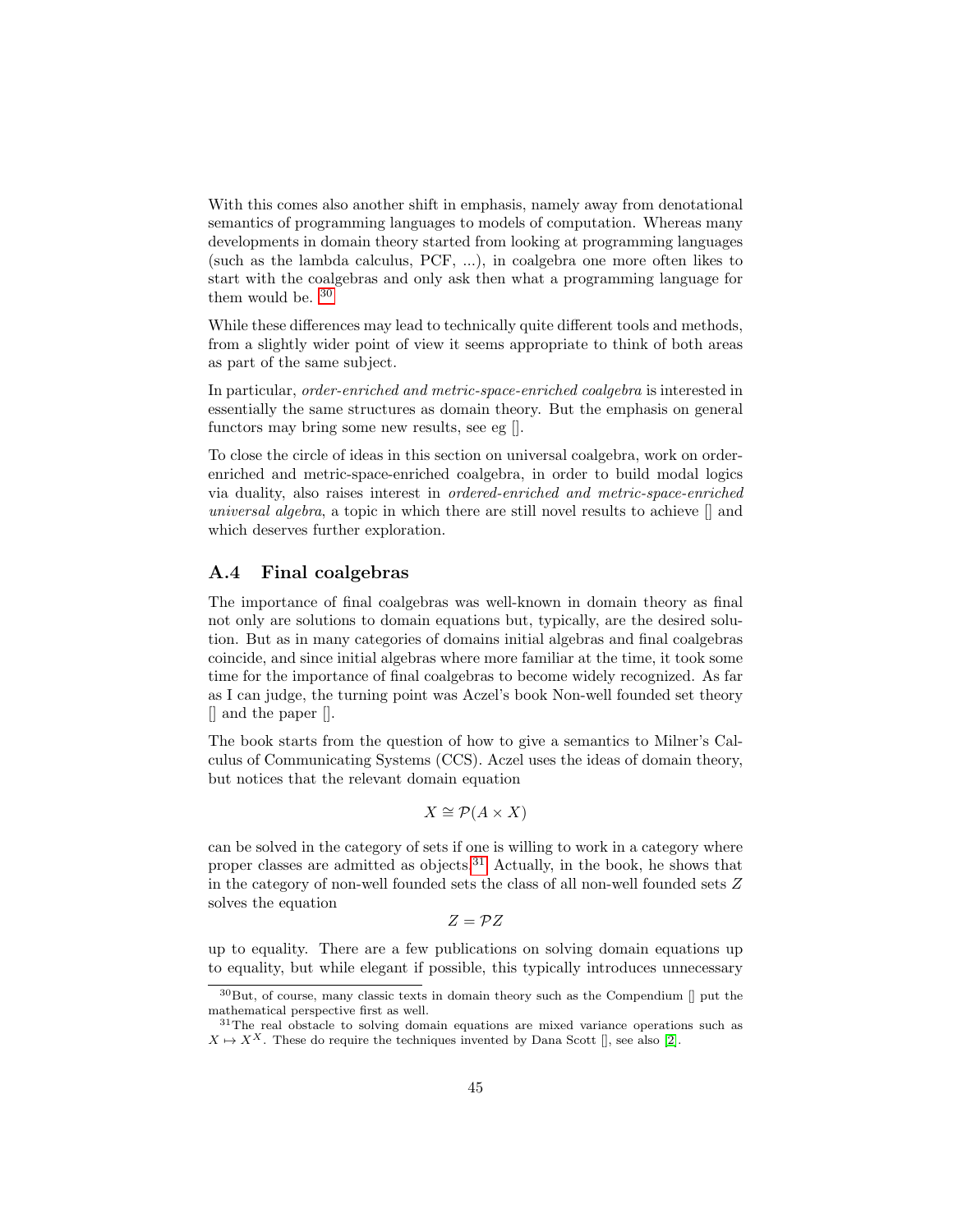complications. For example, it makes solutions dependent on set-theoretic foun-dations and 'implementation details' that should not be relevant.<sup>[32](#page-45-0)</sup> Moreover, the isomorphisms

 $Z \cong TZ$ 

have computational meaning.  $TZ \rightarrow Z$  is sometimes called 'fold' and  $Z \rightarrow TZ$ is called 'unfold'. In particular, from the coalgebraic point of view, the isomorphism  $Z \to TZ$  represents the computational behaviour of the final coalgebra. This is particularly obvious in case of the final coalgebra

$$
\langle head, tail \rangle : A^{\omega} \to A \times A^{\omega}
$$

mapping a stream to 'head' and 'tail'.

#### A.4.1 Existence of final coalgebras

Due to Cantor's diagonal argument there can be no  $X \cong \mathcal{P}X$  in Set. There are the following solutions to the problem.

First, restrict the cardinality of the subsets. For example, replace  $P$  by  $P_{\omega}$  given by  $\mathcal{P}_{\omega}(X)$  as the set of finite subsets of X.

Second, work in a category that also admits proper classes. Define  $\mathcal{P}(X)$  as the class of subsets of X.

Third, assume that there is an inaccesible cardinal  $\kappa$  and replace by  $\mathcal{P}$  by  $\mathcal{P}_{\kappa}$ given by  $\mathcal{P}_{\kappa}(X)$  as the set of subsets of X of cardinality  $\lt \kappa$ .

The first solution restricts attention to finitely branching transition systems and is the easiest if it covers all relevant examples. The second and third are essentially equivalent, see also the discussion in [].

The trick in item three has the advantage of giving final coalgebras for completely general reasons. Indeed, it is easy to verify that the forgetful functor  $U$  from coalgebars to sets preserves colimits. The cardinality restriction then makes sure that the solution-set condition of Freyd's adjoint functor theorem is satisfied and hence a right  $F$  of  $U$  must exist. The final coalgebra is then given by  $F1$ .

But these general consideration are not quite enough to give the Aczel and Mendler theorem, which ensures that the cardinality of  $F1$  is  $\leq \kappa$ .

#### A.4.2 Final coalgebra sequence

The final coalgebra of the Aczel-Mendler theorem (or of the adjoint functor theorem, see MacLane [] for the proof), is given by a large colimit: The coproduct over all coalgebras quotiented by the largest bisimulation.

<span id="page-45-0"></span><sup>&</sup>lt;sup>32</sup>For instance, whether  $X = A \times X$  can be solved up to equality may depend on how ' $\times$ ' is defined. On the other hand, whether  $X \cong A \times X$  can be solved only depends on the universal property of product and the category one is working in.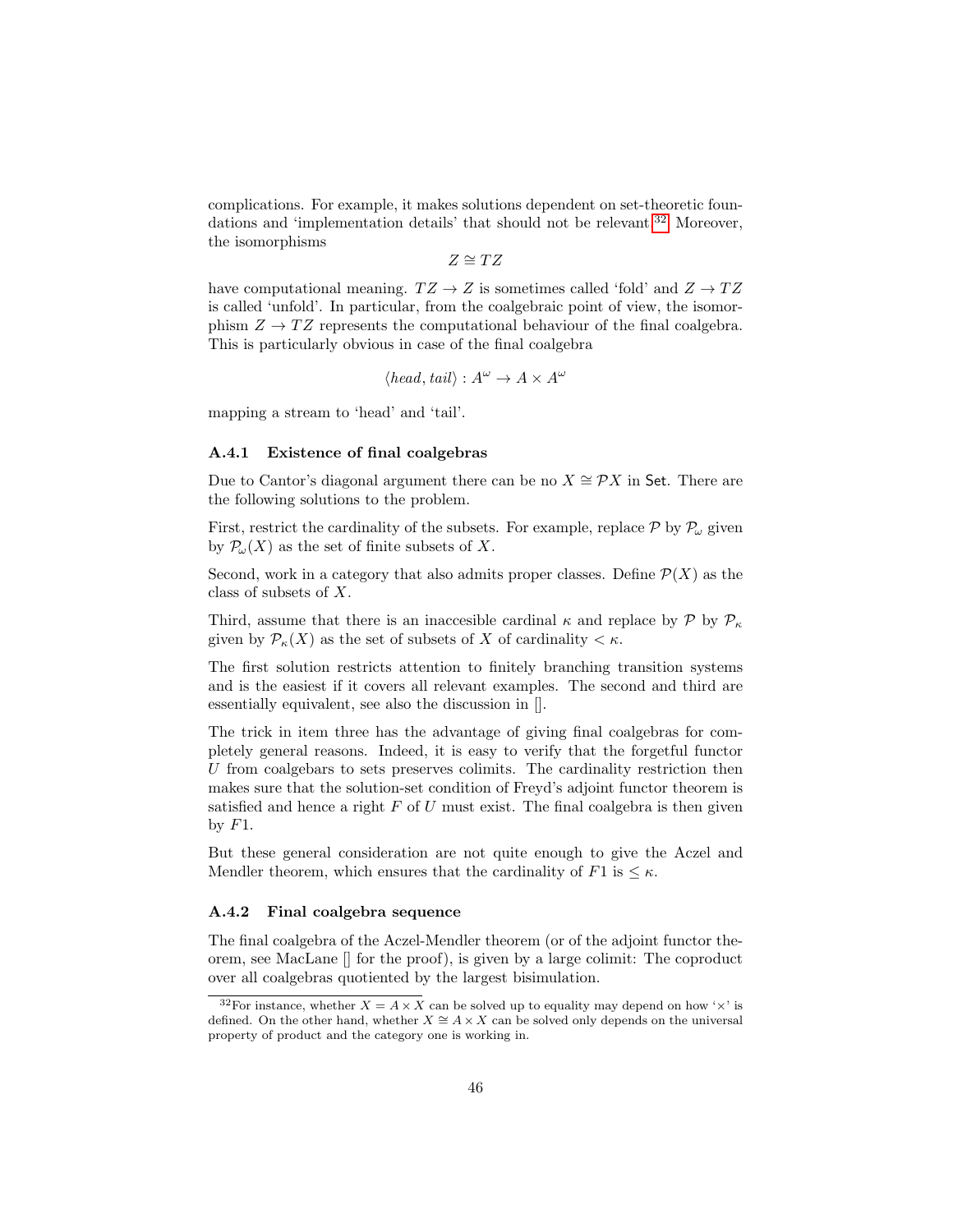This (non-constructive) construction as a quotient of a large coproduct does not always give us enough information about the structure of the final coalgebra. When this happens, it is worth trying to construct the final coalgebra as a limit of a chain. Moreover, this is often a small limit, for example in case of finitary functors on Set.

For example, ... streams ... powerset ...

#### A.4.3 Further topics

Rational fixed-points ...

## <span id="page-46-0"></span>A.5 Bisimulation and Coinduction

Bisimulation and Coinduction appeared independently to various degrees in modal logic, computer science and set theory. For the history of the subject consult [?, Sections 3-5].

From our point of view, see Section ??, both bisimulation and coinduction arise from the category theoretic principle of a unique arrow into the final coalgebra.

#### A.5.1 Coinduction

While the dual idea, namely how induction arises from initial algebras, has been in the mainstream at least since Lawvere's definition of a natural number object [], I believe that coinduction became a recognised method of proof and definition only after the work of Aczel []. The basic ideas are spelt out, for example, in Barwise and Moss, Moss, Jacobs and Rutten, Rutten and Turi.

#### A.5.2 Bisimilarity, Bisimulations

Bismilarity on a coalgebra  $X \to TX$  is given by the kernel of the unique arrow into the final coalgebra. Categorically, this relation arises as a pullback ... and it is easy to see that if  $T$  weakly preserves pullbacks than the relation  $R$  is indeed a bisimulation in the sense of Aczel-Mendler [].

Definition A.1 (Aczel-Mendler bisimulation). ...

A nice point about this definition is that it is easy to see that it coincides with the classical definition in case that  $T = \mathcal{P}$  is the powerset functor.

This classical definition is powerful because it is local. Maybe it is not surprising that the notion of coalgebra is general enough to admit cases that do not allow such a neat caractersation of bisimilarity. In particular, in order to establish nice properties of bisimulations (bisimulations are closed under unions and composition, the largest bisimulation exists, etc) one needs to assume that T weakly preserves pullbacks (=preserves weak pullbacks).

It was noted in [?] that if we replace spans by cospans, the definition of bisimulation is better behaved and the assumption that  $T$  preserves weak pullbacks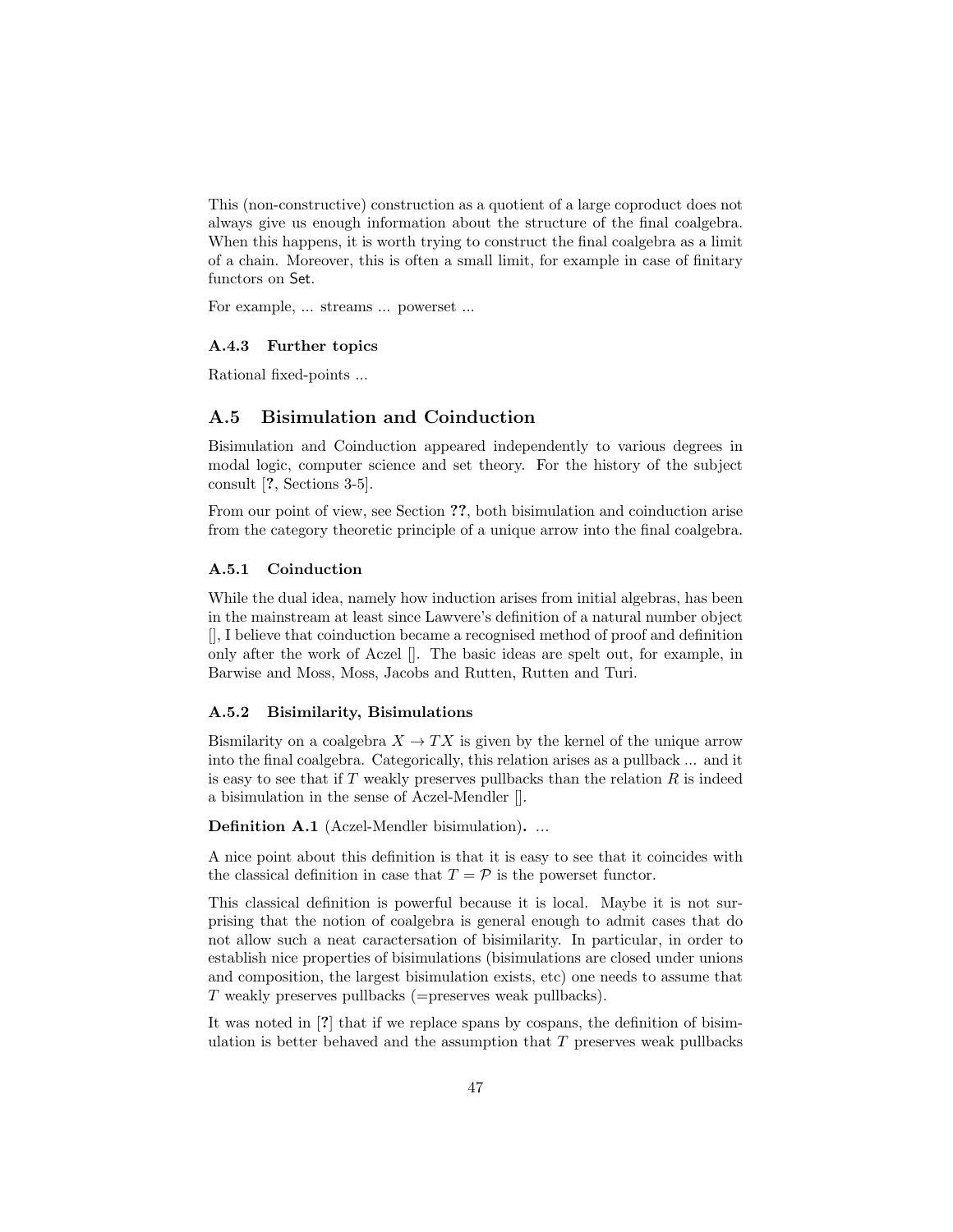can be dropped. An example of this situation occurs for the functor  $T = 2^{2^{-}}$ . A careful study of bisimulation for this functor was carried out in [].

Maybe the easiest definition of bisimilarity (or behavioural equivalence as it is sometimes called in situations where one does not want to assume that bisimulations with good properties exist) is the following. As far as I know it was first made explicit in [?]

## Definition A.2. ...

This definition has two advantages. First, it uses no extra structure than the arrows of  $Coalg(T)$  for an arbitrary functor T : Set  $\rightarrow$  Set. Second, it is immediate from the definition that the equivalence classes modulo bisimilarity are the connected components of the so-called category of elements of the forgetful functor  $U : \mathsf{Coalg}(T) \to \mathsf{Set}$ . And it is, indeed, easy to show

**Proposition A.3.** Let  $T : \mathsf{Set} \to \mathsf{Set}$  be a functor. There is a final coalgebra in Coalg(T) iff  $U : \mathsf{Coalg}(T) \to \mathsf{Set}$  has a colimit.

*Proof.* We only indicate that if U has a colimit Z, then Z carries the structure of a coalgebra (since  $TZ$  is the vertex of a cocone over U). Moreover, existence of an arrow into this coalgebra structure is immediate and uniqueness ...  $\Box$ 

... tbc ...

#### A.5.3 Bisimulation via Relation Lifting

It was noted by Park and Milner that bisimilarity is a greatest fixed point of a monotone operator on a lattice of relations. (Of course, this is dual to the familiar explanation of inductive definitions as smallest fixed points.) One way to formalise this idea for coalgebras is to extend the functor  $T : Set \rightarrow Set$  to a functor

$$
\overline{T}:\mathsf{Rel}\to\mathsf{Rel}
$$

where Rel is the category of sets as objects and binary relations as arrows. Rel is order-enriched, which means that homsets are partial orderes given by inclusion. The appropriate notion of a functor  $\text{Rel} \rightarrow \text{Rel}$  then is that of a locally monotone functor, or enriched functor, that is, a functor that preserves the order on homsets. The fundamental theorem here, see Barr [], Hermida [], etc is that a functor  $T : \mathsf{Set} \to \mathsf{Set}$  can be extended to a locally monotone functor  $\overline{T}$ : Rel  $\rightarrow$  Rel iff T preserves weak pullbacks. In this case then, bisimilarity is given as the largest fixed point of the operator

...

... tbc ...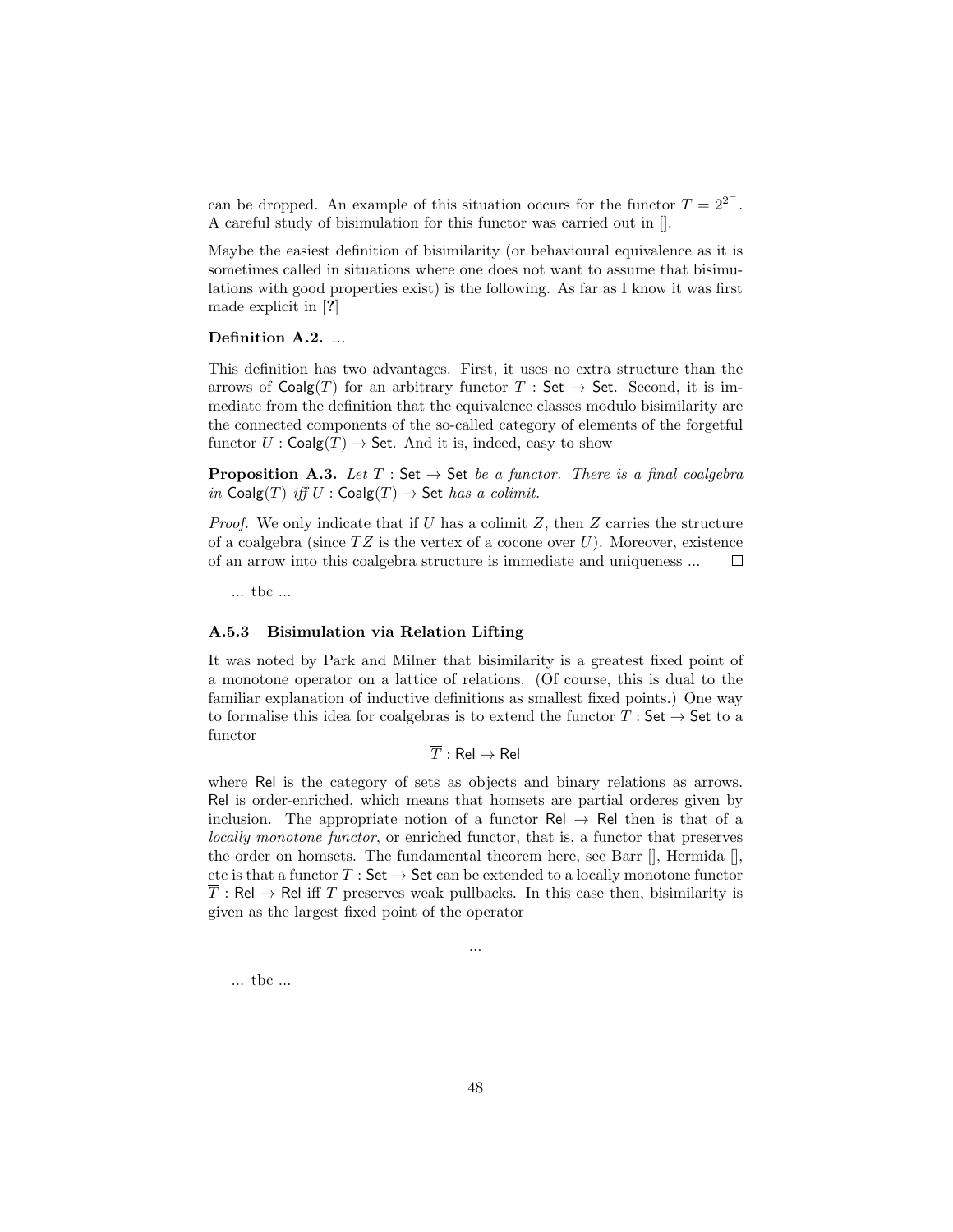#### A.5.4 Further topics and references

If you need a detailed comparision of different notions of bisimulation consult Sam Staton's []

If you want to see more practical examples of coinduction in different contexts the following may be of interest (if you know more references I should add please let me know).

Classic papers on relation lifting are Hermida and Jacobs ... Applications to modal logic Moss ...

Generalisations to the metric setting via enriched category theory are studiend in Rutten, Worrell, ...

# <span id="page-48-0"></span>A.6 Solving recursive equations

Defining mathematical domains in which recursive equations can be solved is an important application of coalgebras. In fact, in the work of Barwise, the existence of unique solutions to certain equations is an axiom of non-well founded set theory and equivalent to Aczel's axiom ... AFA ... In our terms, both correspond to working with the final coalgebra of the powerset functor P.

... tbc ...

## <span id="page-48-1"></span>A.7 Structural Operational Semantics

The ideas go back Rutten and Turi [\[44,](#page-70-10) [45,](#page-70-11) [49\]](#page-71-0), but the break-through paper establishing a one-to-one correspondence betwee certain syntactic formats of structural operational semantics (such as the well-known GSOS) and distributive laws is Turi and Plotkin [\[48\]](#page-71-1). Further milestons on this topic include the PhD theses of Bartels [\[9\]](#page-68-10) (see also [\[8,](#page-68-11) [10\]](#page-68-3) and Klin [\[30\]](#page-69-14) (see also [\[29\]](#page-69-15)) as well as work by  $\ldots$  | and |

- ... short summary of SOS to be added ...
- ... finish with the remakr that bialgebras are coalgebras over algebras

## A.8 Coalgebras over algebras

At the moment there does not yet seem to be a satisfactory fully general theory of coalgebras over algebras, but there are many interesting examples. General themes are

- algebraic structure adds expressiveness to coinductive definitions
- algebraic structure adds memory to coalgebraic automata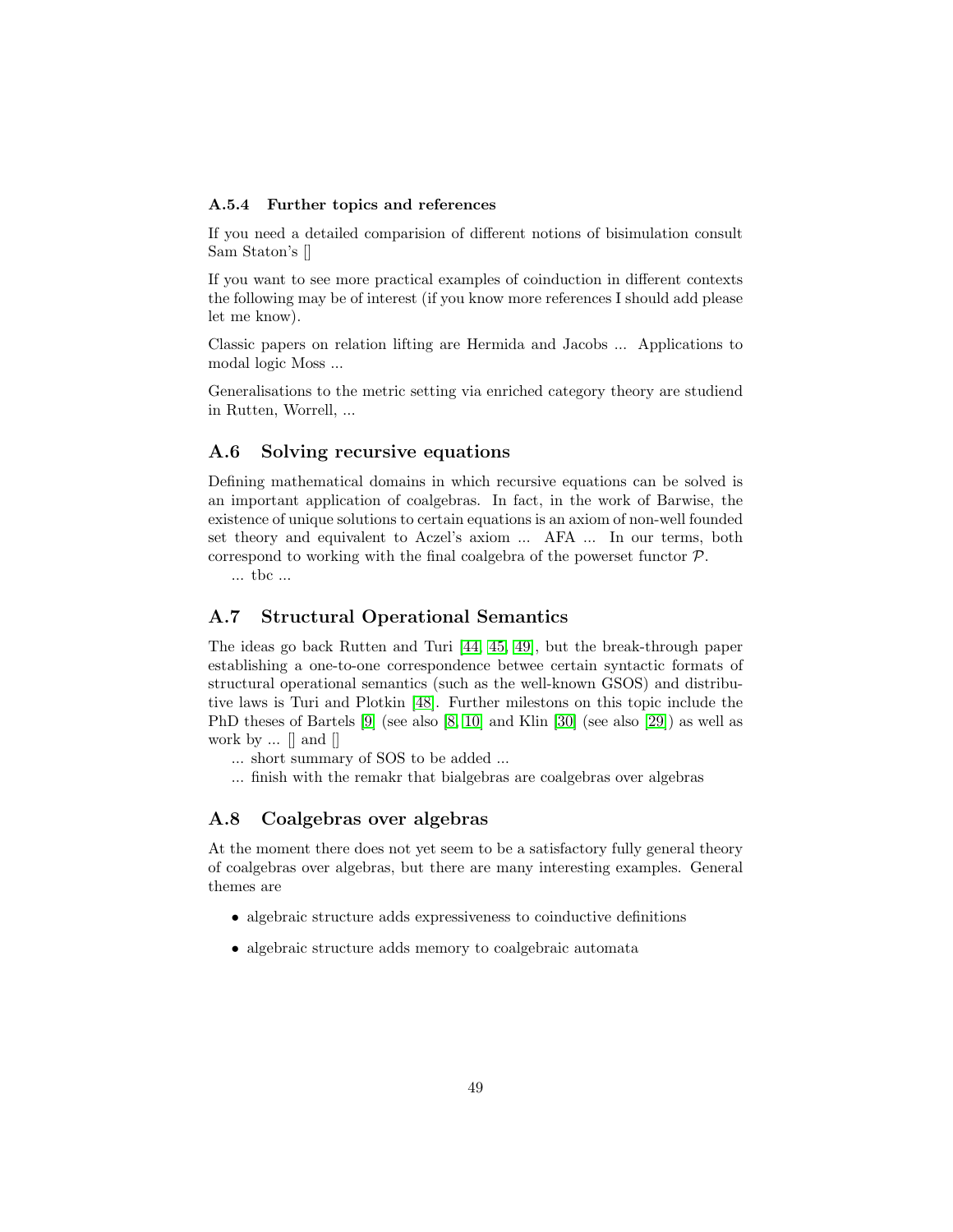#### A.8.1 Context free languages.

The example of context free languages discussed in the course is very suggestive and is due to Winter, Bonsangue and Rutten [\[50,](#page-71-2) [51,](#page-71-3) [52\]](#page-71-4).

In terms of 'solving recursive equations', see Section [3.3,](#page-27-0) it fits into the idea of extending coinduction for T-colagebras with more expressive formats, see the remarks at the end of Section [A.6.](#page-48-0) This line of thinking is closely connected to bialgebras, see Section [A.7,](#page-48-1) and was one of the main topic of Bartels [\[9\]](#page-68-10). But we know from Beck's theorem on distributive laws, see Section ??, that bialgebras are just another way of looking at (certain categories of) coalgebras over algebras.

#### A.8.2 Non-determinstic automata: coalgebras over Kleisli categories

We discussed in detail, see Section ?? and ??, deterministic automata as coalgebras

$$
X \to 2 \times X^A.
$$

What, then, are non-deterministic automata? The answer is a good example of the modularity offered by category theory: If non-determinism is captured by powerset the following suggests itself.

Non-deterministic automata are coalgebras

$$
X \to 2 \times (\mathcal{P}X)^A
$$

But how do we capture language equivalence in this setting?

Coalgebraic behavioural equivalence as in Section ?? will not give us language equivalence, but a variation on the notion of bisimilarity as familiar from modal logic, see ??.

The answer was given by Power and Turi [\[35\]](#page-70-12). First, observe that  $2 \times (PX)^A \cong$  $P(1+A\times X)$ . Now the crucial idea of Power and Turi is to consider the coalgebra

$$
X \to \mathcal{P}(1 + A \times X)
$$

as a coalgebra

 $X \to 1 + A \times X$ 

in the Kleisli category of the monad P.

Power and Turi go on to show that ... They establish the principle that trace semantics arises from a "distributive law between a behaviour endofunctor for determinism (such as  $1 + A \times Id$ ) and a monad for non-determinism (such as  $\mathcal{P})$ ".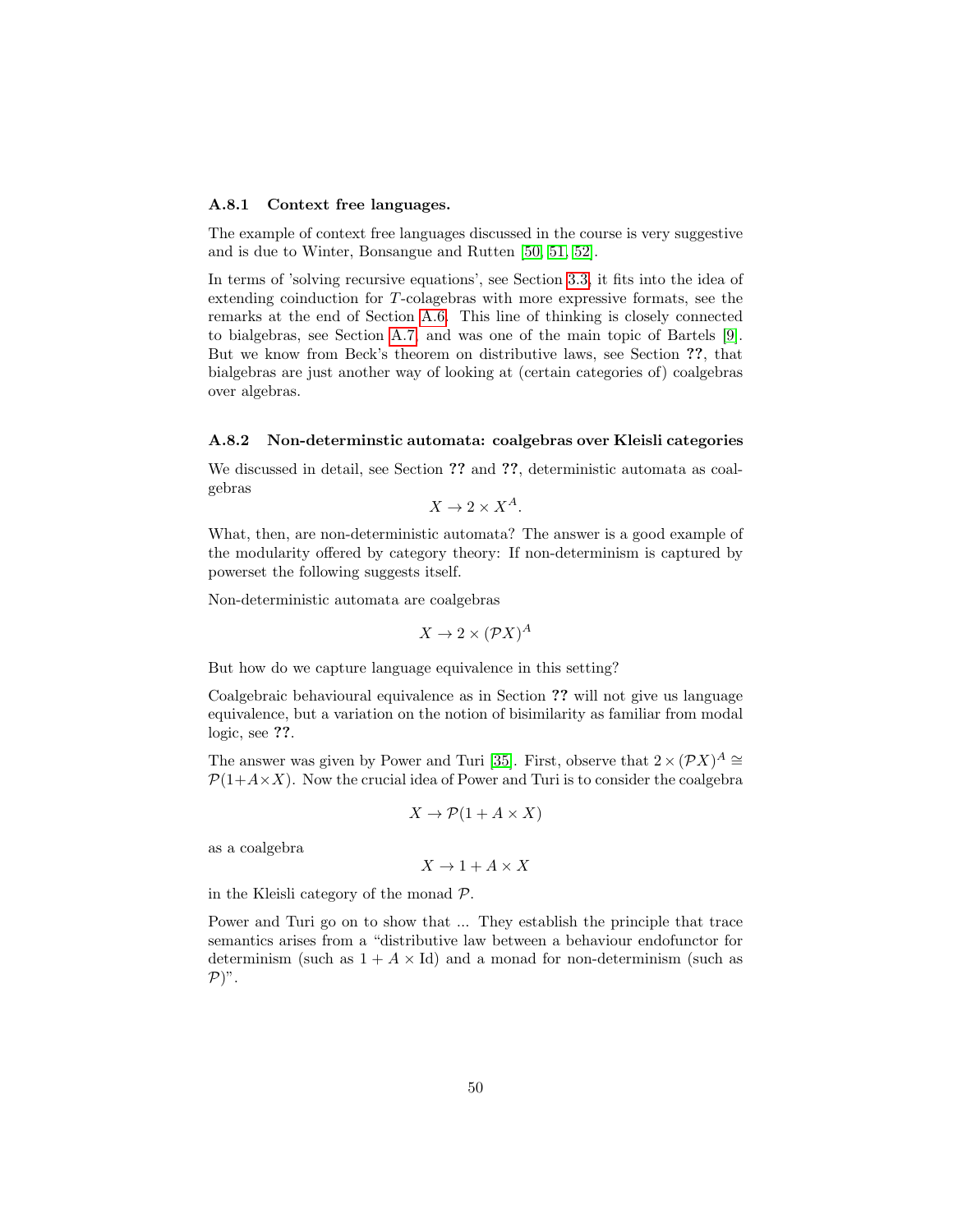#### A.8.3 Trace semantics: Coalgebras over Kleisli categories

Hasuo, Jacobs, Sokolova, see [], generalise the ideas above to other monads than  $P$ , in particular to the monad for probability distribution but also to all commutative monads (??)

REVISE Monads give rise to Kleisli categories and Eilenberg-Moore categories, see Section ??. So we may also think of coalgebras over a Kleisli category. An arrow in a Kleisli category of the monad  $M:\mathcal{C}\to\mathcal{C}$  (and these are the monads as in Hasekell) is an arrow

$$
X\to MX
$$

in C. So in order to extend a functor  $T : \mathcal{C} \to \mathcal{C}$  to the Kleisli category we need to be able to apply T to  $X \to MX$  and get an arrow of type  $TX \to TMX$ , that is we need a distributive law

$$
TMX \to MTX
$$

in order to build  $T(X \rightarrow MX)$  as

$$
TX \to TMX \to MTX.
$$

How can we use this to turn bisimulation-semantics into trace-semantics?

Let us look at a coalgebra

$$
X \to \mathcal{P}(A \times X)
$$

for labelled transition systems.

#### A.8.4 Trace semantics over Eilenberg-Moore algebras.



A.8.5 Vector Spaces

A.8.6 Presheaves

A.8.7 Nominal Sets

## A.9 Kleene Theorems

Kleene's theorem in automata theory states that finite deterministic automata and regular expressions describe the same set of languages. The research into coalgebraic generalisations of Kleene's theorem has been initiated by Bonsangue, Rutten, Silva [\[12,](#page-68-12) [47\]](#page-70-13).

Roughly speaking the basic idea is as follows. Kleene's theorem shows that regular expressions can be understood as a syntax to denote elements of the 'finite part' of the final coalgebra for  $TX = 2 \times X^A$ .

Can we define 'regular T-expressions' for general T?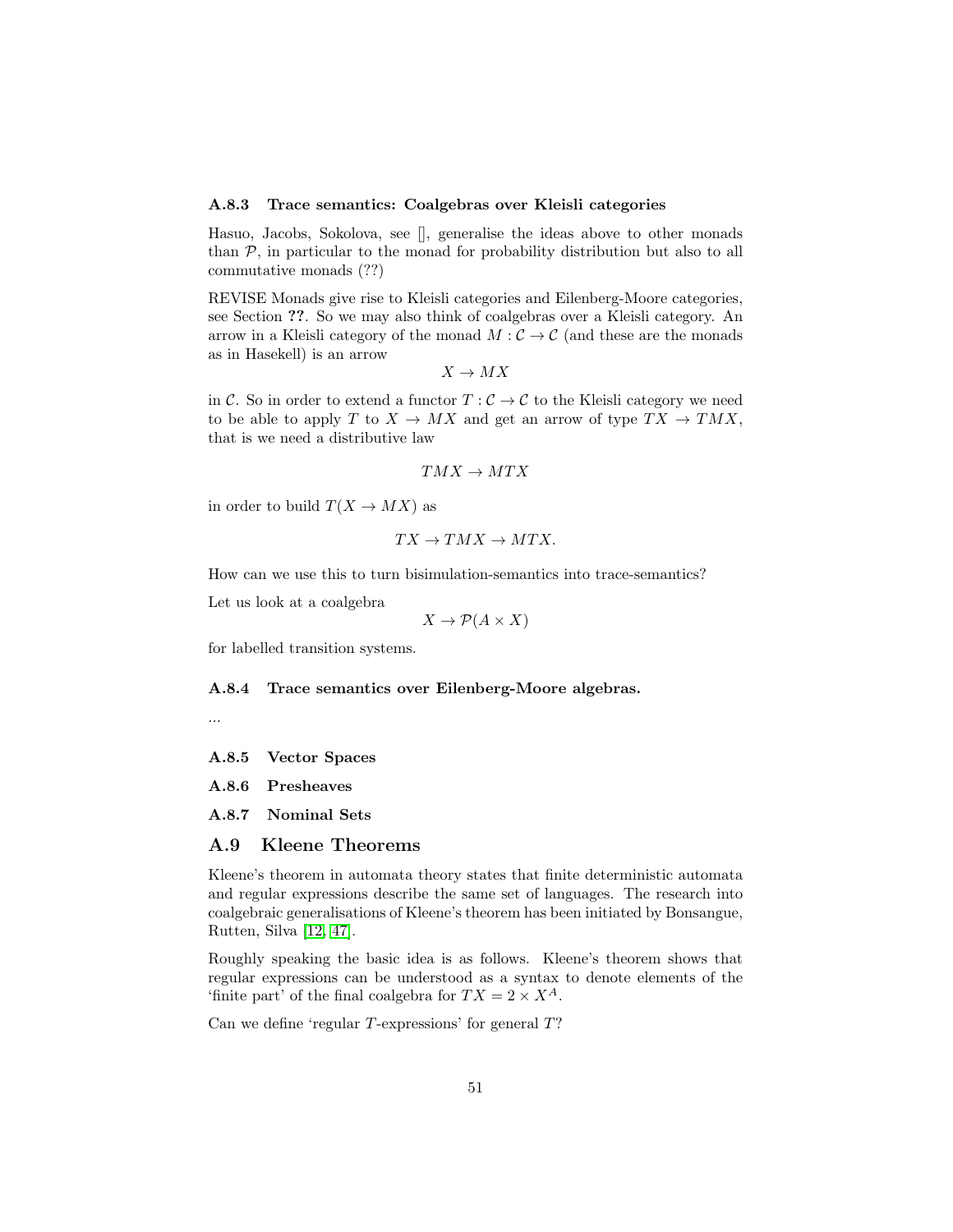Let us first think about deterministic automata again. Regular expressions are built according to

$$
e ::= 0 | 1 | e + e | e \cdot e | e^*
$$

 $0, +$  is the semiring structure from the powerset monad. It appears here for a special reason (that can be investigated coalgebraically), namely that deterministic and non-deterministic automata accept the same class of languages.[33](#page-51-1) This leaves 1, ·, ∗ . The Kleene star ∗ appears simply because coalgebras are structures that allow cycles. So let us ask now about

1 and  $e \cdot e$ 

We need to find out how they are related to

 $2 \times X^A$ 

Now this is not too hard to see. The regular expression 1 stands for the language that accepts the empty word, that is, the element  $1 \in 2$ . And as we are talking about the monoid  $A^*$ , we can replace the binary  $e_1 \cdot e_2$  by unary operations ae for each  $a \in A$ . But these unary operations can be extracted from the part  $X^A$ of the functor.

To summarise, in the classical example of regular expressions for finite deterministic automata, there is a suggestive path from the functor  $TX = 2 \times X^A$ to the syntax of regular expressions.

Can we generalise these ideas to arbitary functors  $T : Set \rightarrow Set$ ?

Following on from the work cited above, this question has been answered affirmatively in the thesis of Myers [\[34\]](#page-70-14). Further work on coalgebraic Kleene theorems includes [\[46\]](#page-70-15).

## <span id="page-51-0"></span>A.10 Modal Logic

In this section we will look at coalgebras

$$
X \to \mathcal{P}X,
$$

which are known in modal logic as Kripke frames, or also as Kripke models over an empty set of atomic propositions. If there is a non-empty set AtProp Kripke models coincide with coalgebras

$$
X \to 2^{\text{AtProp}} \times \mathcal{P}X,
$$

with  $X \to 2^{\text{AtProp}}$  assigning to each  $x \in X$  the set of atomic propositions true in that state.

<span id="page-51-1"></span><sup>33</sup>And, indeed, the proof of Kleene's theorem translates regular expressions to nondeterministic automata and then uses that non-deterministic automata can be made deterministic (via Kan extensions (this is just a footnote to a footnote)).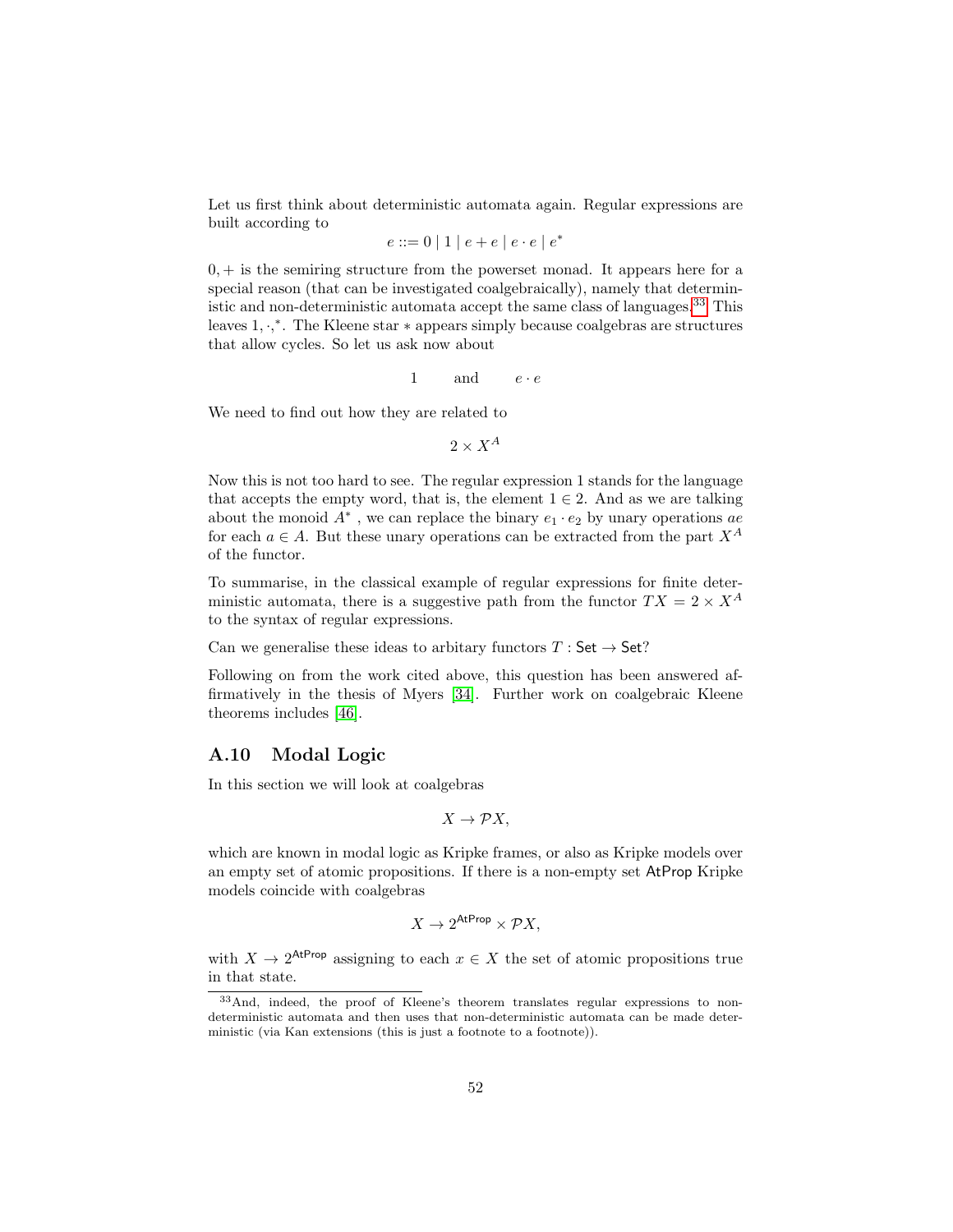What is modal logic? The language of basic modal logic has atomic propositions, Boolean connectives and unary connectives  $\Box$  and  $\Diamond$  as given by the grammar

 $\phi ::= p | \top | \bot | \phi \wedge \phi | \phi \vee \phi | \neg \phi | \Box \phi | \Diamond \phi$ 

where  $p$  ranges over (a possibly empty) AtProp.

<span id="page-52-0"></span>Definition A.4. The semantics of a modal formula is given wrt a coalgebra  $\langle o, t \rangle : X \to 2^{\text{AtProp}} \times \mathcal{P}X$  and  $x \in X$  via

| $x \Vdash \top$             |                                       |
|-----------------------------|---------------------------------------|
| $x \Vdash p$                | $o(x)(p) = 1$                         |
| $x \Vdash \phi \wedge \psi$ | $x \Vdash \phi$ and $x \Vdash \psi$   |
| $x \Vdash \phi \vee \psi$   | $x \Vdash \phi$ or $x \Vdash \psi$    |
| $x \Vdash \neg \phi$        | not $x \Vdash \phi$                   |
| $x \Vdash \Box \phi$        | $y \Vdash \phi$ for all $y \in t(x)$  |
| $x \Vdash \Diamond \phi$    | $y \Vdash \phi$ for some $y \in t(x)$ |

Fundamental results emphasise the importance of bisimilarity for this modal logic. For example, a theorem by van Benthem [] characterises modal logic as the fragement of first-order logic invariant under bisimilarity. Finite Kripke models are characterised up to bisimilarity by a modal formula (exercise). A similar theorem holds for general Kripke models and infinitary modal logic attributed, known as the Hennesy-Milner theorem in programm semantics (and modal logic) [] and ... see also Baltag in [].

At the beginning of all of this is the following

**Exercise A.5.** Show that if f is a T-coalgebra morphism for  $T = 2^{AtProp} \times \mathcal{P}$ , then  $x \Vdash \phi \Leftrightarrow f(x) \Vdash \phi$ .

Remark A.6. ... this can be reformulated as: modal formulas are invariant under bisimulation ...

The following will indicate how this can be generalised from Kripke models to coalgebras. Given an arbitrary  $T : Set \rightarrow Set$ , what are the modal operators of a logic for T-coalgebras?

There are three different answers.

- Moss  $\parallel$  showed that we can take T itself as a modal operator, most often written ∇.
- Pattinson  $\parallel$  showed that  $\Box$  and  $\Diamond$  give rise to natural transformations, now called predicate liftings,

 $2^{TX} \rightarrow 2^{X}$ .

Conversely, any such natural transformation can be expressed by a modal formula in of 'rank 1' (that is without nested modalities) in one propositional variable.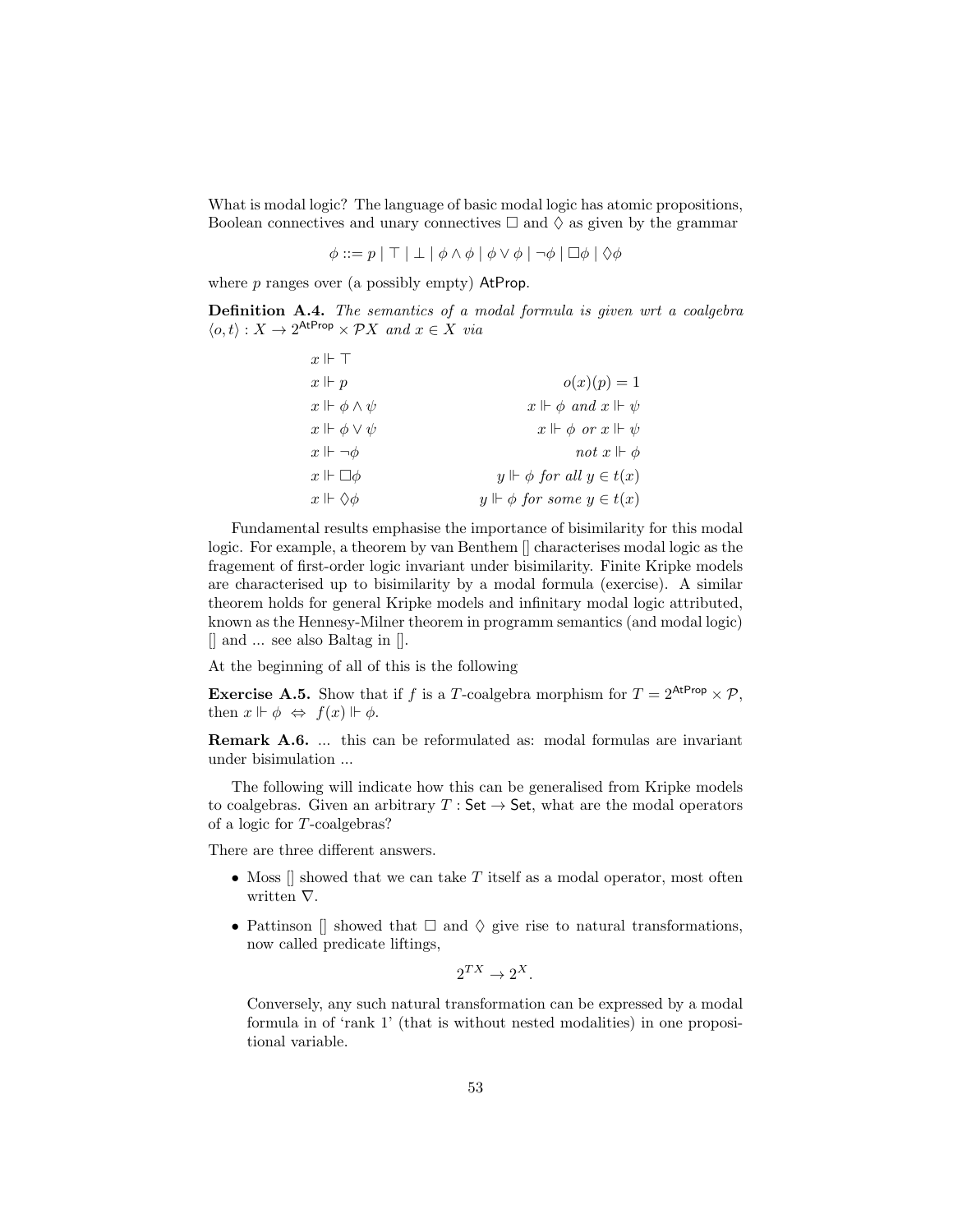• Bonsangue and Kurz  $\parallel$  showed that the modal logics for T-correspond to functors L on Boolean algebras that have a presentation by operation and equations. Moreover, for every  $T$  there is a canonical  $L_T$  given by duality. Conversely, the functors  $BA \rightarrow BA$  that arise in this way can be characterised as those preserving so-called sifted colimits [].

The specific coalgebraic aspect of the approaches above is to work parametrically in the functor  $T : Set \rightarrow Set$  and give uniform definitions of modal logics for each T.

This is closely related but different from earlier work in domain theory and programming languages where program logics (=modal logics) are defined for a variety of type constructors (=functors), by restricting attention to a family of functors defined inductively from a finite list of basic constructors (such as  $+, \times, \rightarrow).$ 

- <span id="page-53-0"></span>A.10.1 Moss's cover modality
- A.10.2 Predicate liftings
- A.10.3 Presentations of functors
- A.10.4 Duality theory
- A.10.5 Further topics and references
- A.11 Simulation, Bisimulation and other Equivalences
- A.12 Coalgebras over other base categories
- A.12.1 Relations
- A.12.2 Preorders and Posets
- A.12.3 Domains
- A.12.4 Topological spaces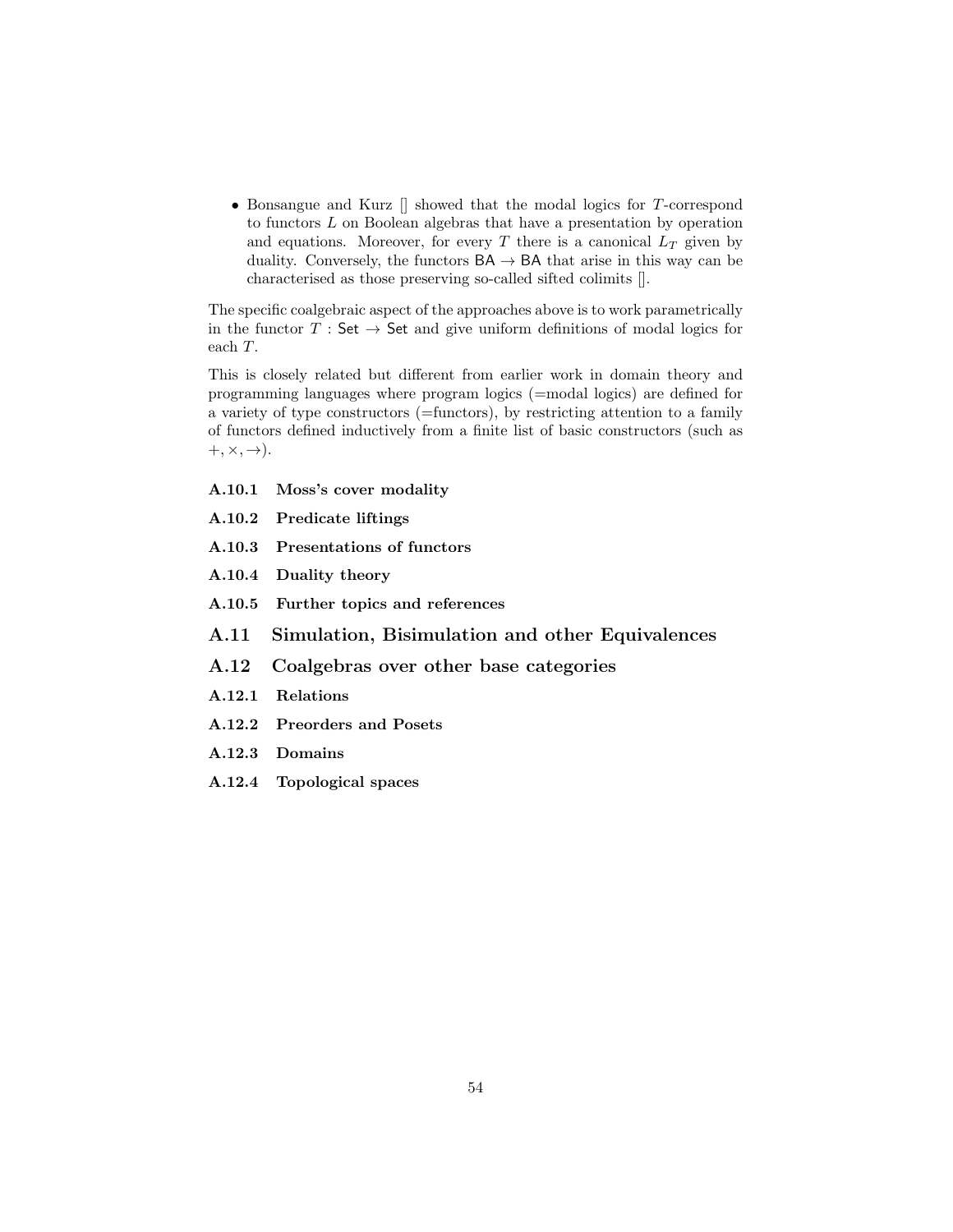# B Elements of the category theory of coalgebras

This appendix aims at giving a high level overview over some elements of the category theory of coalgebras. Standard category theoretic definitions not repeated in the text below can be found in Mac Lane or the nLab.

## B.1 Coalgebras

**Definition B.1.** Given a category X and a functor  $T : X \to X$ , a **coalgebra**  $(X, \xi)$  is consists of an object X in X an arrow  $\xi : X \to TX$  in X. A coalgebra homomorphism from a coalgebra  $(X, \xi)$  to a coalgebra  $(X', \xi)'$  is an arrow f:  $X \to X'$  in X such that  $\xi \circ f = Tf \circ \xi$  or, in a diagram,



Given a coalgebra  $(X, \xi)$  one often calls X the *underlying set* and  $\xi$  the *structure* of the coalgebra.

If the category  $X$  we have in mind is sufficiently similar to the category Set of sets and functions, we also call X the state space and elements of X states and  $\xi$  the transition function. There are many important examples. To fix ideas, I

just give two for now.

<span id="page-54-0"></span>**Example B.2.** Let  $\mathcal{X} =$  Set be the category of sets and functions.

- 1. Let A be a fixed set and  $TX = A \times X$ . Then we can think of coalgebras as dynamic systems that output an element of A at every step.
- 2. Let  $\mathcal{P}X = \{Y \mid Y \subseteq X\}$  be the so-called powerset functor. Then we can think of a coalgebra  $X \to \mathcal{P}X$  as a relation on X.

The next exercise is crucial. If we think of a coalgebra  $(X, \xi)$  as a dynamic system and of an element  $x \in X$  as the initial state of a process  $(X, \xi, x)$ then a coalgebra morphism  $f : (X, \xi) \to (X', \xi)$  maps a process x to a process  $x' = f(x)$  with the same behaviour. The purpose of the next exercise is to work out this notion of behaviour for two different examples of T. The first should be relatively straight forward. The second one is more delicate and its discovery by Aczel in 1989 can be seen as an early starting point of the theory of coalgebras.

- **Exercise B.3.** 1. Let  $TX = A \times X$  and let  $f : (X, \xi) \to (X', \xi')$ . Describe explicitely what it means that  $x' = f(x)$ .
	- 2. Let  $\mathcal{P}X$  be the so-called powerset functor. We have to say what  $\mathcal P$  does on maps. For  $f: X \to Y$  define  $\mathcal{P}f: \mathcal{P}X \to \mathcal{P}Y$  as direct image. Describe explicitely what it means that  $x' = f(x)$ .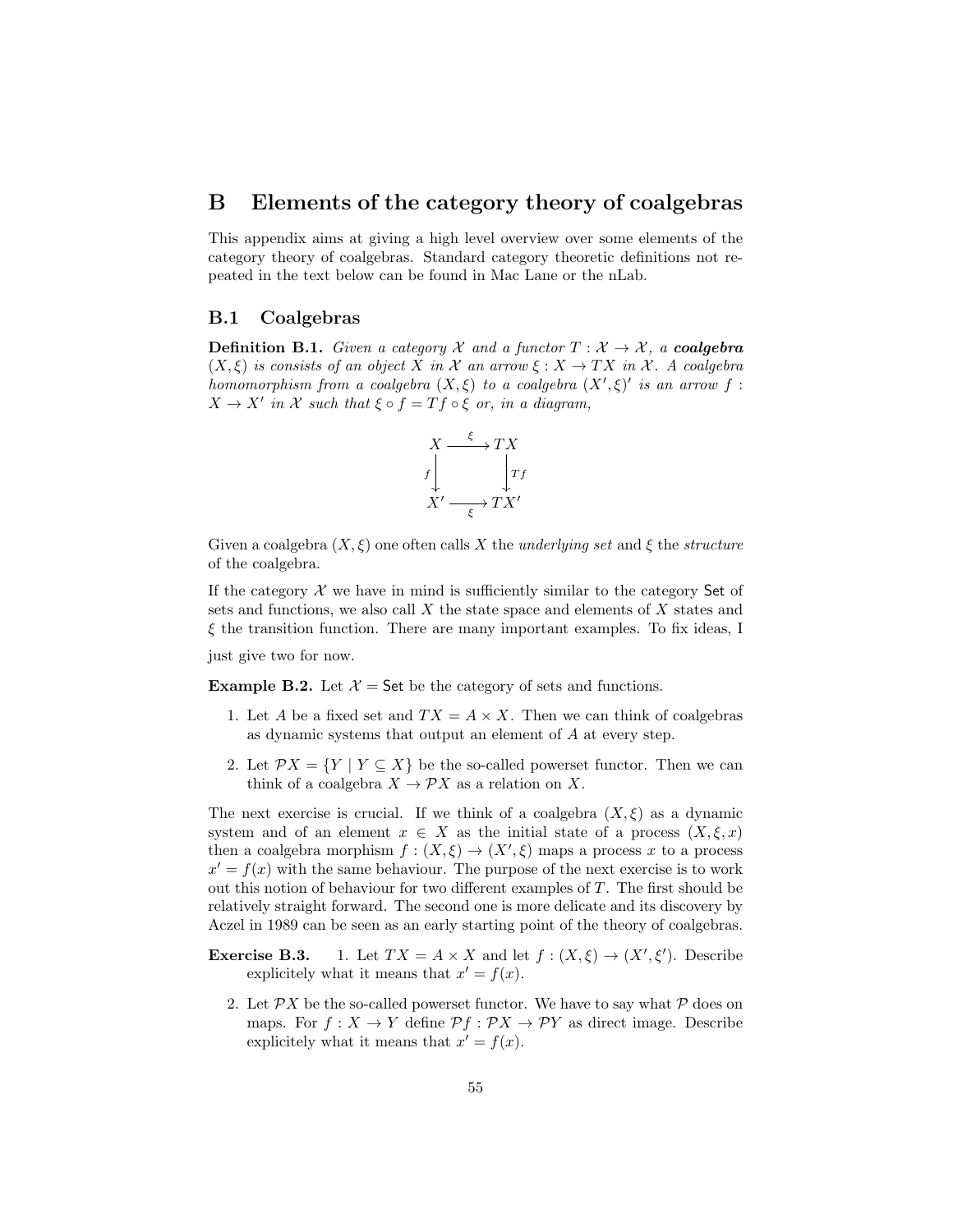Now where we have some intuitive understanding of what the notion of coalgebra morphism captures, the next step is to check that coalgebras and coalgebra morphisms organise themselves in a category, which allows us to make

**Definition B.4.** Given a category X and a functor  $T : X \to X$ , write Coalg(T) for the category that has coalgebras as objects and coalgebra homomorphisms as arrows.

# B.2 Some structure theorems

Some of the basic theory of coalgebras consists of theorems that establish properties of  $Coalg(T)$  given properties of T. Actually, rather than working with the category  $Coalg(T)$ , it is more approriate to formulate properties in terms of the so-called forgetful<sup>[34](#page-55-0)</sup> functor  $U : \mathsf{Coalg}(T) \to \mathcal{X}$  which maps arrows  $f: (X, \xi) \to (X', \xi')$  to arrows  $f: X \to X'$ . Depending on your background in category theory, you may take the following two exercises as a reference of useful results to come back to later or you may attempt some.[35](#page-55-1)

**Exercise B.5.** Let X be a category and a functor  $T : \mathcal{X} \to \mathcal{X}$ .

- 1. If X has an initial object, then  $Coalg(T)$  has an initial object.
- 2. If Uf is an epi in X, then f is an epi in  $\text{Coalg}(T)$ .
- 3. If Uf is a mono in  $\mathcal X$  and T preserves monos, then f is a strong mono in  $Coalg(T)$ .
- 4. If X has a type of colimit, then  $Coalg(T)$  has this type of colimit and U creates it.
- 5. If X has a type of limit and T preserves it, then  $Coalg(T)$  has this type of colimit and U creates it.
- 6. If  $(\mathcal{E}, \mathcal{M})$  is a factorisation system of X and T preserves monos, then  $(U^{-1}\mathcal{E}, U^{-1}\mathcal{M})$  is a factorisation system for Coalg $(T)$ .

The category  $\mathcal{X} =$  Set is of special interest. Many of the properties below can also be established for categories similar to Set such as various categories of topological spaces.

Exercise B.6. Let  $T : Set \rightarrow Set$  be a functor.

- 1.  $Coalg(T)$  has all colimits and they are computed as in Set.
- 2. Unions of arbitrary (possibly large) families of subcoalgebras exist and are computed as in Set.

<span id="page-55-0"></span><sup>34</sup>The reason for the terminology 'forgetful' should be obvious, but also can be given a technical interpretation, namely to mean that  $U$  is faithful.

<span id="page-55-1"></span> $35$  Definitions can be found in n-lab. Proofs are routine for category theorists, but could be a good exercise for somebody who wants to learn the corresponding category theoretic notions. Most of the proofs were spelled out in the appendix to my PhD thesis.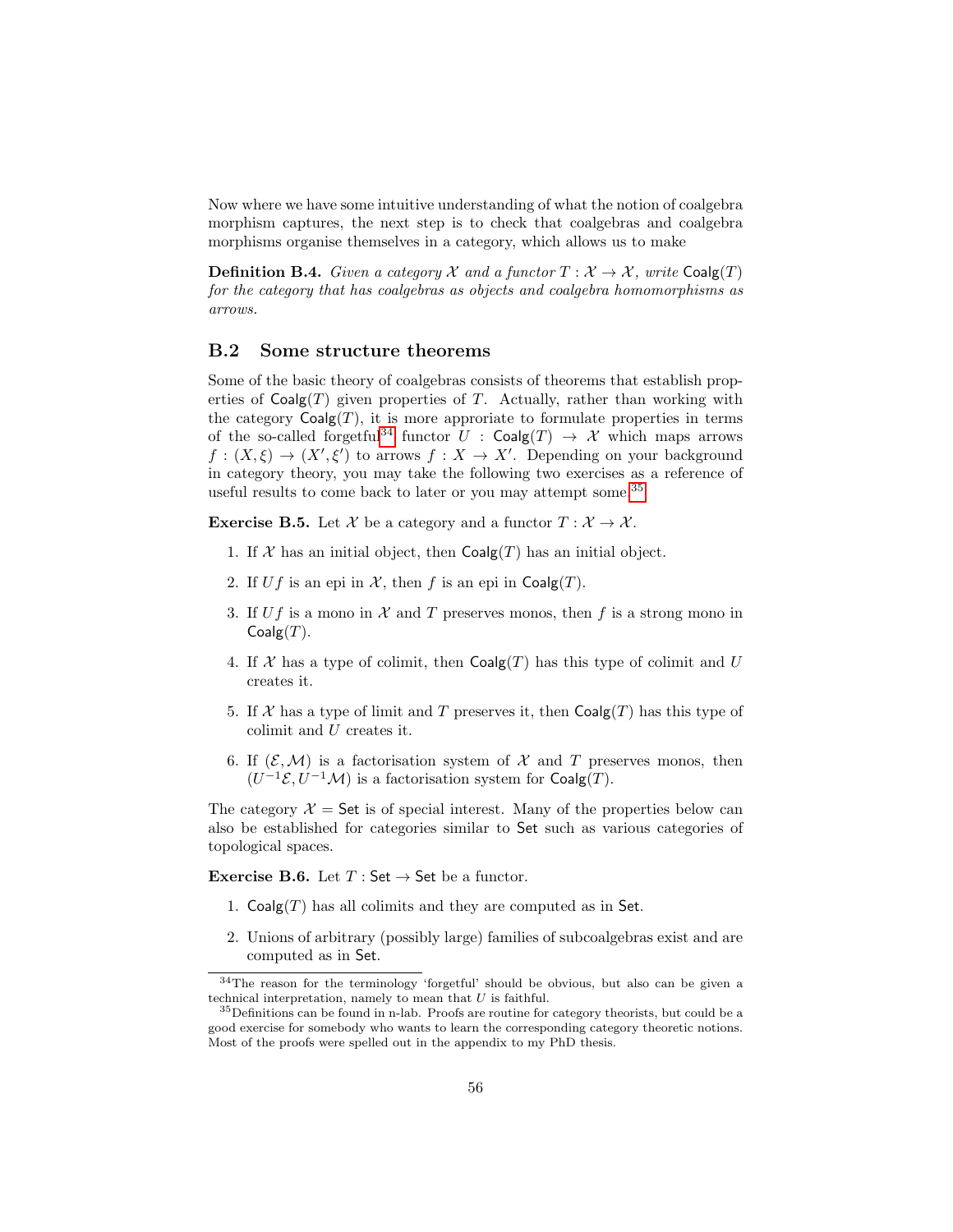- 3.  $\text{Coalg}(T)$  has equalisers and they are computed as unions of subcoalgebras.
- 4. Epis and strong monos form a factorisation system in  $\text{Coalg}(T)$ .

## <span id="page-56-0"></span>B.3 Bisimulation and Behaviour

Having seen the defintion of  $Coalg(T)$  and some of its basic structure, we now formalise the notion of behaviour implicit already in Exercise [B.3.](#page-0-0) For this we assume that  $\text{Coalg}(T)$  has a forgetful functor to Set, even though generalisations are possible.

In the following we use the notation X to suggest that  $X = (X, \xi)$  is a coalgebra, but the definition does make sense also for other categories.

A coalgebra  $X = (X, \xi)$  together with a state  $x \in X$  can be thought of as a process  $(X, x)$  starting to compute in the initial state x with computation steps given by  $\xi$ .

Definition B.7. Let  $U: \mathcal{C} \to \mathsf{Set}$  and  $\mathbb{X}, \mathbb{X}' \in \mathcal{C}$ . Behavioural equivalence is the smallest equivalence relation  $\simeq$  generated by all pairs

$$
(\mathbb{X}, x) \simeq (\mathbb{X}', x')
$$

such that  $X, X'$  are objects of C and  $x \in UX$  and  $x' \in UX'$  and there are morphisms  $f : \mathbb{X} \to \mathbb{X}''$ ,  $f' : \mathbb{X}' \to \mathbb{X}''$  with

$$
f(x) = f'(x').
$$

We may abbreviate  $(\mathbb{X}, x) \simeq (\mathbb{X}', x')$  to  $x \simeq x'$ .

The definition formalises the idea that

### behaviour is what remains invariant under the morphisms of a category.

Exercise B.8. Show that the notion of behavioural equivalence coincides in Example [B.2](#page-54-0) with the well-known notion of bisimulation.

For the category theorist among the readers the following will be of interest.

Exercise B.9. Two processes are behaviourally equivalent iff they are in the same connected component of the category of elements of U.

#### B.4 Final coalgebras

It is often possible to find one coalgebra that is universal in the sense that is consists of all possible behaviours. Because of its importance to coalgebra we recall

**Definition B.10.** Let  $\mathcal C$  be a category. An object  $C$  in  $\mathcal C$  is called final or **terminal** if for all objects A in C there is a unique arrow  $A \rightarrow C$ .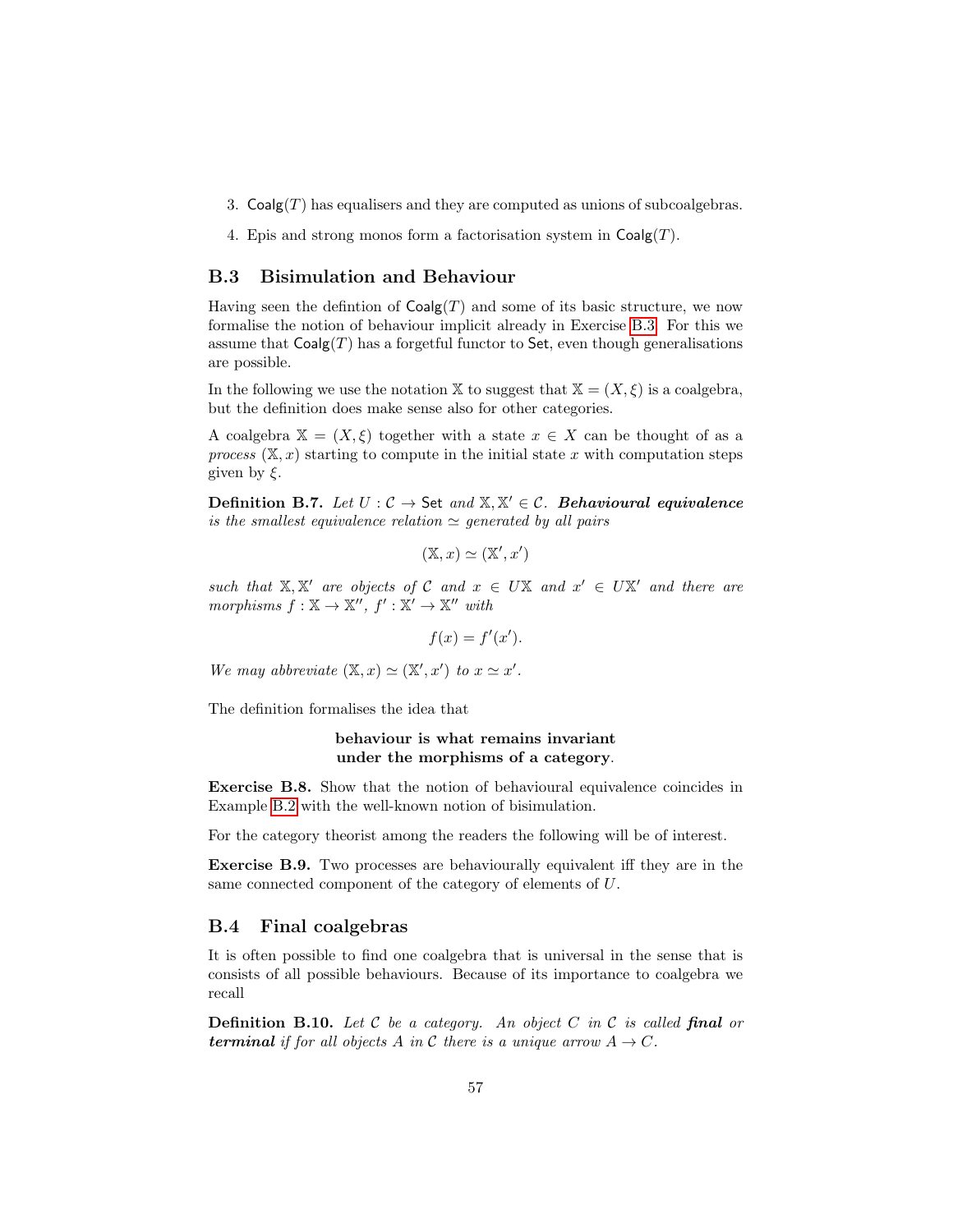The next exercise shows how the data type of streams arises as a final coalgebra.

**Exercise B.11.** Let  $T : Set \rightarrow Set$  be the functor  $TX = A \times X$  for some set A. Show that the terminal coalgebra has as carrier the set  $A^{\mathbb{N}}$  of infinite lists or streams over A. What is the structure  $A^{\mathbb{N}} \to T(A^{\mathbb{N}})$  of the final coalgebra?

Similarly, we have

**Exercise B.12.** Let T: Set  $\rightarrow$  Set be the functor  $TX = 1 + A \times X$ . Show that the final coalgebra has as carrier the set of finite and infinite lists. What is the structure of the terminal coalgebra?

For the student who wants to learn more about category theory the following exercise will be instructive.

Exercise B.13. Show that the carrier of the final coalgebra is given by the colimit of  $U : \mathsf{Coalg}(T) \to \mathsf{Set}$  and that the structure is given by its universal property.

The significance of this observation is the following. It is well-known that an element of the colimit of  $U$  is exactly a connected component of its category of elements, that is, an equivalence class of behaviourally equivalent elements. We conclude that the final coalgebra, if it exists, is a coalgebra which has as its carrier exactly the equivalence classes of behaviourally equivalent processes.

An important property of a final coalgebra  $X \to TX$  is that it is, like any limit, determined up to unique isomorphism, which explains why we often speak of 'the' final coalgebra.

Coalgebras as generalised postfix points. Every monotone operation on a complete lattice has a smallest and largest fixpoint (Knaster-Tarski). This can be seen as a special case of our setting. A complete lattice, as any poset or preorder, is a particularly simple example of a category  $\mathcal X$  and to say that T is a monotone operation on X is exactly to say that  $T : \mathcal{X} \to \mathcal{X}$  is a functor (exercise!). A coalgebra  $X \to TX$  then is exactly a postfix point of T, as  $X \to TX$  is now the same as  $X \leq TX$ .

Exercise B.14. Show that the largest postfix point is a fix point.

The exercise above is very instructive if done in conjunction with the next exercise. It shows a general principle, namely that many category theoretic constructions can be understood as generalisations of much simpler lattice theoretic ones.

<span id="page-57-0"></span>**Exercise B.15** (Lambek's lemma). Let X be any category and  $T : \mathcal{X} \to \mathcal{X}$  be any functor. If  $(X, \xi)$  is a final coalgebra, then  $\xi$  is an isomorphism.

The proof of Lambek's lemma is a direct generalisation of the proof of the corresponding lattice theoretic fact. It is also worth observing that it uses all of the axioms of a category and a functor. So we may say that category theory axiomatises exactly what is needed to get Lambek's lemma.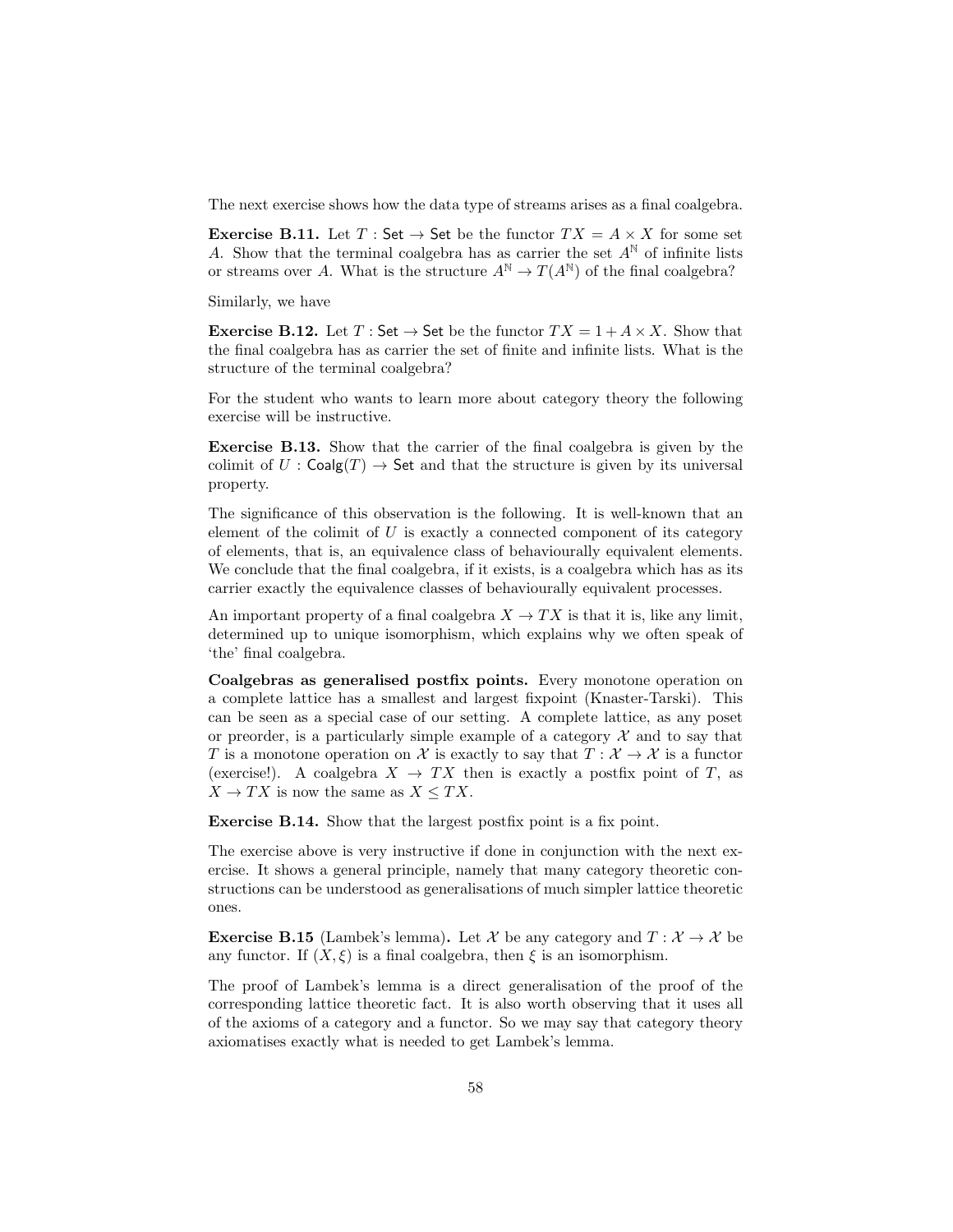Existence of final coalgebras. When does a final coalgebra exist? Roughly speaking, if the base category  $\mathcal X$  has enough limits and if the functor  $T$  has some 'size restriction'. For example, the functor  $TX = A \times X$  is determined on arbitrary sets by what T does on finite sets. So the final coalgebra does exists. Technically, this is a consequence of the adjoint functor theorem (exercise!). The example  $TX = \mathcal{P}X$  is different. We cannot have a final coalgebra because there cannot be an isomorphism  $X \to \mathcal{P}X$  in Set (Cantor's theorem).

On the other hand, if we extend  $\mathcal P$  from sets to classes by  $\mathcal P X = \{ \mathcal P Y \mid Y \subseteq$  $X, Y$  a set }, then the final coalgebra does exists and, as shown by Aczel and Mendler, this works for any functor on Set.

### B.5 Duality

In category theory, the word concrete often refers to a forgeful functor to Set: A concrete category is a faithful functor  $C \rightarrow$  Set. Abstract duality is purely formal, but concrete dualities are very interesting: Given  $C \rightarrow$  Set, can we describe a functor  $C^{\rm op} \to$  Set?

#### B.5.1 Abstract duality

For every category  $\mathcal C$  there is the dual category  $\mathcal C^{op}$ . For example, the operation

$$
2^-:\ \mathsf{Set}\ \to\ \mathsf{Set}
$$

which maps a function  $f: X \to Y$  to the function  $2^f: 2^Y \to 2^X$  (which maps a function  $b: Y \to 2$  to  $b \circ f : X \to 2$ ) is not a functor as it does not preserves but "turns around" arrows. We can either call it a contravariant functor or we can call it a functor

$$
2^-:\;{\mathsf{Set}}^{\mathrm{op}}\;\rightarrow\;{\mathsf{Set}}
$$

or, equivalently, a functor

$$
2^- : Set \rightarrow Set^{op}.
$$

The operation of turning around arrows is a purley formal one. As in the example above, its main obvious value is one of simplification. We have seen that it allows to reduce the notion of a contravariant functor to that of a functor. Similarly, a colimit in  $\mathcal{C}$  is a limit in  $\mathcal{C}^{\mathrm{op}}$ . More generally every definition and every theorem in category theory has a dual definition and theorem.

For example, we may define an algebra as a co-coalgebra. More precisely, given  $T:\mathcal{C}\to\mathcal{C}$ , we may define  $\mathsf{Alg}(T) = (\mathsf{Coalg}(T^{\mathrm{op}}))^{\mathrm{op}}$ , where  $T^{\mathrm{op}}$  is the same as T considered as a functor  $C^{op} \to C^{op}$ . We call an object of  $\text{Alg}(T)$  an algebra for the functor T.

**Example B.16.** A monoid is an algebra for the functor  $TX = 1 + X \times X$ .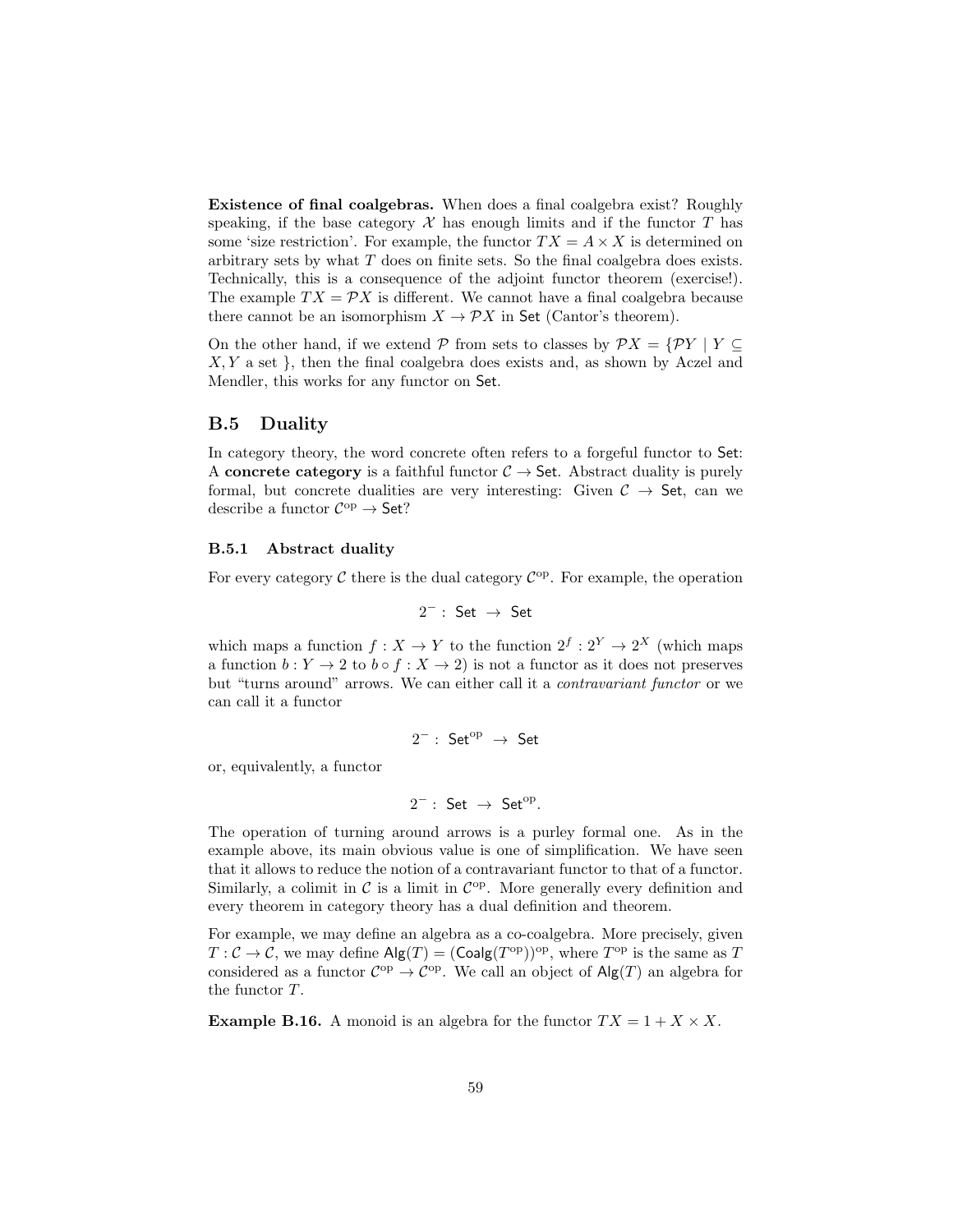Note that being an algebra for  $TX = 1 + X \times X$  does not enforce any equations between terms.

- **Exercise B.17.** 1. Check that in the example above, an arrow in  $\text{Alg}(T)$ coincides with the usual notion of monoid homomorphism.
	- 2. Consider algebras of any given type  $\Omega$  (see wikipedia on universal algebra). Define a functor T so that  $\mathsf{Alg}(T)$  coincides with (is ismoprhic to) the category of algebras of type  $\Omega$ .

The exercise shows that all the common algebras such as monoids, groups, rings, lattices, etc are also algebras for a functor  $\mathsf{Set} \to \mathsf{Set}$ .

We can now use duality to prove that the structure of an initial algebra is an isomorphism. First, we recall that an initial object in  $\mathcal{C}$  is a final object in  $\mathcal{C}^{\mathrm{op}}$ .

Exercise B.18. Reformulate the notion of an initial algebra without making use of  $(-)^\text{op}$ .

Now we could either prove the following as an exercise from scratch, or we could say that it is the dual of Exercise [B.15.](#page-57-0)

Exercise B.19. The structure of an initial algebra is an isomorphism.

The abstract duality between algebras and coalgebras can be used to transfer some interesting theorems known from universal algebra to coalgebra.

One technical complication that arises is that there is no category theoretic axiomatisation of injective and surjective maps. Often one can take the category theoretic notion of a mono to axiomatize the set-theoretic notion of an injective map and the notion of an epi to axiomatize surjection. But this is only an approximation. For example, there are categories of algebras in which epis do not need to be surjective. The solution is to use the category theoretic notion of a factorisation system and to parameterize the theory of algebra/coalgebras with a factorisation system. The advantage of doing this is that the dual of a factorisation system is a factorisation system (and this way one can make it happen that injections dualise to surjections and vice versa).

Example of theorems of universal algebra that dualise that way are the isomorphism theorems and Birkhoff's variety theorem.

On the other hand, many of the deeper notions do not dualize. One way of explaining this is that  $\mathsf{Alg}(T) = (\mathsf{Coalg}(T^{\mathrm{op}}))^{\mathrm{op}}$  says that algebras over Set are dual to coalgebras over Set<sup>op</sup> and Set and Set<sup>op</sup> are very different categories. The easy category theoretic duality can only be applied for category theoretic properties that are shared by Set and Set<sup>op</sup>.

#### B.5.2 Concrete dualities

The duality of  $Set^{op}$  and  $Set$  is trivial. But what is interesting is the question of how to represent the "turned around" arrows in  $\mathsf{Set}^{\mathrm{op}}$  as functions. In other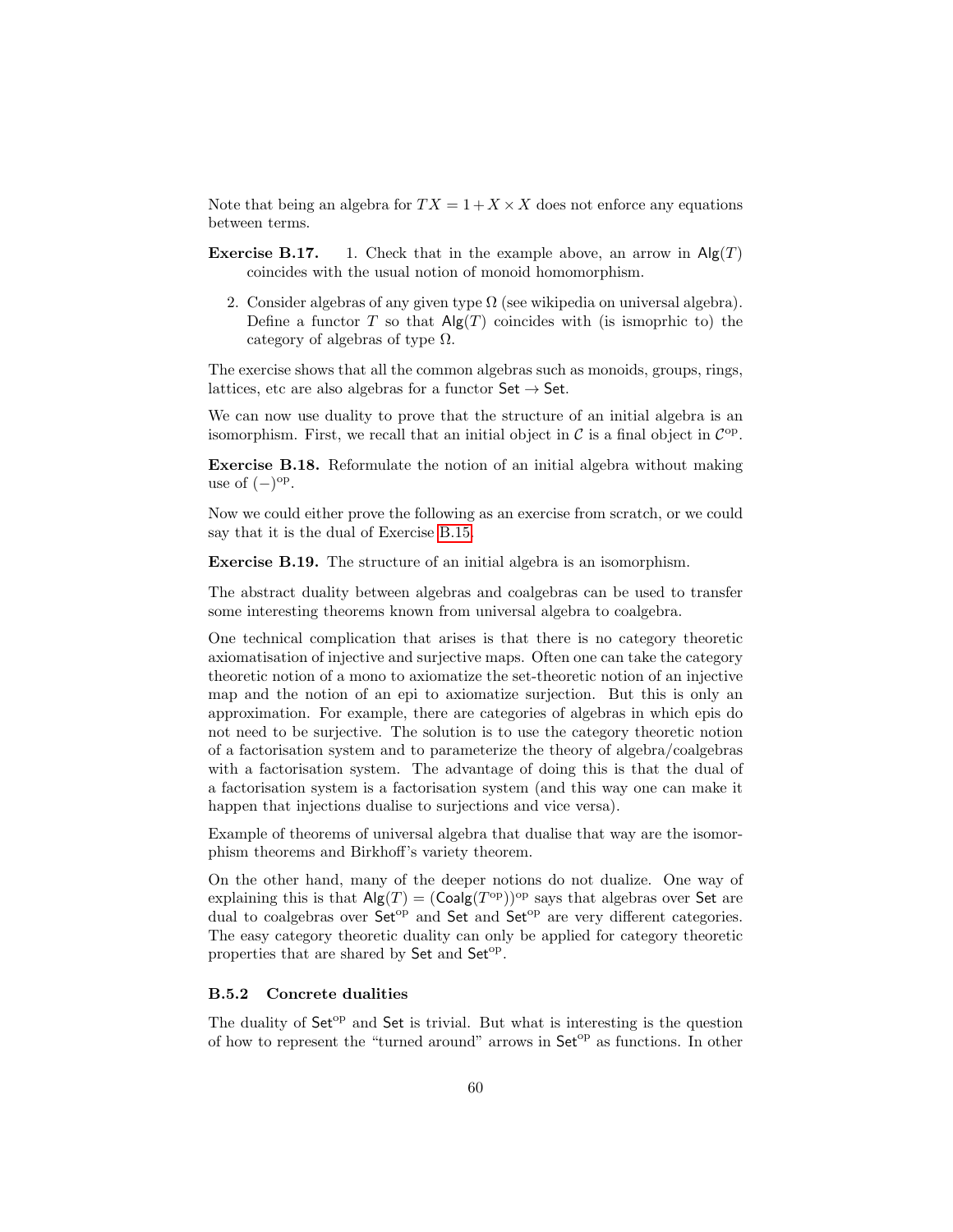words, is there a category equivalent to  $Set^{op}$  which has a forgetful functor to Set?

Exercise B.20. This exercise requires some knowledge of Boolean algberas and quite a bit of time. But one can get the gist by reading through the items below. Let Set<sub>fin</sub> be the category of finite sets. Show  $2^-$  : Set<sup>op</sup><sub>fin</sub> is equivalent to the category of finite Boolean algebras  $BA<sub>fin</sub>$ .

- 1. For every X, the set  $2^X$  can be equipped with the structure of a Boolean algebra (inherited pointwise from the usual Booelan structure of the truth values in  $2 = \{0, 1\}$ .
- 2. For every function  $f: X \to Y$ , we have that  $2^f: 2^Y \to 2^X$  is a Boolean algebra homomorphism.
- 3. The two previous item can be summarised by saying that the functor  $2^- : \mathsf{Set}^{\text{op}}_{\text{fin}} \to \mathsf{Set}_{\text{fin}}$  restricts to a functor  $2^- : \mathsf{Set}^{\text{op}}_{\text{fin}} \to \mathsf{BA}_{\text{fin}}.$
- 4. Every finite  $A \in \mathsf{BA}$  is isomorphic to an algebra of the form  $2^X$  (Hint: Take  $X$  to the set of atoms of  $A$ ).
- 5. Every Boolean algebra homomorphism  $2^Y \rightarrow 2^X$  between finite Boolean algebras is of the form  $2^f$  for some  $f: X \to Y$ .
- 6.  $2^-$ : Set $_{fin}^{op} \rightarrow BA_{fin}$  is an equivalence of categories.

This dual equivalence can be extended to a dual adjunction between Set and BA and to a dual equivalence between so-called Stone spaces and BA. The standard reference to this subject is Johnstone's book.

A situation encountered often is

<span id="page-60-0"></span>

where  $P$ ,  $S$  are a dual adjunction and  $U$  and  $V$  have left adjoints,  $F$  and  $G$ , respectively. Then one can show that the dual adjunction arises from 'homming into a dualising object' that simultaneously lives in  $A$  and  $C$ .

Exercise B.21. Consider the situation of the diagram above. Recall that the adjointness assmuptions amount to  $\mathcal{A}(A, PC) \cong \mathcal{C}(C, SA)$  and  $\mathcal{A}(GY, A) \cong$ Set(Y, VA) and  $C(FY, C) \cong$  Set(Y, UC). (Hint: Use Y  $\cong$  Set(1, Y).)

1. Show that  $UPA \cong \mathcal{A}(-, SF1)$  and  $VSX = \mathcal{C}(-, PG1)$ . In other words,  $P$  and  $S$  arise from homming into  $SF1$  and  $PG1$ , respecitvely.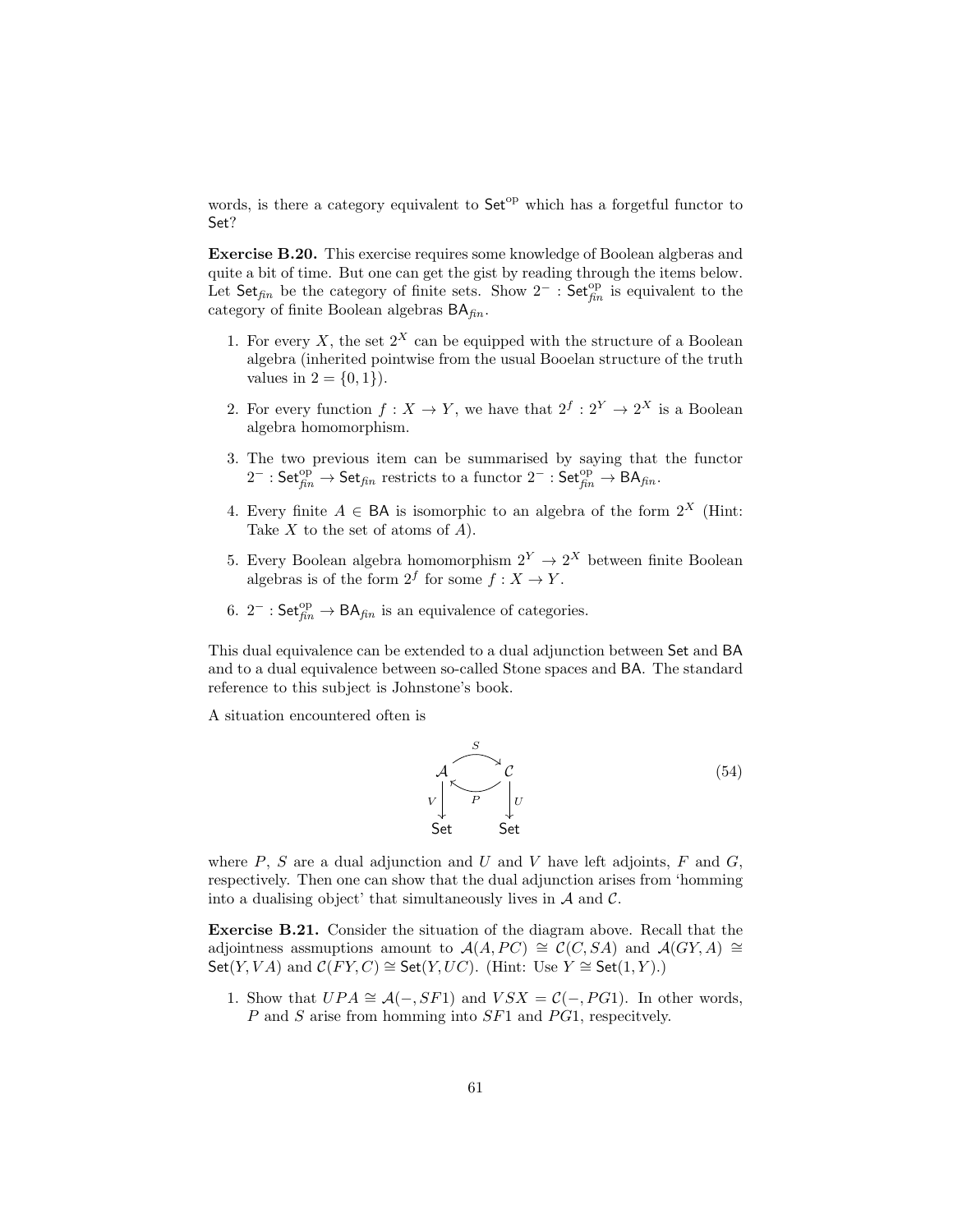2.  $VSF1 = UPG1$ . In other words,  $SF1$  and  $PG1$  can be considered to be the same dualising object, equipped with an  $A$ -structure and an  $C$ structure.

From a coalgebraic point of view, thinking of  $\mathcal C$  as a category of coalgebras, it opens the possibility to not only formally dualise coalgebras to algebras, but to represent these dual algebras concretely as algebras over Set. We can then think of the algebras as logics for coalgebras: For any coalgebra  $C$ , the algebra  $PC$  is the theory of  $C$ , or the algebra of predicates or propositions of  $C$ . We will look at an example in the next section.

## B.6 Algebras as logics for coalgebras

We continue from the last section and specialise [\(54\)](#page-60-0) to

$$
\begin{array}{ccc}\nA & C \\
V & 2^{\sim} & V \\
\downarrow & & \downarrow U \\
\downarrow & & & \downarrow U \\
\downarrow & & & \downarrow U \\
\downarrow & & & \downarrow U \\
\downarrow & & & \downarrow U\n\end{array}
$$

Assume again that G is a left adjoint of V. Let  $X \in \mathcal{C}$ . Then there is a unique homomorphism from the initial algebra  $G_0$  to  $X$ ,

$$
\llbracket - \rrbracket : G0 \to 2^X,
$$

and we can define for all  $x \in UX$  and  $a \in G0$ 

$$
x \Vdash a \Leftrightarrow x \in [a].
$$

Example B.22. The paradigmatic example that links logics for coalgebras with modal logic arises from  $TX = \mathcal{P}X$ . In this case coalgebras are what is known as Kripke frames in modal logic. The functor  $2^-$  takes a coalgebra  $\xi : X \to TX$ and maps it to an algebra

$$
2^X \xrightarrow{\Box} 2^{\mathcal{P}X} \xrightarrow{2^{\xi}} 2^X
$$

where  $2^X$  is the Boolean algebra of subsets of X and  $\Box$  is defined in such a way that  $2^{\xi} \circ \Box$  gives the semantics of the modal Box operator, see the next exercise.

**Exercise B.23.** Define  $\Box$  so that  $x \in \Box a \Leftrightarrow \forall y \in \xi(x) \cdot y \in a$ .

As hinted at in this example, one can set up things in such a way that modal logic as we love and know it appears as being dual to the category of  $P$ -coalgebras. Formalizing this idea in the language of category theory allows us to do this parametrically in  $T$ , so that we obtain a general account of logics for T-coalgebras parameterised in the type T.

Without going any further, let us say that this can be taken as the beginning of a general theory of logics for coalgebras which centres around the following questions.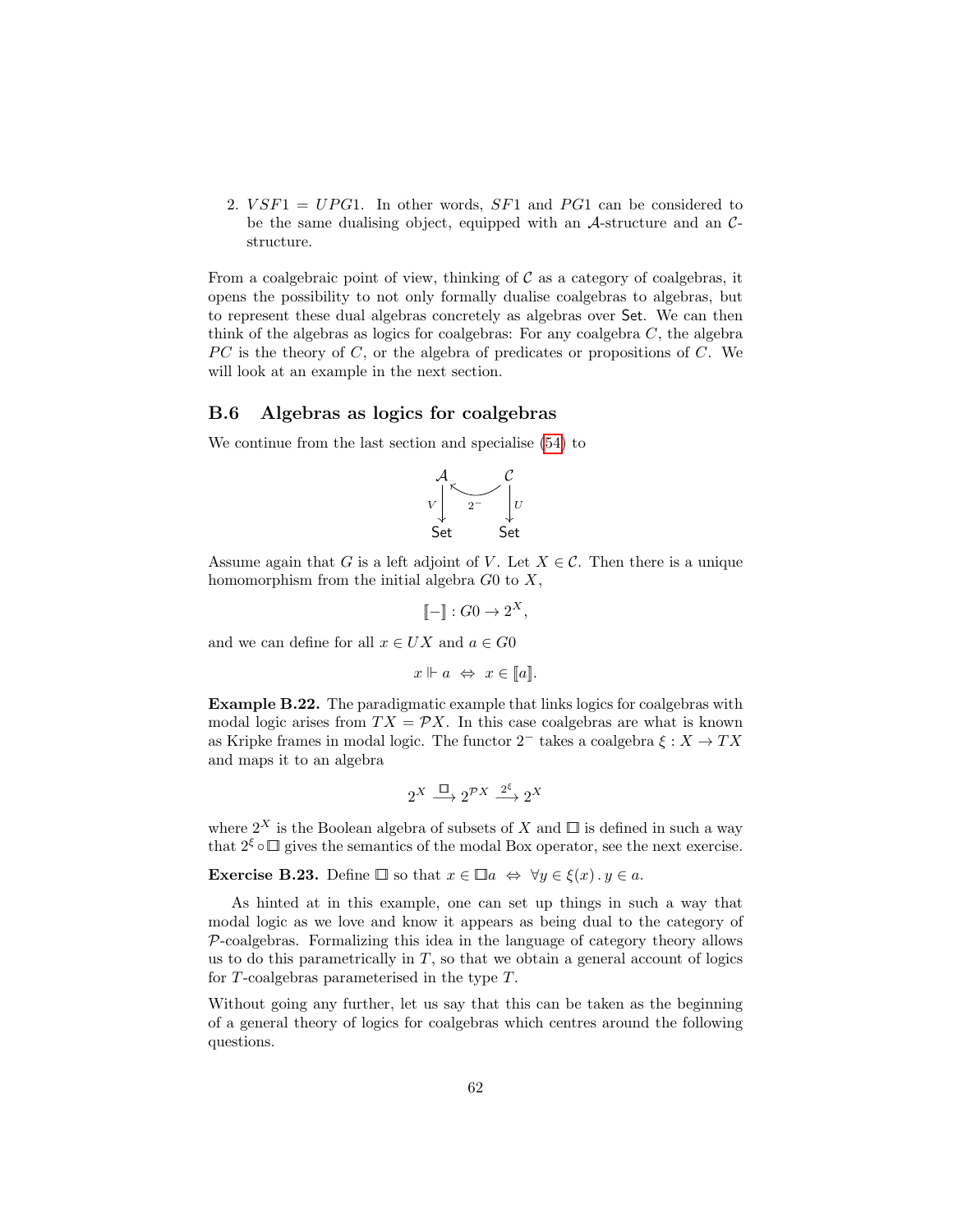- Given a functor  $T : \mathsf{Set} \to \mathsf{Set}$ , what is a logic for T-coalgebras?
- Depending on  $T$  what are properties of the logic we can guarantee (invariance under behavioural equivalence, soundness, completeness, expressiveness)?
- How to design logics that capture various notions of behavioural equivalence/bisimulation (trace equivalence, various simulations, . . . )?
- How to extend basic coalgebraic logic in a systematic way (mu-calculus, hybrid logic, . . . )
- What are good proof systems for coalgebraic logics?
- (tobecompleted)

# <span id="page-62-0"></span>B.7 Natural Transformations and the Yoneda Lemma

Functors are structure preserving maps between categories and natural transformations are structure preserving maps between functors. Thus, it would have been natural, indeed, to introduce natural transformations right from the start. In fact, the first paper on category theory was written in order to formalize the intuitive idea of a natural transformation. The reason to put natural transformations here is that on the one hand we have now enough examples to illustrate the power and importance of that notion and on the other hand they will become centre stage in the following sections.

tbwritten

#### B.8 Monads

The notion of a monad is a category theoretic axiomatisation of terms modulo equations. For example, if M is the monad of abelian groups, then  $MX$  is the set of terms one can form using the constant 0 and the binary operation + and the variables  $x \in X$ , modulo the equations of an abelian group. For example, if  $X = \{x, y\}$ , then  $x + y$  and  $y + x$  denote the same element of MX. In analogy with monoids,  $\eta$  is called the unit and  $\mu$  is called the *multiplication* of the monad.

Formally, a short way to say what a monad is "a monoid in the category of endofunctors". Spelling this out, a monad  $(M, \eta, \mu)$  on a category C is a functor  $M: \mathcal{C} \to \mathcal{C}$  and natural transformations

 $\eta: 1 \to M \quad \mu: MM \to M$ 

(where 1 here denotes the identity functor on C) such that  $id = \mu \circ M\eta = \mu \circ \eta M$ and  $\mu \circ \mu M = \mu \circ M\mu$ .

The first example is an example where terms and operations are lists. We show in detail how this monad corresponds to an algebraic theory given by operations and equations as familiar from universal algebra.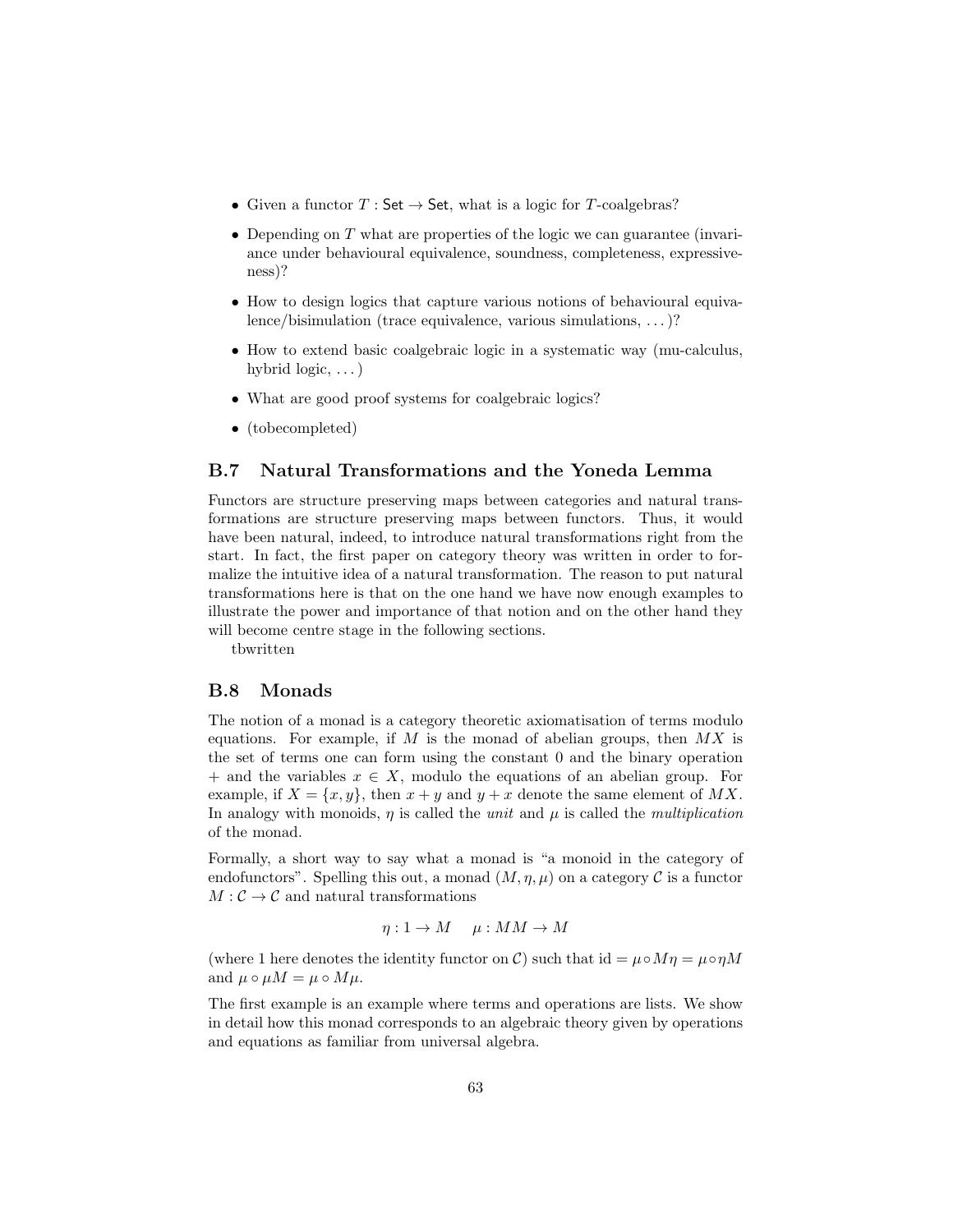**Example B.24.** Let  $MX = X^*$  be the set of finite words over X and  $\eta(x) = x$ and  $\mu(w_1 \ldots w_n) = w_1 \ldots w_n$ , where  $w_1 \ldots w_n$  on the left denotes a word of words and on the right denotes the word obtained from concatenation the  $w_i$ . This monad is sometimes called the list monad, since we can think of a word  $x_1 \ldots x_n$  as a list  $[x_1, \ldots x_n]$ . If we want to bring this in more familiar algebraic notation, then we choose a set

$$
\Sigma = \{ []_n \mid n \in \mathbb{N} \}
$$

of operation symbols with the operation symbol  $\left[\right]_n$  denoting an operation of arity n and write  $\prod_n(x_1,\ldots,x_n)$  instead of  $[x_1,\ldots,x_n]$ . The multiplication of the monad takes a list of lists and flattens it to a list using concatenation. The equation  $\mu \circ M\eta = id$  can be written explicitely as a family of equations indexed by  $n \in \mathbb{N}$ 

$$
[[x_1], \ldots [x_n]] = [x_1, \ldots x_n]
$$

or, in algebraic notation,

$$
[[n([[1(x_1),...]](x_n))] = [[n(x_1,...x_n)]
$$

and the equation  $\mu \circ \eta M = id$  as

$$
[[x_1,\ldots,x_n]] = [x_1,\ldots,x_n]
$$

which is

$$
[]_1([]_n(x_1,\ldots,x_n)) = []_n(x_1,\ldots,x_n)
$$

in algebraic notation. The equation  $\mu \circ \mu M = \mu \circ M\mu$  corresponds to a family of equations, one for each m-tuple of numbers  $n_1, \ldots n_m$ ,

$$
[[x_{1,1},\ldots,x_{1,n_1}],\ldots[x_{m,1},\ldots,x_{m,n_m}]] = [x_{1,1},\ldots,x_{1,n_1},\ldots,x_{m,1},\ldots,x_{m,n_m}]
$$

which is

$$
[]_m([]_{n_1}(x_{1,1},\ldots x_{1,n_1}),\ldots []_{n_m}(x_{m,1},\ldots x_{m,n_m})) =
$$
  
=  $[]_{n_1+\ldots n_m}(x_{1,1},\ldots x_{1,n_1},\ldots x_{m,1},\ldots x_{m,n_m})$ 

in algebraic notation.

This example suggests that the list monad describes the algebraic theory of monoids. This can be made precise by introducing the notion of algebra for a monad.

**Definition B.25.** An algebra for a monad  $(M, \eta, \mu)$ , also called an Eilenberg-Moore algebra, is an arrow  $\alpha : MX\rightarrow X$  such that  $\alpha \circ \eta X =$  Id and  $\alpha \circ \mu X =$  $\alpha \circ M\alpha$ . The category M-Alg of algebras for the monad M is the corresponding full subcategory of algebras for the functor M.

Intuitively, the terms corresponding to algebras for the functor  $M$  are trees where each node conists of a list of children. Algebras for the monad M have the additional operation of flattening lists of lists, so that terms are just lists.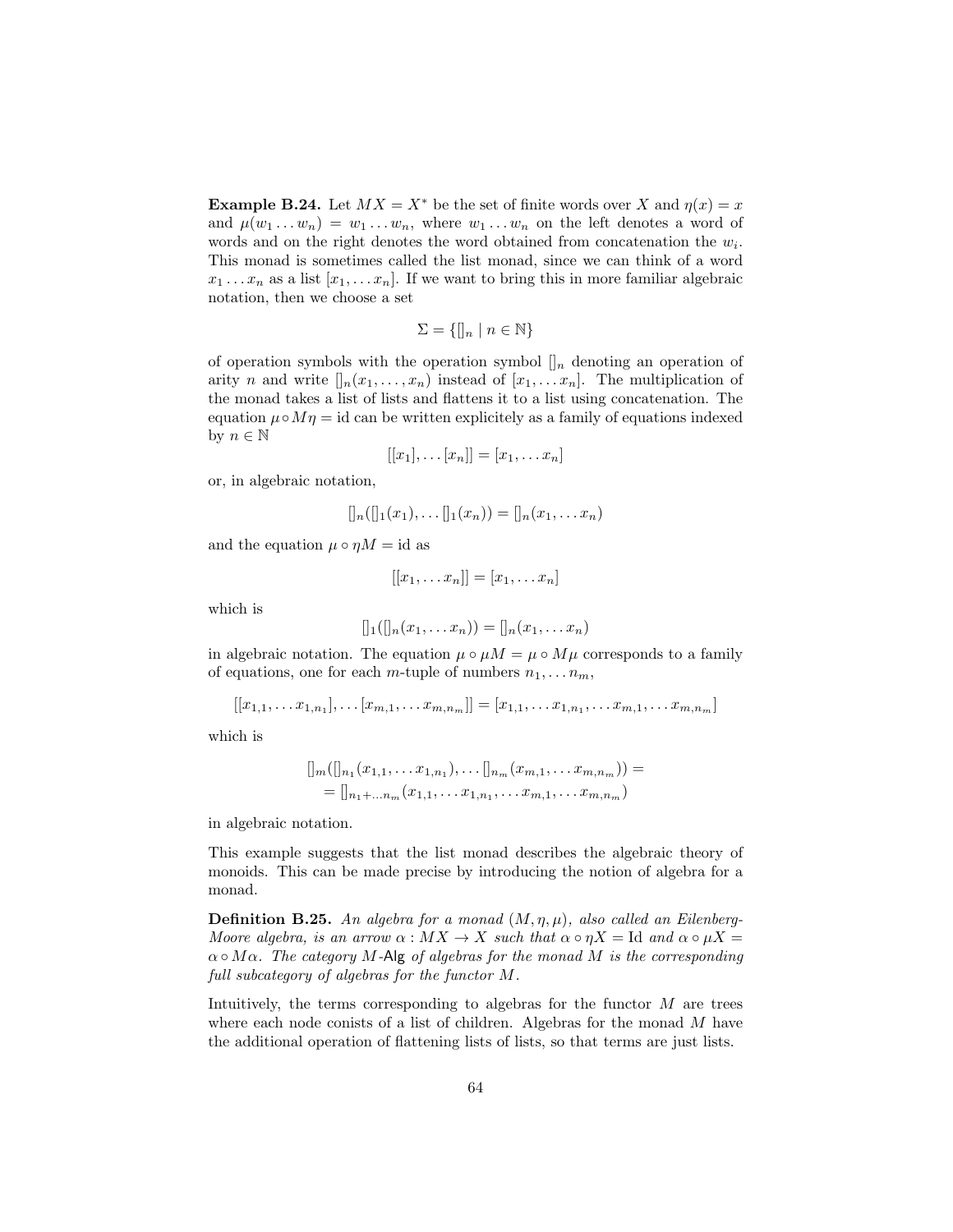Fact B.26. Given  $MX = X^*$ , the category M-Alg is isomorphic to the category of monoids.

The above shows that the same algebraic theory can be represented in different ways. From the monad point of view, we see for each  $n \in \mathbb{N}$  an operation that forms a list of length  $n$  and equations that flatten lists. From the more familiar monoid point of view, we can represent the same theory by a constant 0 and a  $binary operation + plus equations for associativity.$ 

In the second example, the multiplication is doing more than just substituting lists into lists. It also eliminates duplicates and order.

**Example B.27.** The (finite or not) powerset functor is a monad, with  $\eta(x) =$  ${x}$  and  $\mu(S) = \bigcup S$ .

To make the equations in the monad  $\mathcal{P}_{fin}$  more visible note that there is a natural transformation

<span id="page-64-0"></span>
$$
e: X^* \to \mathcal{P}_{fin} \tag{55}
$$

which identifies two lists if and only if they are the same modulo the equations specifying that the order of the list doesnt matter and that one can eliminate duplicates from lists.

The last example suggest that the monad  $\mathcal{P}_{fin}$  is the theory of semi-lattices, that is, the theory given by a constant 0 and a binary operation  $\vee$  satisfying the laws of an idempotent, commutative monoid, explicitely,

$$
0 \lor y = y
$$
  

$$
x \lor 0 = x
$$
  

$$
(x \lor y) \lor z = x \lor (y \lor z)
$$
  

$$
x \lor y = y \lor x
$$
  

$$
x \lor x = x
$$

**Fact B.28.** Let M be the monad  $\mathcal{P}_{\text{fin}}$  described above. Then the category M-Alg is isomorphic to the category of semi-lattices. If  $M = \mathcal{P}$  without the finiteness restriction then M-Alg is the category of complete semi-lattices.

That the notion of a monad  $M$  captures the inution of  $MX$  as the terms over X is supported by the following

**Exercise B.29.** Make the following precise. Let  $F$  be left-adjoint to  $U$ . Then  $UF$  is a monad. Conversely, if M is a monad, then there is an adjunction  $F \dashv U$ such that  $UF = M$ .

In the exercise above we think of the left adjoint  $F$  as constructing free algebras. At least in the case  $C =$  Set this is justified by the following.

Theorem B.30. Let M be monad on Set. Then there is a class of operations  $\Sigma$  and a class of equations E such that M-Alg is isomorphic to the category of algebras given by  $(\Sigma, E)$ . (Conversely, if A is the class of algebras for operations and equations and the forgetful functor  $A \rightarrow$  Set has a left adjoint, then A is ismorphic to M-Alg for some  $M : Set \rightarrow Set.$ )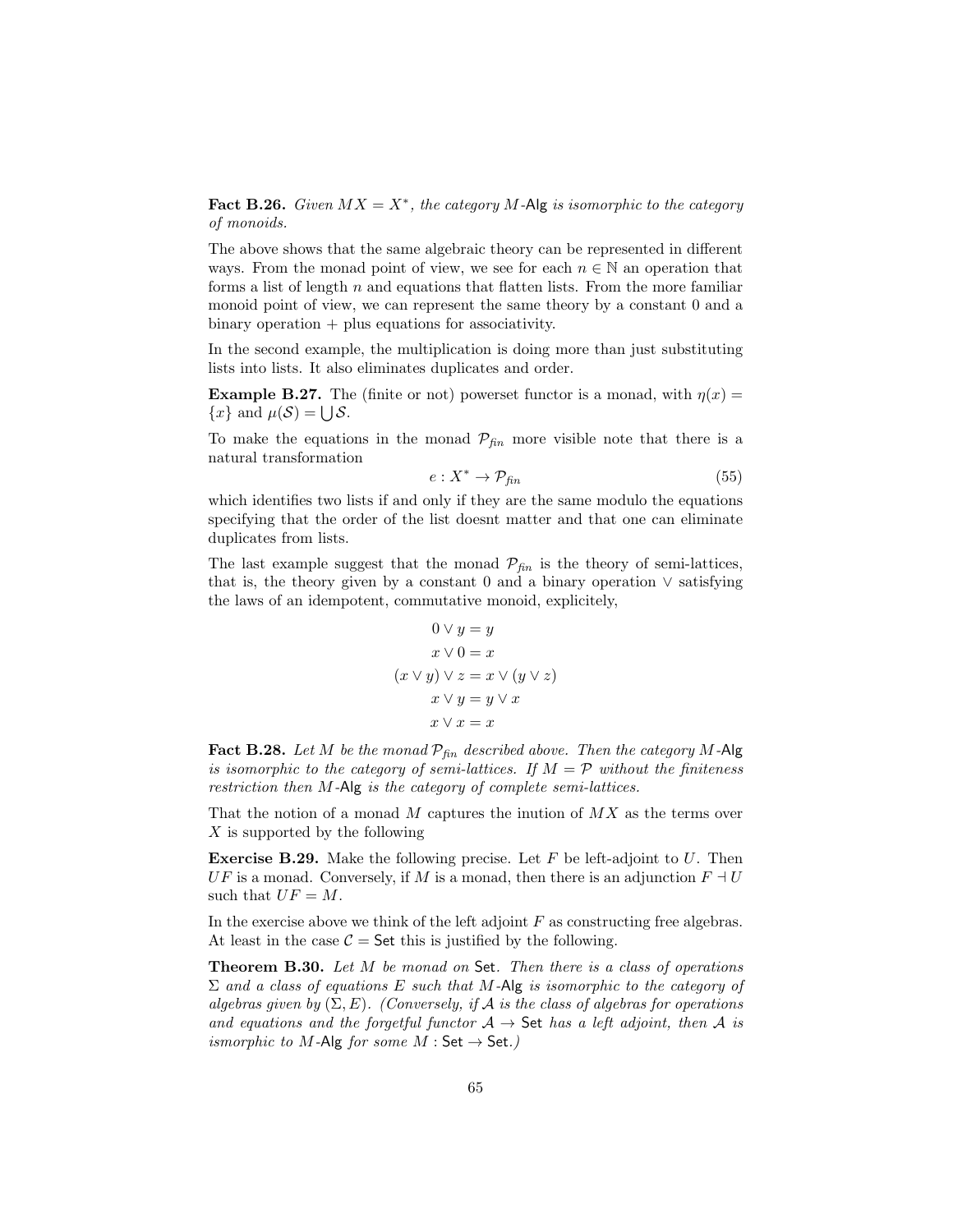The importance of this theorem to us is that it justifies to replace the syntactic notion of terms given by operations and equations by the abstract and axiomatic notion of a monad. This greatly simplifies abstract reasoning. In addition it allows us to generalise to monads on other categories than Set.

### B.9 Distributive laws and bialgebras

In these notes the interaction between algebraic and coalgebraic structure plays an important role. Mathematically, this can be captured by the notion of a socalled distributive law. A distributive law always involves two functors  $M, T$ :  $\mathcal{X} \rightarrow \mathcal{X}$  and is given by a natural transformation

$$
\lambda: MT\to TM
$$

If  $M$  and  $T$  are mere functors than this all we can say. But already such a simple  $\lambda$  maybe useful. It allows us to lift M to Coalg(T) and to lift T to Alg(M) so that we can consider algebras with coalgebraic structure and coalgebras with algebraic structure. Moreover, both ways of looking at  $(c)$  algebraic structure is equivalent to a bialgebraic view.

**Definition B.31.** Let  $M, T : \mathcal{X} \to \mathcal{X}$  be functors and  $\lambda : MT \to TM$  a natural transformation.

1. The category Bialg $(M, T)$  has objects  $MX \rightarrow X \rightarrow TX$  such that

<span id="page-65-0"></span>

commutes. Morphisms are arrows that are both M-algebra and T-coalgebra morphisms.

- 2.  $\tilde{M}$  : Coalg(T)  $\to$  Coalg(T) is the functor given by  $\tilde{M}(X \to TX) = MX \to$  $MTX \rightarrow TMX$ .
- 3.  $\tilde{T}$ : Alg $(M) \rightarrow$  Alg $(M)$  is the functor given by  $\tilde{T}(MX \rightarrow X) = MTX \rightarrow$  $TMX \rightarrow TX$ .

The following exercise is based on the simple observation that in [\(56\)](#page-65-0) we have that  $MX \rightarrow X$  is a coalgebra morphism and  $X \rightarrow TX$  is an algebra morphism.

**Exercise B.32.** Let  $M, T : \mathcal{X} \to \mathcal{X}$  be functors and  $\lambda : MT \to TM$  be a natural transformation.

1.  $\tilde{M}$  lifts M, that is,

$$
\begin{array}{ccc}\n\text{Coalg}(T) & \xrightarrow{\tilde{M}} & \text{Coalg}(T) \\
\downarrow & & \downarrow \\
\chi & \xrightarrow{M} & \chi\n\end{array}
$$

commutes.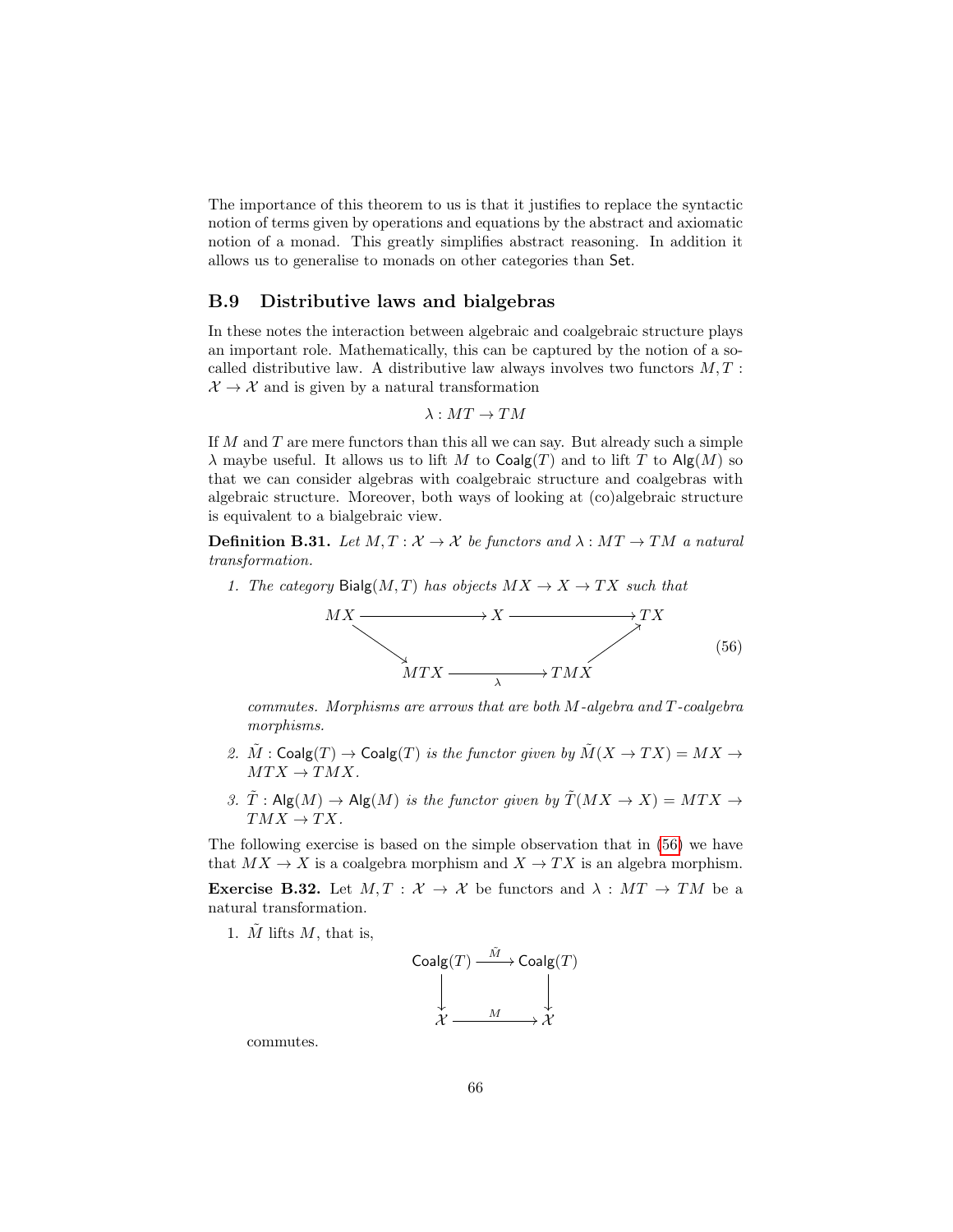2.  $\tilde{T}$  lifts T, that is,



commutes.

3. 
$$
Coalg(\tilde{T}) \cong Alg(\tilde{M}) \cong Bialg(M, T)
$$
.

An important consequence of this setup is that initial algebra semantics and final coalgebra semantics agree:

The final T-coalgebra  $Z \to TZ$  is also the final bialgebra  $MZ \to ZZ$ . The initial M-algebra  $MI \to I$  is also the initial bialgebra  $MI \to I \to TI$ . We can define  $I \rightarrow Z$  both via initiality and via finality. Both definitions coincide. So we can say that in this framework

#### initial algebra and final coalgebra semantics coincide.

Another important consequence is that

#### coalgebraic behavioural equivalence is a congruence.

Exercise B.33. Think about the two slogans in bold face above.

Moreover, if M is a monad then we would like to have that  $\tilde{M}$  is a monad on  $Coalg(T)$  and that  $\tilde{T}$  maps algebras for a monad to algebras for a monad.

**Exercise B.34.** Assume that  $(M, \eta, \mu)$  is a monad. Find equations on  $\lambda$ ,  $\eta$ ,  $\mu$ that suffice to guarantee that  $T$  maps Eilenberg-Moore algebras to Eilenberg-Moore algebras. Which equations guarantee that  $M$  is a monad? Which equations allows us to lift  $T$  to the Kleisli category of  $M$ ?

As a side remark, the additional structure of M being a monad, allows us to recover the distributive law from knowing that  $T$  has a lifting to  $M$ -Alg:

**Exercise B.35.** Assume that there is a functor  $T'$  such that

$$
M\text{-Alg} \xrightarrow{T'} M\text{-Alg}
$$
  

$$
\downarrow \qquad \qquad \downarrow
$$
  

$$
\chi \xrightarrow{T} \chi
$$

Then there is a distributive law  $MT \rightarrow MT$  and T' is the lifting of T induced by  $MT \to MT$ . (Hint: Recall that  $M = UF$  for an adjunction with unit Id  $\to UF$ and counit  $FU \to \text{Id}$ . Now fill in  $MT \to MTM = UFTUF = UFUT'F \to UT'F =$  $TUF = TM.$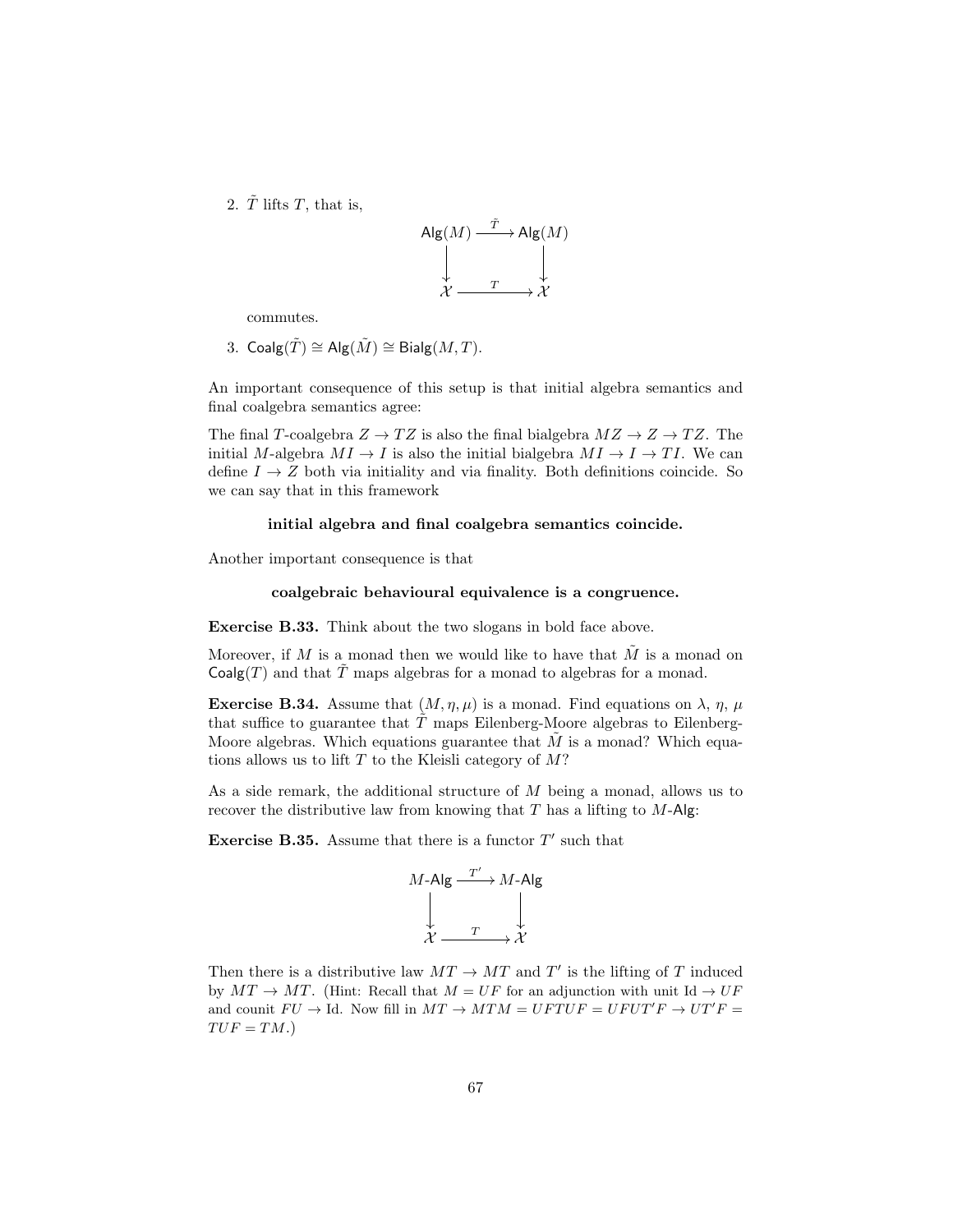The original reference for results like the one above is Beck's "Distributive Laws" (1969). Beck's result concern distributive laws between two monads:

Example B.36. The first item is the original one by Beck, the second item is the variation that plays a part in the first part of the course.

- 1. Let  $A$  be the monad of abelian groups and let  $M$  be the monad of monoids. Show that the well-known law of rings stating that multiplication distributes over gives rise to a distributive law  $MA \rightarrow AM$ . This observation has several consequences: The free ring over  $X$  is  $AMX$ . Rings are algebras for the lifting of the monad A to monoids.
- 2. As in the previous subsection on monads, let  $\mathcal{P}_{fin}$  be the monad of semilattices and let  $(-)^*$  be the monad of monoids. Show that  $\mathcal{P}_{fin}X^*$  is the free idempotent semiring over X.

The duality between the category of Eilenberg-Moore algebras and the Kleislicategory as well as the duality between algebras and coalgebras is best explained using Street's "Formal Theory of Monads" (1972).

## B.10 Representations of Functors

The definition of an algebra or coalgebra for a functor looks very general. What is a functor? Can we describe functors explicitely in terms of more familiar operations?

This is possible at least for a large class of Set-functors called the finitary functors. The usual definition is that these are the functors that preserve so-called filtered colimits, but the following is equivalent in the special case of Set-functors.

**Definition B.37.** A functor  $T : Set \rightarrow Set$  if **finitary** iff there is a family  $(A_n)_{n\in\mathbb{N}}$  of sets and a componentwise surjective transformation

$$
\tau_X:\coprod A_n\times X^n\to TX
$$

natural in X. We call  $\tau$  a presentation of the functor by operations and equations where the operation symbols are the elements of  $A_n$  and the equations are all pairs identified by  $\tau$ .

**Example B.38.** [\(55\)](#page-64-0) shows that  $\mathcal{P}_{\omega}$  is a finitary functor. It is presented by operations  $\mathcal{L}_n$  for each  $n \in \mathbb{N}$  and equations (recall the notation from ...) such as

$$
[z, x, y] = [z, y, x]
$$

$$
[z, x, x] = [z, x]
$$

(These equations are essentially those given by the structural rules of the sequent calculus for classical logic.)

Exercise B.39. ... canonical representation ...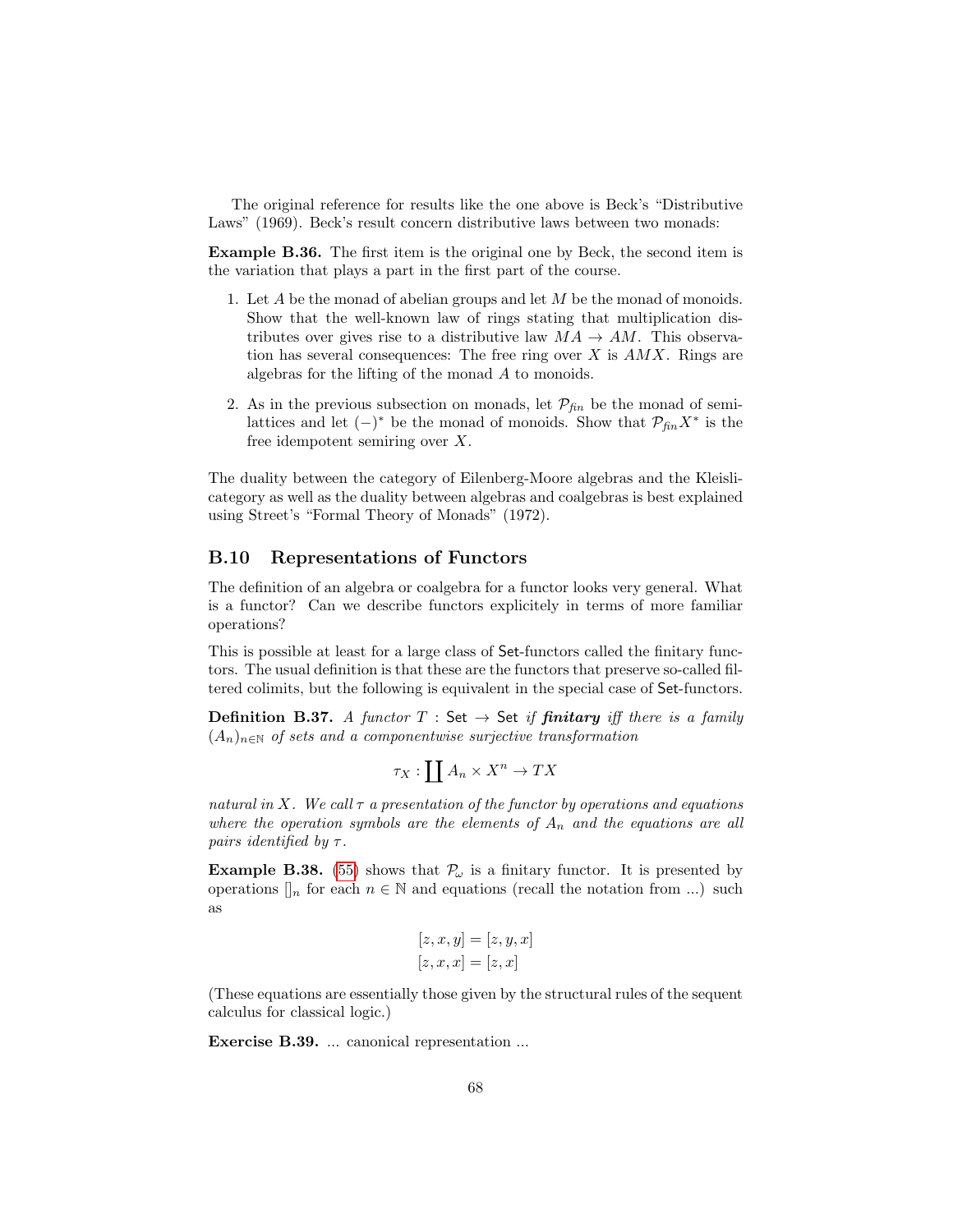# References

- <span id="page-68-6"></span>[1] S. Abramsky. Domain theory in logical form. Ann. Pure Appl. Logic, 51, 1991.
- <span id="page-68-9"></span>[2] S. Abramsky and A. Jung. Domain theory. In Handbook of Logic in Computer Science. OUP, 1994.
- <span id="page-68-0"></span>[3] P. Aczel. Non-Well-Founded Sets. CSLI, Stanford, 1988.
- <span id="page-68-1"></span>[4] P. Aczel and N. P. Mendler. A final coalgebra theorem. In *Category Theory* and Computer Science, volume 389 of LNCS, 1989.
- <span id="page-68-8"></span>[5] J. Adámek and J. Rosický. Locally Presentable and Accessible Categories. CUP, 1994.
- <span id="page-68-7"></span>[6] S. Awodey and J. Hughes. The coalgebraic dual of Birkhoff's variety theorem. Technical Report CMU-PHIL-109, Carnegie Mellon University, Pittsburgh, PA, 15213, November 2000.
- [7] M. Barr. Terminal coalgebras in well-founded set theory. Theoret. Comput. Sci., 114(2), June 1993.
- <span id="page-68-11"></span>[8] F. Bartels. Generalised coinduction. Math. Structures Comput. Sci., 13, 2003.
- <span id="page-68-10"></span>[9] F. Bartels. On Generalised Coinduction and Probabilistic Specification Formats. PhD thesis, Vrije Universiteit Amsterdam, 2004.
- <span id="page-68-3"></span>[10] F. Bartels, A. Sokolova, and E. de Vink. A hierarchy of probabilistic system types. Theoret. Comput. Sci., 327, 2004.
- [11] M. M. Bonsangue, H. H. Hansen, A. Kurz, and J. Rot. Presenting distributive laws. Logical Methods in Computer Science, 11(3), 2015.
- <span id="page-68-12"></span>[12] M. M. Bonsangue, J. J. M. M. Rutten, and A. Silva. A kleene theorem for polynomial coalgebras. In Foundations of Software Science and Computational Structures, 12th International Conference, FOSSACS 2009, Held as Part of the Joint European Conferences on Theory and Practice of Software, ETAPS 2009, York, UK, March 22-29, 2009. Proceedings, pages 122– 136, 2009.
- <span id="page-68-4"></span>[13] C. Cîrstea and D. Pattinson. Modular construction of modal logics. In CONCUR'04.
- <span id="page-68-5"></span>[14] C. Cîrstea and D. Pattinson. Modular proof systems for coalgebraic logics. Theoret. Comp. Sci., 338, 2007.
- <span id="page-68-2"></span>[15] E. de Vink and J. Rutten. Bisimulation for probabilistic transition systems: a coalgebraic approach. In Proceedings of ICALP'97, volume 1256 of LNCS, 1997.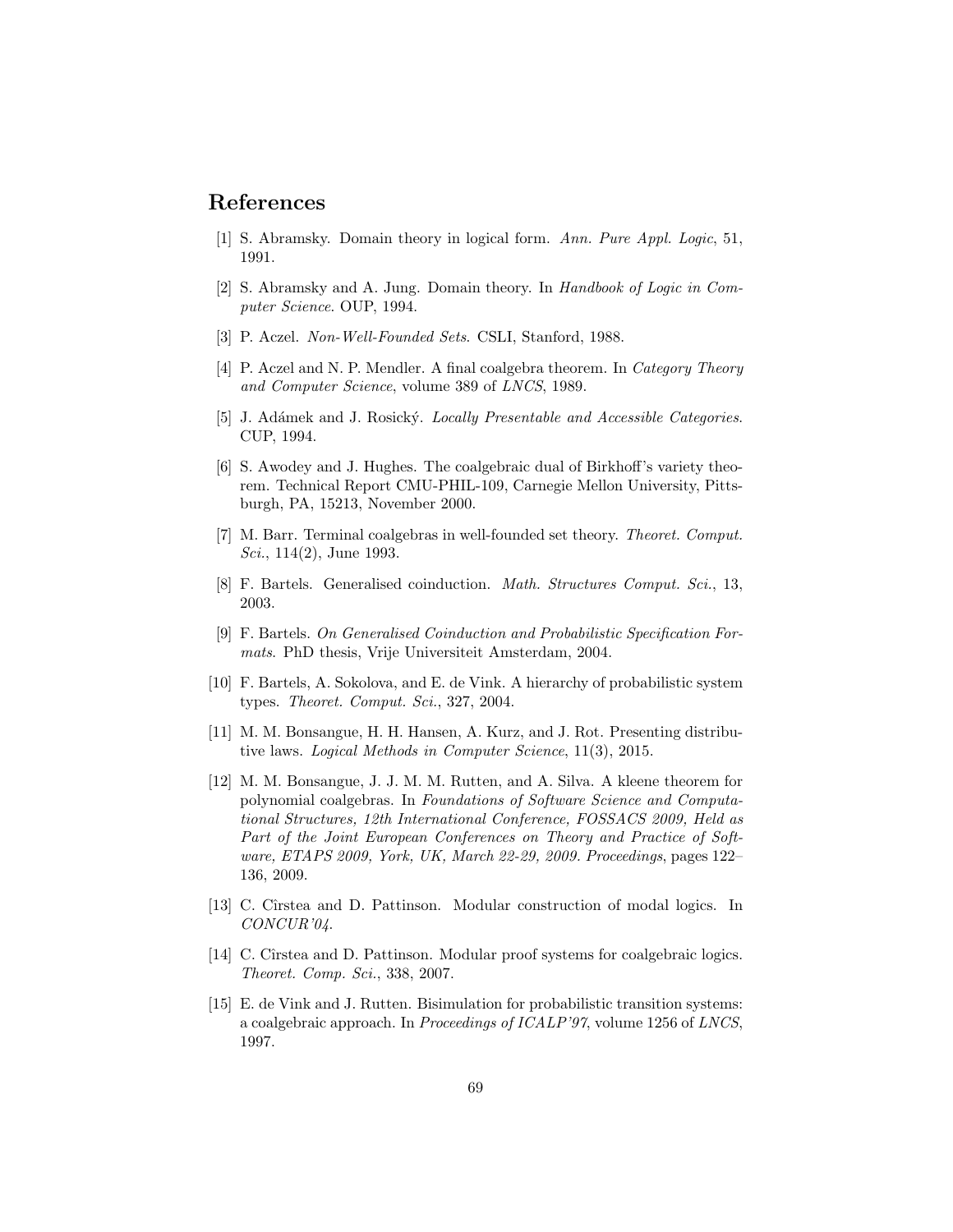- <span id="page-69-1"></span>[16] E. de Vink and J. Rutten. Bisimulation for probabilistic transition systems: A coalgebraic approach. Theor. Comp. Sci., 221, 1999.
- <span id="page-69-7"></span>[17] D. B. Francis Borceux. Mal'cev, Protomodular, Homological and Semi-Abelian Categorie. 2004.
- <span id="page-69-5"></span>[18] R. Goldblatt. What is the coalgebraic analogue of Birkhoff's variety theorem? Theor. Comp. Sci., 266, 2001.
- <span id="page-69-4"></span>[19] H. P. Gumm. Equational and implicational classes of colgebras. Theor. Comp. Sci., 260, 2001.
- <span id="page-69-11"></span>[20] H. P. Gumm and T. Schröder. Types and coalgebraic structure. Algebra Universalis. to appear.
- <span id="page-69-8"></span>[21] H. P. Gumm and T. Schröder. Covarieties and complete covarieties. In CMCS'98, volume 11 of ENTCS, 1998.
- <span id="page-69-13"></span>[22] H. P. Gumm and T. Schröder. Coalgebraic structure from weak limit preserving functors. In *CMCS'00*, volume 33 of *ENTCS*, 2000.
- <span id="page-69-10"></span>[23] H. P. Gumm and T. Schröder. Coalgebras of bounded type. Technical Report 25, FG Informatik, Philipps-Universität Marburg, 2000.
- <span id="page-69-9"></span>[24] H. P. Gumm and T. Schröder. Covarieties and complete covarieties. Theor. Comp. Sci., 260, 2001.
- <span id="page-69-12"></span>[25] H. P. Gumm and T. Schröder. Products of coalgebras. Algebra Universalis, 46(1–2), 2001.
- <span id="page-69-0"></span>[26] H. H. Hansen, C. Kupke, and J. Rutten. Stream differential equations: Specification formats and solution methods. Logical Methods in Computer Science, 13(1), 2017.
- <span id="page-69-2"></span>[27] I. Hasuo, B. Jacobs, and A. Sokolova. Generic trace semantics via coinduction. Logical Methods in Computer Science, 3, 2007.
- <span id="page-69-3"></span>[28] B. Jacobs. Towards a duality result in the modal logic of coalgebras. http://www.cs.kun.nl/~bart/PAPERS/duality.ps.Z.
- <span id="page-69-15"></span>[29] B. Klin. The least fibred lifting and the expressivity of coalgebraic modal logic. In *CALCO*'05.
- <span id="page-69-14"></span>[30] B. Klin. An Abstract Coalgebraic Approach to Process Equivalence for Well-Behaved Operational Semantics. PhD thesis, University of Aarhus, 2004.
- <span id="page-69-6"></span>[31] A. Kurz. Logics for Coalgebras and Applications to Computer Science. PhD thesis, LMU, 2000.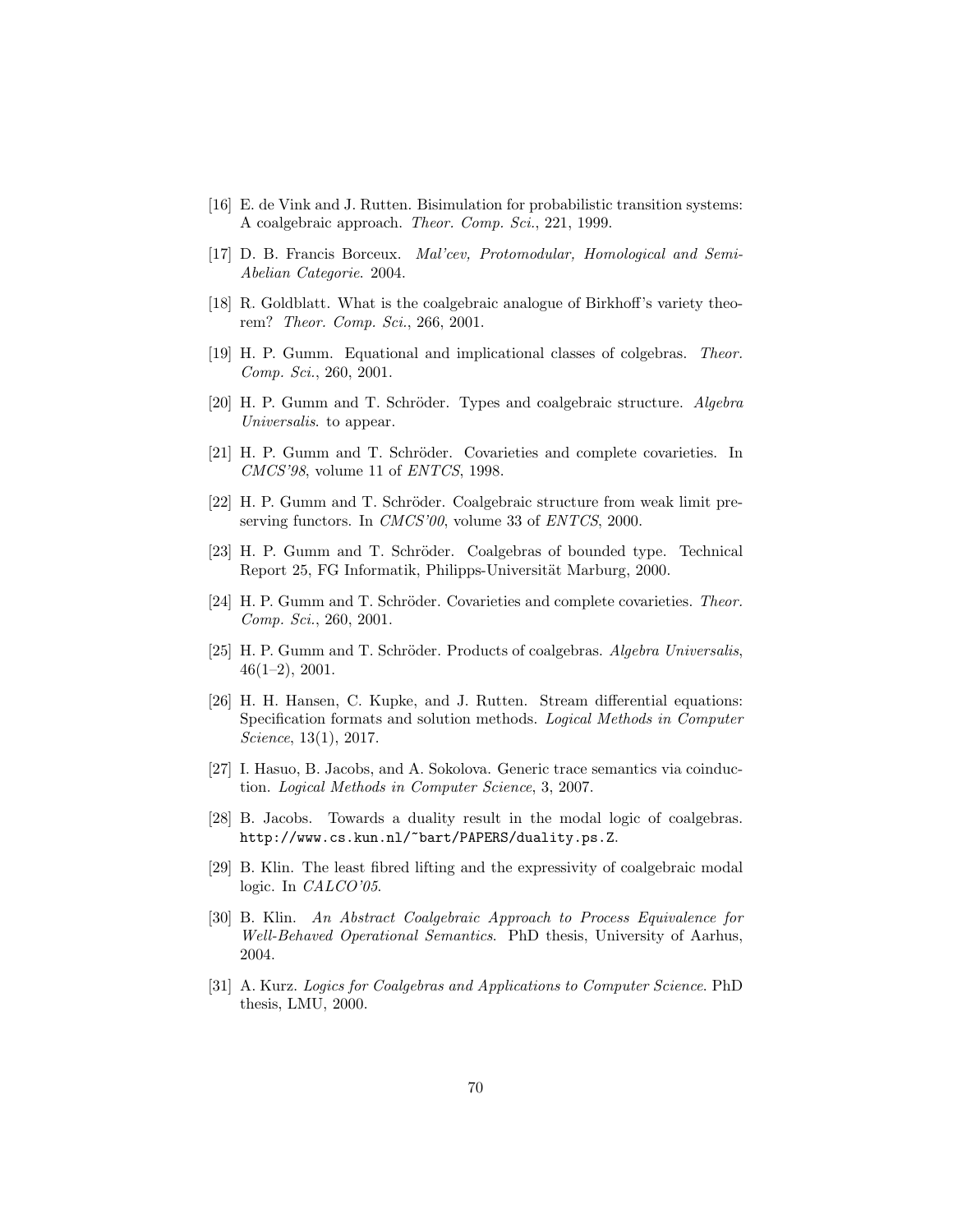- <span id="page-70-9"></span>[32] A. Kurz. A co-variety-theorem for modal logic. In Advances in Modal Logic 2, pages 367–380. CSLI, 2001. papers from the second workshop on "Advances in Modal logic," held in Uppsala, Sweden, 1998.
- <span id="page-70-8"></span>[33] A. Kurz. Specifying coalgebras with modal logic. Theor. Comp. Sci., 260, 2001.
- <span id="page-70-14"></span>[34] R. S. Myers. Rational Coalgebraic Machines in Varieties: Languages, Completeness and Automatic Proofs. PhD thesis, Imperial College London, 2011.
- <span id="page-70-12"></span>[35] J. Power and D. Turi. A coalgebraic foundation for linear time semantics. Electr. Notes Theor. Comput. Sci., 29:259–274, 1999.
- <span id="page-70-6"></span>[36] M. Rößiger. Coalgebras and modal logic. In CMCS'00.
- <span id="page-70-5"></span>[37] M. Rößiger. Languages for coalgebras on datafunctors. In  $CMCS'00$ , volume 19 of ENTCS, 1999.
- <span id="page-70-4"></span>[38] J. Rutten. Automata and coinduction - an exercise in coalgebra. In CON-CUR'98.
- <span id="page-70-0"></span>[39] J. Rutten. Coalgebra, concurrency, and control. Report SEN-R9921, CWI, Amsterdam, 1999.
- <span id="page-70-1"></span>[40] J. Rutten. Behavioural differential equations: A coinductive calculus of streams, automata, and power series. Report SEN-R0023, CWI, Amsterdam, 2000.
- <span id="page-70-7"></span>[41] J. Rutten. Universal coalgebra: A theory of systems. Theor. Comp. Sci., 249, 2000.
- <span id="page-70-2"></span>[42] J. Rutten. Coinductive counting with weighted automata. J. Autom. Lang. Comb., 8, 2003.
- <span id="page-70-3"></span>[43] J. Rutten. A tutorial on coinductive stream calculus and signal flow graphs. Theor. Comp. Sci., 343, 2005.
- <span id="page-70-10"></span>[44] J. Rutten and D. Turi. On the foundations of final semantics: Non-standard sets, metric spaces, partial orders. Report CS-R9241, CWI, Amsterdam, 1992.
- <span id="page-70-11"></span>[45] J. Rutten and D. Turi. Initial algebra and final coalgebra semantics for concurrency. Report CS-R9409, CWI, Amsterdam, 1994.
- <span id="page-70-15"></span>[46] A. Silva, F. Bonchi, M. M. Bonsangue, and J. J. M. M. Rutten. Quantitative kleene coalgebras. Inf. Comput., 209(5):822–849, 2011.
- <span id="page-70-13"></span>[47] A. Silva, M. M. Bonsangue, and J. J. M. M. Rutten. Non-deterministic kleene coalgebras. Logical Methods in Computer Science, 6(3), 2010.